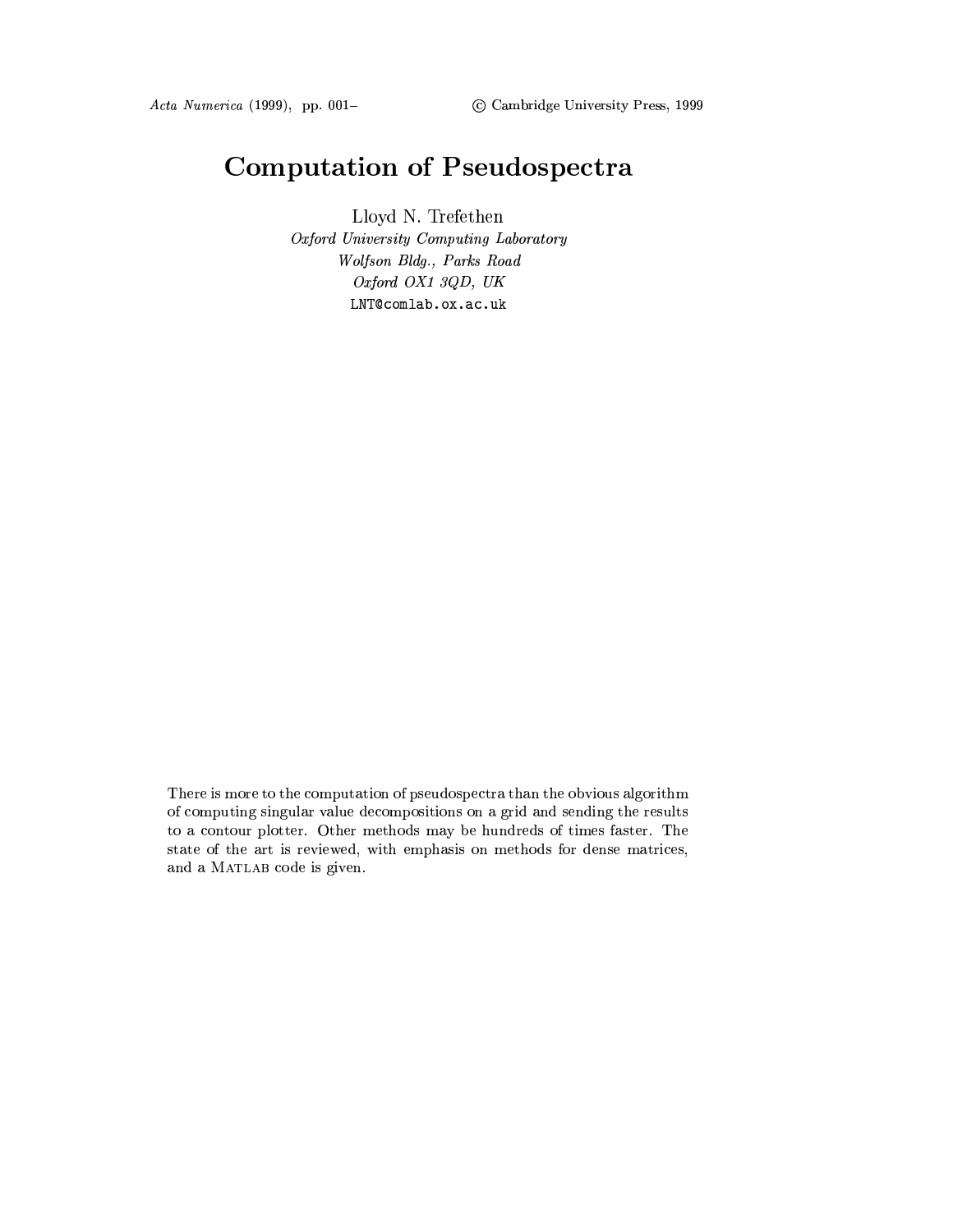# **CONTENTS**

| 1  | Introduction                                        | 2  |
|----|-----------------------------------------------------|----|
| 2  | Norms and adjoints: matrices $A$ and $B$            | 5  |
| 3  | Spectrum and pseudospectra                          | 6  |
| 4  | A tutorial example                                  | 7  |
| 5  | Discretization                                      | 8  |
| 6  | Eigenvalues and eigenvectors                        | 10 |
| 7  | Scalar measures of nonnormality                     | 12 |
| 8  | Random perturbations                                | 15 |
| 9  | Contour plots via the SVD                           | 17 |
| 10 | Avoiding uninteresting sections of the z-plane      | 20 |
| 11 | Projection to a lower-dimensional subspace          | 22 |
|    | 12 Triangularization + inverse iteration or Lanczos | 25 |
|    | 13 Summary of speedups discussed so far             | 28 |
|    | 14 Parallel computation of pseudospectra            | 29 |
|    | 15 Global Krylov subspace iterations                | 30 |
|    | 16 Local Krylov subspace iterations                 | 31 |
|    | 17 Curve-tracing for pseudospectral boundaries      | 34 |
| 18 | Pseudospectra in Banach spaces                      | 34 |
| 19 | Pseudospectra and behaviour                         | 36 |
|    | 20 A Matlab program                                 | 38 |
|    | 21 Another example                                  | 40 |
|    | 22 Discussion                                       | 41 |

# 1. Introduction

A new tool has become popular in the 1990s for the study of matrices and linear operators. The traditional tool is eigenvalues or spectra (for matrices or linear operators, respectively), which may reveal information about the behaviour of systems both linear and nonlinear, including stability, resonance, and accessibility to matrix iterations and preconditioners. Eigenvalues and spectra tend to be less informative, however, when the matrix or operator is non-Hermitian, or more generally, nonnormal (roughly, having nonorthogonal eigenvectors). Pseudospectra are sets in the complex plane that sometimes do better. For each  $\epsilon > 0$ , the  $\epsilon$ -pseudospectrum of a given matrix or operator is a nonempty set in the complex plane, and the spectrum and the field of values  $(=$  numerical range) can be recovered as special cases from the limits  $\epsilon \to 0$  and (after peeling away an  $\epsilon$ -border region)  $\epsilon \to \infty$ , respectively.

Pseudospectra seem to have been invented independently (with different names) at least five times: by Landau (1975, 1976, 1977), Varah (1979), Godunov, et al. (Godunov, 1992 and 1997; Godunov, Kiriljuk, and Kostin,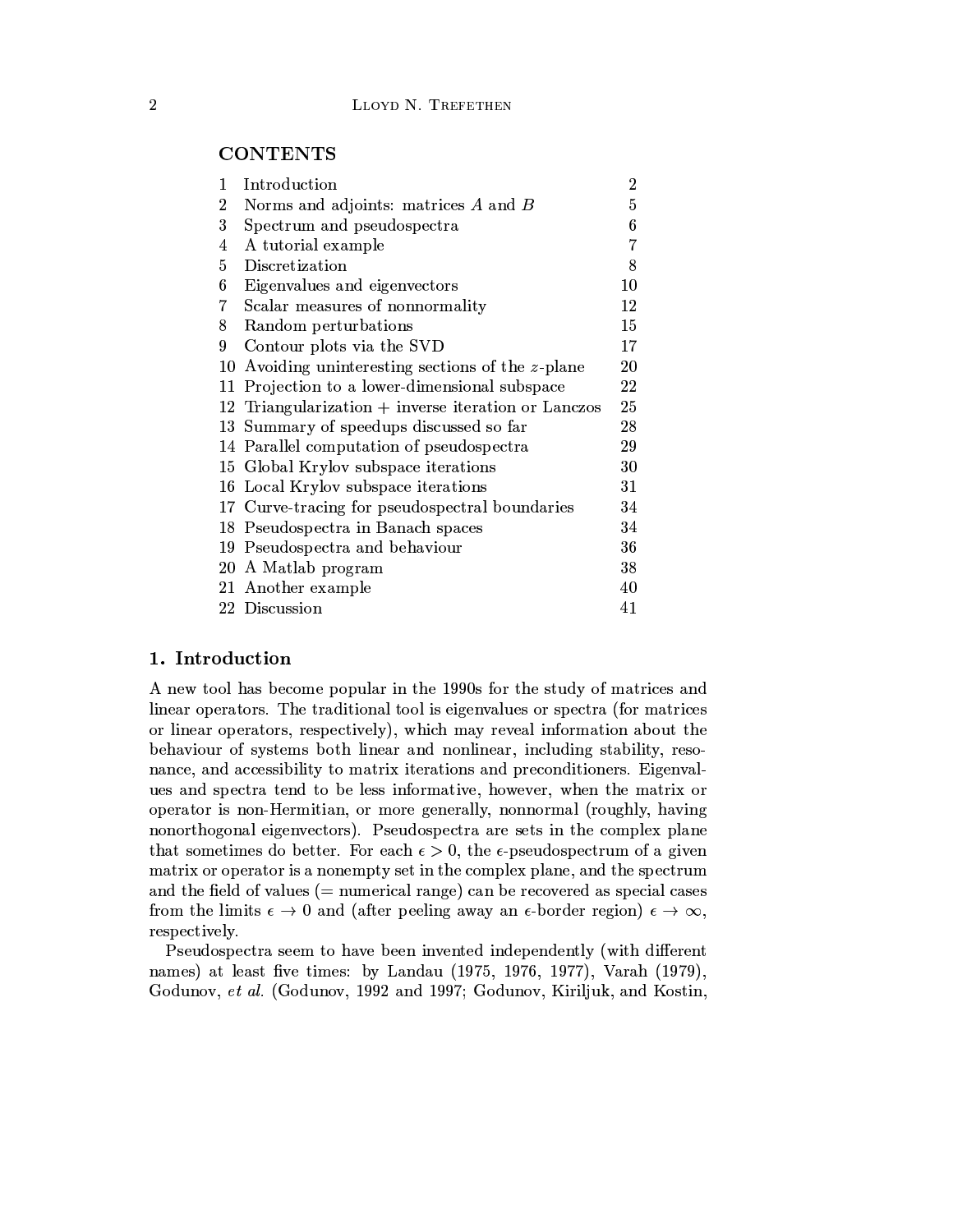1990; Godunov, Antonov, Kiriljuk, and Kostin, 1993; Kostin, 1991), myself (1990, 1992), and Hinrichsen, Pritchard and Kelb (1992, 1993). Aside from one plot by J. Demmel (1987), however, they seem not to have been computed numerically before 1990. This situation changed completely in the 1990s, and pseudospectra have now been computed for dozens of applications. Here is a list of some of them, ordered by year of publication.

- $\bullet$  spectral methods for differential equations (Reddy and Trefethen, 1990)
- approximate Fourier analysis (Donato, 1991)
- matrix iterations (Nachtigal, Reichel and Trefethen, 1992)
- Toeplitz matrices and operators (Reichel and Trefethen, 1992)
- control theory (Hinrichsen and Pritchard, 1992)
- random matrices (Trefethen, 1992)
- Orr-Sommerfeld operator (Reddy, Schmid and Henningson, 1993)
- Airy operator (Reddy, Schmid and Henningson, 1993)
- flow in a channel (Trefethen, Trefethen, Reddy and Driscoll, 1993)
- compressible boundary layer flow (Schmid, *et al.*, 1993)
- trailing line vortex flow (Schmid, *et al.*, 1993)
- Wiener-Hopf operators (Reddy, 1993)
- stiffness of ordinary differential equations (Higham and Trefethen, 1993)
- convection-diffusion operators (Reddy and Trefethen, 1994)
- Hille-Phillips and Zabczyk operators (Baggett, 1994)
- polynomial zerofinding (Toh and Trefethen, 1994)
- $\bullet$  magnetohydrodynamics (Borba, *et al.*, 1994)
- aerodynamic flutter (Braconnier, Chatelin, and Dunyach, 1995)
- flow down inclined plane (Olsson and Henningson, 1995)
- rounding error analysis (Chaitin-Chatelin and Frayssé, 1996)
- reaction-convection-diffusion equations (Higham and Owren, 1996)
- preconditioners for fluid mechanics (Darmofal and Schmid, 1996)
- absorbing boundary conditions (Driscoll and Trefethen, 1996)
- waveform relaxation (Lumsdaine and Wu, 1997)
- Papkovitch-Fadle problem (Trefethen, 1997)
- Abel integral operators (Plato, 1997)
- Ginzburg-Landau equations (Cossu and Chomaz, 1997)
- non-Hermitian quantum mechanics (Davies, 1998)
- $\bullet$  differential operators (Davies, 1998b)
- Markov chain 'cutoff phenomenon' (Jónsson and Trefethen, 1998)
- Chebyshev polynomials of matrices (Toh and Trefethen, 1998)
- flow in a pipe (Trefethen, Trefethen and Schmid, 1999)
- ionospheric instabilities (Flaherty, Seyler and Trefethen, 1999)
- lasers and optical resonators (see Section 21)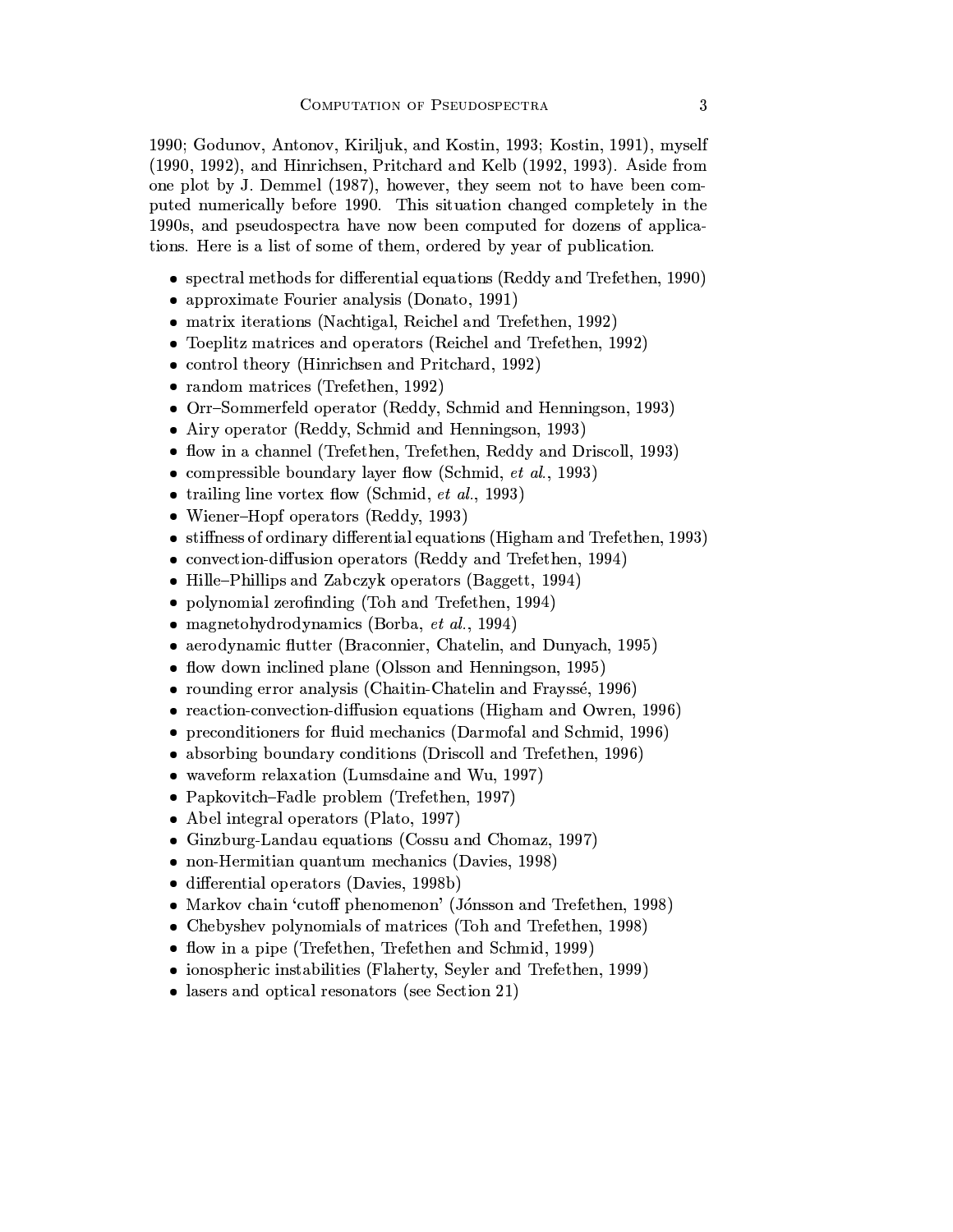As is common in the history of scientific computing, this progress has been made possible by developments in both hardware and algorithms.

There is an obvious numerical method for plotting pseudospectra: compute an SVD (singular value decomposition) at each point on a grid in the complex plane, then send the results to a contour plotter. However, one can do better, typically by a factor of about  $N/4$  for a problem of dimension N, even without using multiple processors or the techniques of sparse matrices. The aim of this article is to explain the ideas that make this possible.

The style of the article is tutorial. The reader I imagine has an interest in eigenvalue problems for large matrices, probably arising as discretizations of differential or integral operators, and a suspicion that sometimes they do not reveal all they should about his or her problem. Among the questions he or she may ask are, When should I compute pseudospectra? How should I do it? What will they tell me?

Throughout our discussion, ideas for matrices will be formulated in a manner consistent with the fact that in most applications, the matrices we are dealing with are approximations to infinite-dimensional operators. Since pseudospectra are norm-dependent, it is essential to frame the matrix norms in a manner that permits them to converge to the appropriate continuous norms as the approximation is refined. We handle this by defining the inner product and norm associated with a matrix  $A$  with respect to a weighting matrix  $W$ , which might, for example, be a diagonal matrix of Gauss quadrature coefficients. The similarity transformation  $B = WAW^{-1}$  then provides a matrix  $B$  for which the equivalent problem of pseudospectra is associated with the usual Euclidean inner product and norm.

The literature on the numerical computation of pseudospectra is growing, but still manageable, and in this article, all the papers I know of are cited. Let me acknowledge here at the beginning those authors I am aware of who have published on this subject: C. Bekas, Thierry Braconnier, Martin Brühl, Jean-François Carpraux, Françoise Chaitin-Chatelin, Jocelyne Erhel, Valérie Frayssé, Eduardo Gallestey, Stratis Gallopoulos, Luc Giraud, Sergei Godunov, Vincent Heuveline, Nicholas Higham, Didi Hinrichsen, Viktor Kostin, Shiu-Hong Lui, P. Lavallée, Osni Marques, Alan McCoy, Bernard Philippe, Tony Pritchard, Axel Ruhe, Milhoud Sadkane, Valeria Simoncini, Kim-Chuan Toh, Vincent Toumazou, and Anne Trefethen. To any others whom I may have overlooked, my sincere apologies.

For an introduction to the noncomputational aspects of pseudospectra, I recommend (Trefethen, 1992), (Trefethen, 1997), (Trefethen, 1999), and (Trefethen, Trefethen, Reddy and Driscoll, 1993).

In 1990, getting a good plot of pseudospectra on a workstation for a  $30 \times 30$  matrix took me several minutes. Today I would expect the same of a  $300 \times 300$  matrix, and pseudospectra of matrices with dimensions in the thousands are around the corner.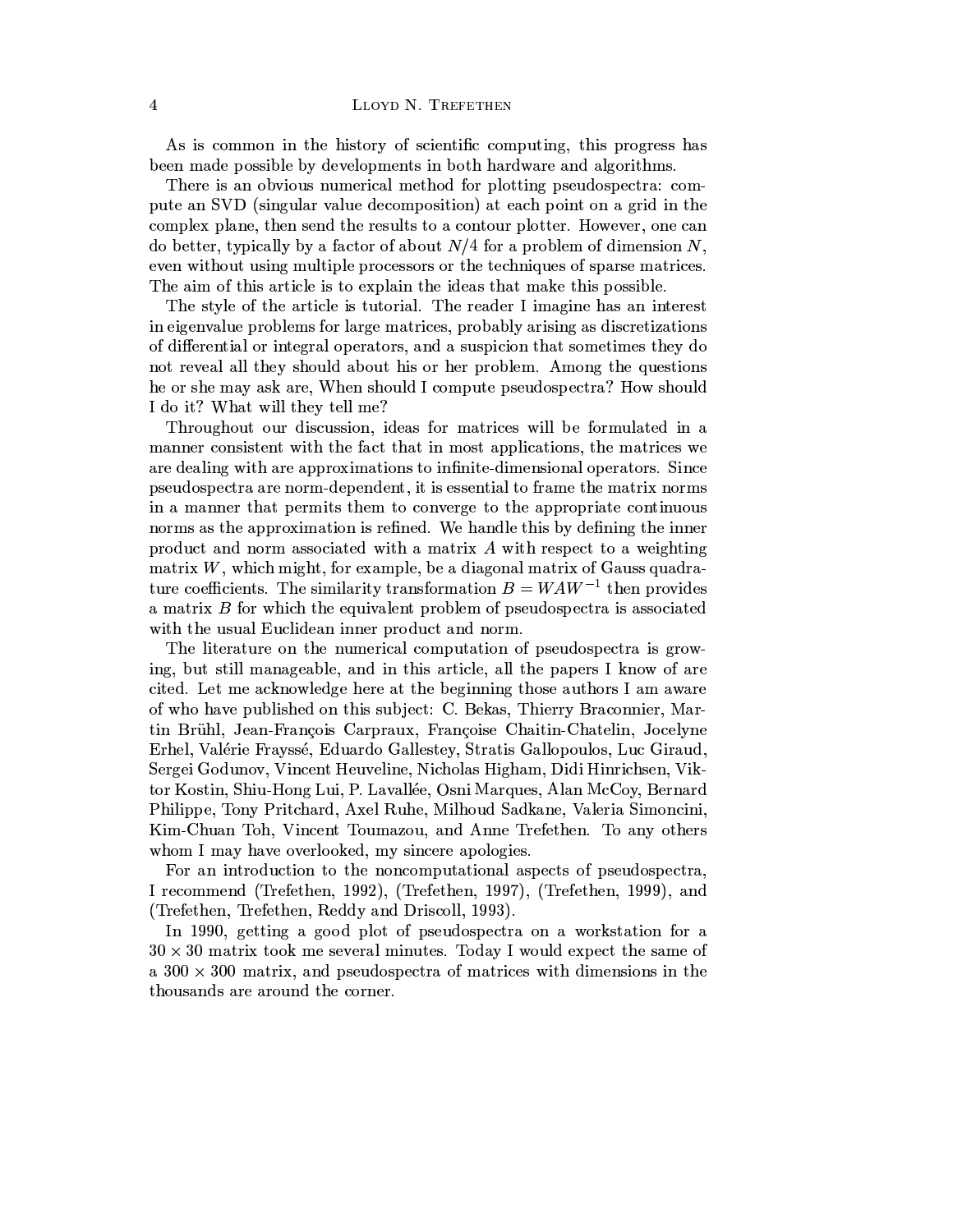# 2. Norms and adjoints: matrices A and B

Let A be a real or complex matrix or closed linear operator acting in a Hilbert space over the complex numbers  $\mathbb C$  with inner product  $(\cdot, \cdot)$  and corresponding norm  $\|\cdot\|$ . (The generalization to Banach spaces is discussed in Section 18.) In practice we are so often concerned with matrix discretizations of infinite-dimensional linear operators that it is important to be more explicit. The following manipulations in the context of pseudospectra were perhaps first written down in §5 and Appendix A of (Reddy, Schmid and Henningson, 1993). In the matrix case, we assume that a nonsingular *weight matrix* W has been prescribed and that  $(\cdot, \cdot)$  and  $\|\cdot\|$  are defined by

$$
(u, v) = (Wu)^{H}(Wv) = u^{H}(W^{H}W)v,
$$
\n(2.1)

$$
||u||^2 = (u, u) = (Wu)^H (Wu) = u^H (W^H W) u.
$$
 (2.2)

Here and throughout this paper in similar contexts,  $u$  and  $v$  are column vectors and  $u^H$ , the *Hermitian conjugate*, is the complex conjugate transpose of  $u$ , and similarly for W. Another way to write  $(2.1)$  and  $(2.2)$  is

$$
(u, v) = (Wu, Wv)_2, \qquad \|u\| = \|Wu\|_2, \tag{2.3}
$$

where  $(u, v)_2 = u^H v$  and  $||u||_2^2 = u^H u$ —'the 2-norm'. In applications, W might be  $\sqrt{h}$  times the identity, if A is obtained by discretization on a regular 1D grid of spacing  $h$ , or it might be a nonconstant diagonal matrix of quadrature weights for discretizations on irregular grids.

The *adjoint* of A, denoted  $A^*$ , is defined by the condition  $(Au, v)$  =  $(u, A^*v)$  for all u and v in the domains of A and  $A^*$ , respectively. In the matrix case, a little calculation shows that  $A^*$  is given by

$$
A^* = (W^H W)^{-1} A^H (W^H W). \tag{2.4}
$$

If  $W = I$ , all the complications above vanish and we have  $(u, v) = (u, v)_2$ ,  $||u|| = ||u||_2$ , and  $A^* = A^H$ . Alternatively, for general W, we can make the complications go away by introducing the new matrix

$$
B = WAW^{-1}.\tag{2.5}
$$

If  $v = Au$  for some u and v, then (2.5) implies

$$
(Wv)=B(Wu),
$$

and by the definition of matrix norms subordinate to vector norms, this implies  $||A|| = ||B||_2$ . More generally, we have  $||f(A)|| = ||f(B)||_2$  for any function  $f$ . From  $(2.4)$  we can also compute

$$
B^H = W A^* W^{-1},\tag{2.6}
$$

revealing that the same transformation that takes A to B also takes  $A^*$  to  $B^H$ .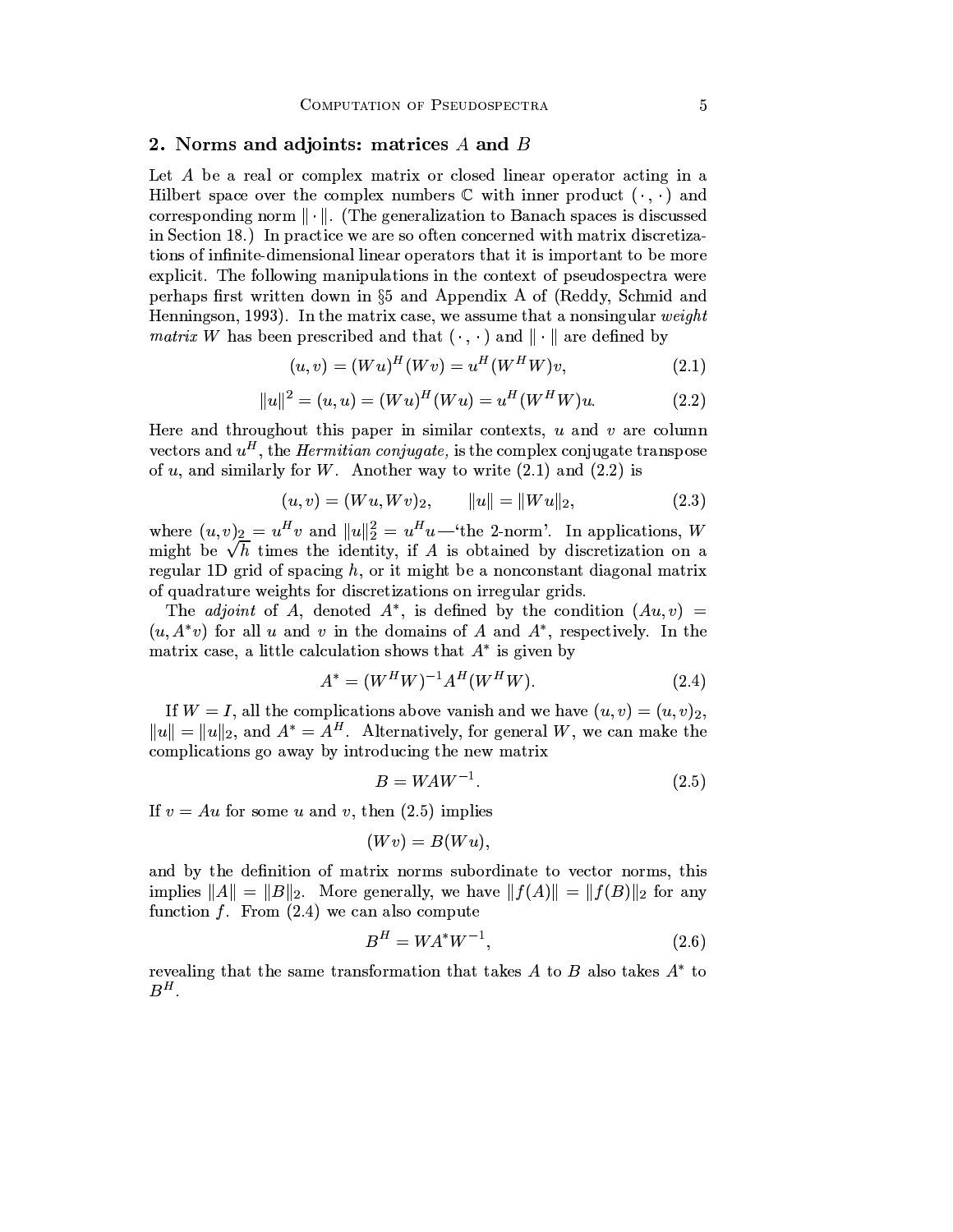The matrix A is normal if  $AA^* = A^*A$ , or equivalently, if A has a complete set of eigenvectors that are orthogonal with respect to the inner product  $(\cdot, \cdot)$ . From (2.4) we can calculate that this is the same as the equality  $BB<sup>H</sup> = B<sup>H</sup>B$ , or equivalently, the condition that B has a complete set of eigenvectors that are orthogonal with respect to the inner product  $(\cdot, \cdot)_2$ . For example, A is normal with respect to  $(\cdot, \cdot)$  if it is self-adjoint or skewadjoint, and B is normal with respect to  $(\cdot, \cdot)_2$  if it is Hermitian or skew-Hermitian. Sometimes we will say that a matrix is 'highly nonnormal' or 'far from normal', terms with no precise meaning beyond the idea that its eigenvectors, if they exist, are in some sense 'far from orthogonal'.

## 3. Spectrum and pseudospectra

There is a function  $f(A)$  that we care about especially: the *resolvent*. For any  $z \in \mathbb{C}$ , the resolvent of A at z is the matrix or linear operator

$$
(z-A)^{-1},
$$

if this exists and is bounded, where  $z - A$  is a shorthand for  $zI - A$  and I is the identity. The *spectrum* of A, denoted by  $\Lambda(A)$ , is the set of  $z \in \mathbb{C}$  where the resolvent does not exist or is unbounded.

The norm of the resolvent is

$$
||(z-A)^{-1}|| = ||(z-B)^{-1}||_2,
$$

with  $B$  related to  $A$  as always by  $(2.5)$ , and we use the convention that this quantity is defined for all  $z \in \mathbb{C}$ , including points in the spectrum  $\Lambda(A)$  =  $\Lambda(B)$ , where it takes the value  $\infty$ . For each  $\epsilon > 0$ , the  $\epsilon$ -pseudospectrum of  $A$  is defined by

$$
\Lambda_{\epsilon}(A) = \{ z \in \mathbb{C} : ||(z - A)^{-1}|| \ge \epsilon^{-1} \}
$$
\n
$$
= \{ z \in \mathbb{C} : ||(z - B)^{-1}||_2 \ge \epsilon^{-1} \}.
$$
\n(3.1)

In words, the  $\epsilon$ -pseudospectrum is the subset of the complex plane bounded by the  $\epsilon^{-1}$  level curve or curves of the resolvent norm. (Some authors use a strict inequality; it makes little difference for applications.) For  $z \notin \Lambda(A)$ , since  $||(z-A)^{-1}||$  is the supremum over all unit vectors u and v of the subharmonic function  $|(u, (z-A)^{-1}v)|$ , it is a subharmonic function itself and hence satisfies the maximum principle, which implies that each bounded component of any  $\epsilon$ -pseudospectrum contains part of  $\Lambda(A)$ . The subharmonicity of the norm of the resolvent was pointed out by Boyd and Desoer (1985) and has been exploited for computational purposes by Gallestey (1998, 1998b).

Other conditions can be derived that are equivalent to  $(3.1)$ . Here is the one that is the most important and most different:

$$
\Lambda_{\epsilon}(A) = \{ z \in \mathbb{C} : z \in \Lambda(A + E) \text{ for some } E \text{ with } \|E\| \le \epsilon \} \tag{3.2}
$$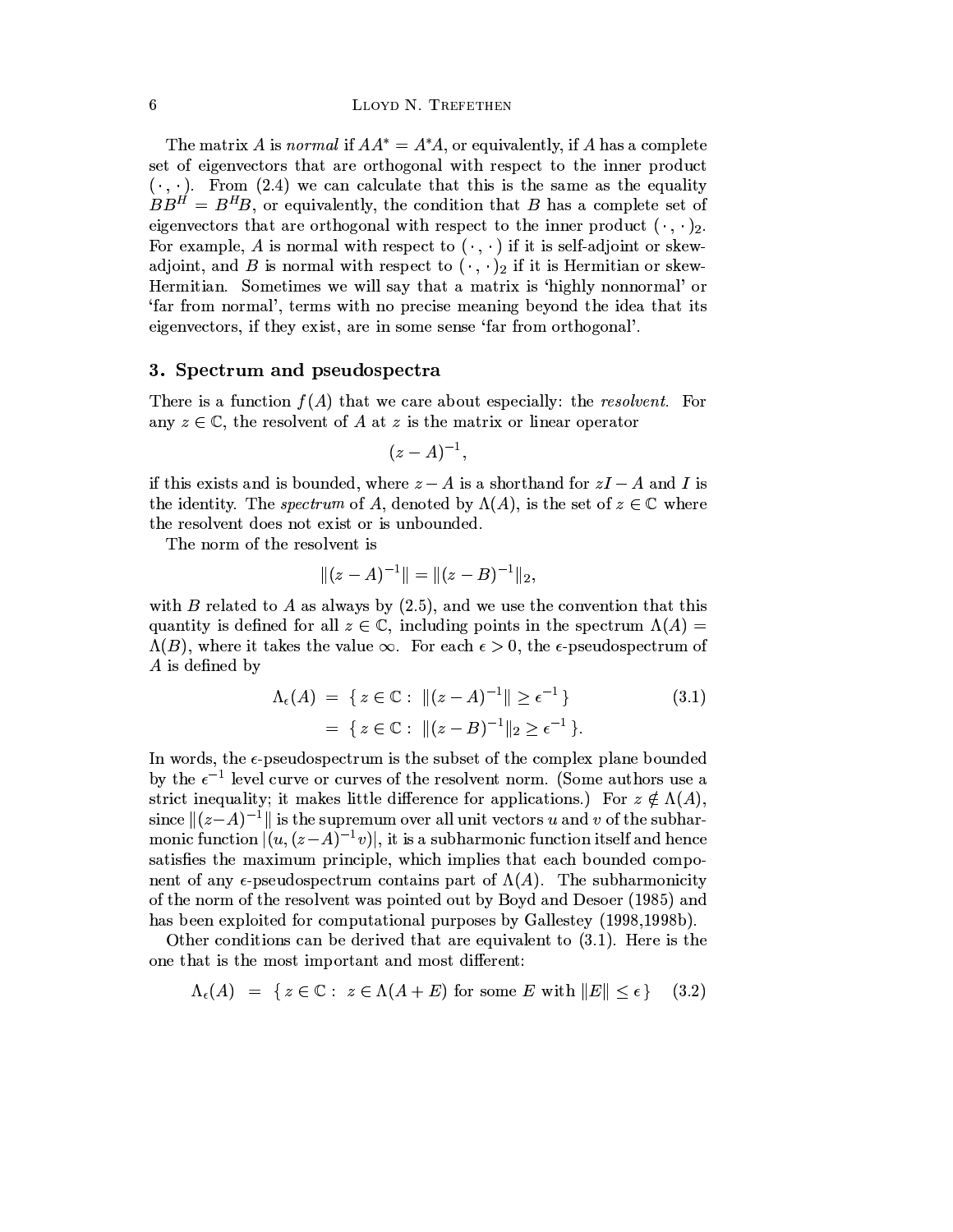$$
= \{ z \in \mathbb{C} : z \in \Lambda(B+E) \text{ for some } E \text{ with } ||E||_2 \le \epsilon \}.
$$

In words, the  $\epsilon$ -pseudospectrum is the set of all complex numbers that are in the spectrum of some matrix or operator obtained by a perturbation of norm at most  $\epsilon$ . This definition implies that pseudospectra can be interpreted in terms of perturbations of spectra, but this does not mean that the analysis of perturbations is the main thing pseudospectra are useful for. On the contrary, other aspects of behaviour of a matrix or linear operator tend to be more important in applications, including growth or decay of  $||A^n||$  as a function of *n* and growth or decay of  $||e^{tA}||$  as a function of *t*. I admit that over the years I have become exasperated by hearing so many people make the mistake of assuming that pseudospectra, since they can be defined by perturbations, must be a tool for coping robustly with rounding errors. In most applications, rounding errors are not the point at all.

A starting point for computations is a third equivalent definition of pseudospectra. If  $\sigma_{\min}(A)$  denotes the smallest singular value of A, then we have

$$
\Lambda_{\epsilon}(A) = \{ z \in \mathbb{C} : \sigma_{\min}(z - B) \le \epsilon \}. \tag{3.3}
$$

Thus the pseudospectra of  $A$  are the sets in the z-plane bounded by level curves of the function  $\sigma_{\min}(z-B)$ .

For details of the equivalence of  $(3.1)$ – $(3.3)$ , see for example van Dorsselaer, Kraaijevanger, and Spijker (1993). The mathematical foundations of such material are set forth in the book by Kato (1976).

# 4. A tutorial example

To make the discussion concrete, this article is built around a single example of a highly nonnormal differential operator, which we shall treat computationally by a succession of methods. The operator is a time-reduced one-dimensional Schrödinger operator of a standard kind, except that the potential function that defines the operator is complex rather than real:

$$
Au(x) = u'' + (cx^2 - dx^4)u, \qquad c = 3 + 3i, \quad d = \frac{1}{16}.
$$
 (4.1)

(The constants have been chosen to make the behaviour interesting.) This operator acts on functions defined on the whole real line  $\mathbb{R}$ . To be precise, the Hilbert space in which A acts is  $L^2 = L^2(-\infty, \infty)$ , and the domain on which it is defined is the subset of  $L^2$  of functions that have a second derivative in  $L^2$ . Roughly speaking, for small x, the potential defining A looks quadratic and complex, whereas for large  $x$  it is quartic and nearly real. Note that A is invariant with respect to negation of x, which implies that if  $u(x)$  is an eigenfunction of A with eigenvalue  $\lambda$ , then so is  $u(-x)$ . In fact, it can be proved that all the eigenvalues of  $A$  are simple, and thus each eigenfunction is either even or odd.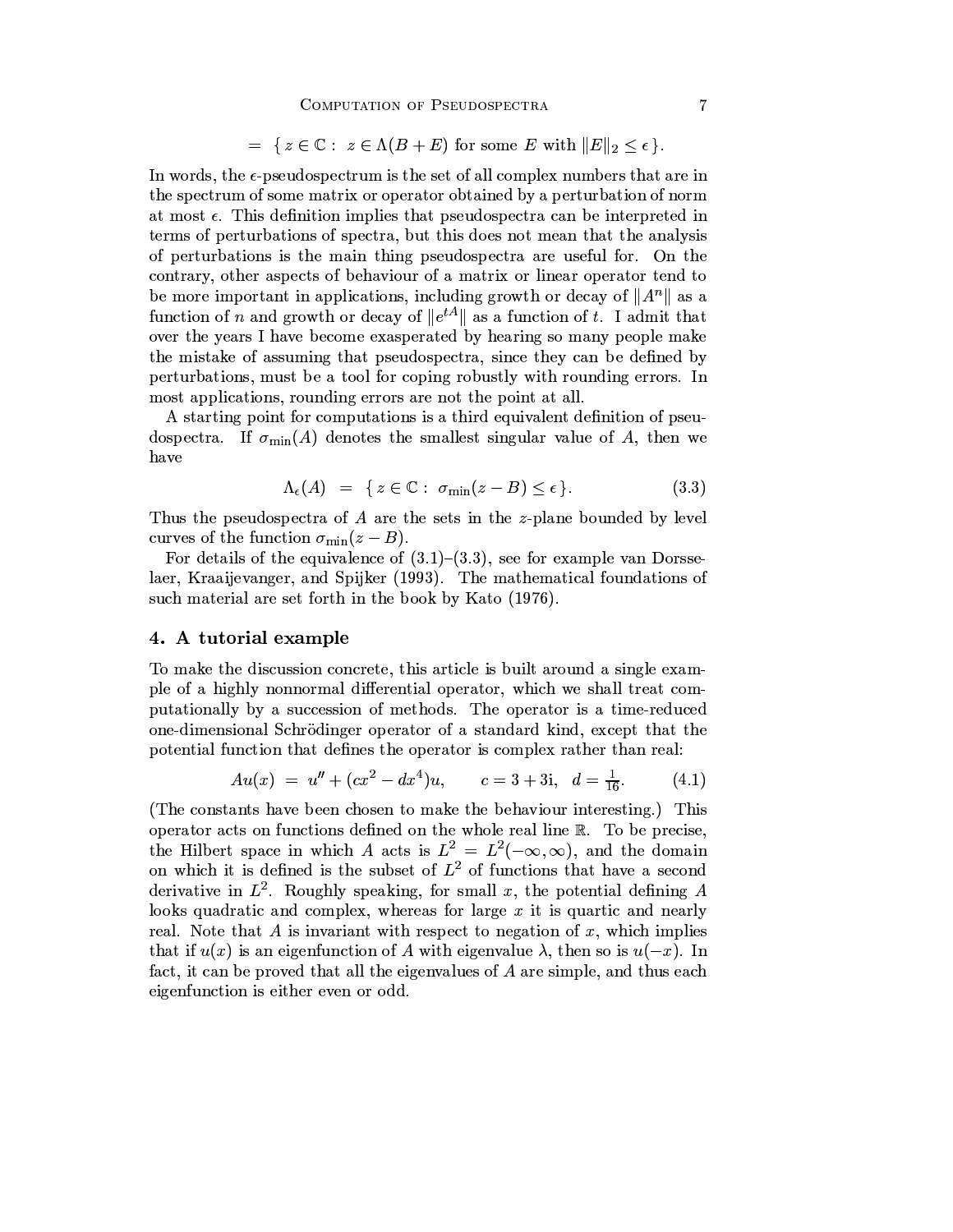The observation that complex Schrödinger operators are highly nonnormal and have interesting pseudospectra is due to Brian Davies of King's College London (Davies, 1998). Our example is adapted from Davies' work.

Here then is our task. We are presented with an operator such as  $(4.1)$ and wish to find out: What do its spectrum and pseudospectra look like? What do they tell us about its behaviour?

# 5. Discretization

If an operator cannot be handled analytically, the usual course is to approximate it by finite matrices. For computations of  $\epsilon$ -pseudospectra, we are typically interested in small values of  $\epsilon$ , and thus high-accuracy approximations are desirable. This means that wherever possible, one should discretize by spectral methods rather than finite differences or finite elements, since spectral methods have arbitrarily high order of accuracy for smooth problems (Canuto, *et al.*, 1988; Fornberg and Sloan, 1994; Fornberg, 1996).

For our tutorial example, (4.1) has been discretized by a Chebyshev collocation spectral method on a finite interval  $[-L, L]$  with boundary conditions  $u(\pm L) = 0$ . (One could work on [0, L] and separate the even and odd parts of the problem, which are orthogonal, but we did not do this.) For clarity, especially in the treatment of weight functions, let us spell this out. First the interval  $[-L, L]$  is approximated by the set of  $N + 2$  Chebyshev points defined by

$$
x_j = L \cos\left(\frac{j\pi}{N+1}\right), \qquad j = 0, ..., N+1.
$$
 (5.1)

The operator A is then approximated on this grid by an  $N \times N$  matrix  $A_N$  defined by the following prescription. For any N-vector v,  $A_N v$  is the  $N$ -vector obtained by two steps:

- Let p be the unique polynomial of degree  $\leq N+1$  with  $p(\pm L)=0$  and  $p(x_i) = v_i$  for  $1 \leq j \leq N$ ;
- For  $j = 1, ..., N$ ,  $(A_N v)_j = p''(x_j) + (cx_j^2 dx_j^4)p(x_j)$ .

The eigenfunctions of  $A$  decay exponentially, and as a consequence, we find that any particular eigenfunction can be computed accurately via discrete matrices  $A_N$  for some finite L. For the portion of the spectrum and pseudospectra considered in this article,  $L = 10$  is sufficiently large, and from now on, all of our numerical examples are based on  $L = 10$ .

In the context of our spectral discretization, any  $N$ -vector  $v$  is associated with the continuous function  $u(x)$  equal to the polynomial interpolant  $p(x)$ described above for  $|x| \leq L$  and to zero for  $|x| \geq L$ . In particular, for each eigenvector v of  $A_N$ , there is an associated continuous function  $u(x)$ , and if v is sufficiently smooth and decays strongly enough to zero near  $x = \pm L$ , we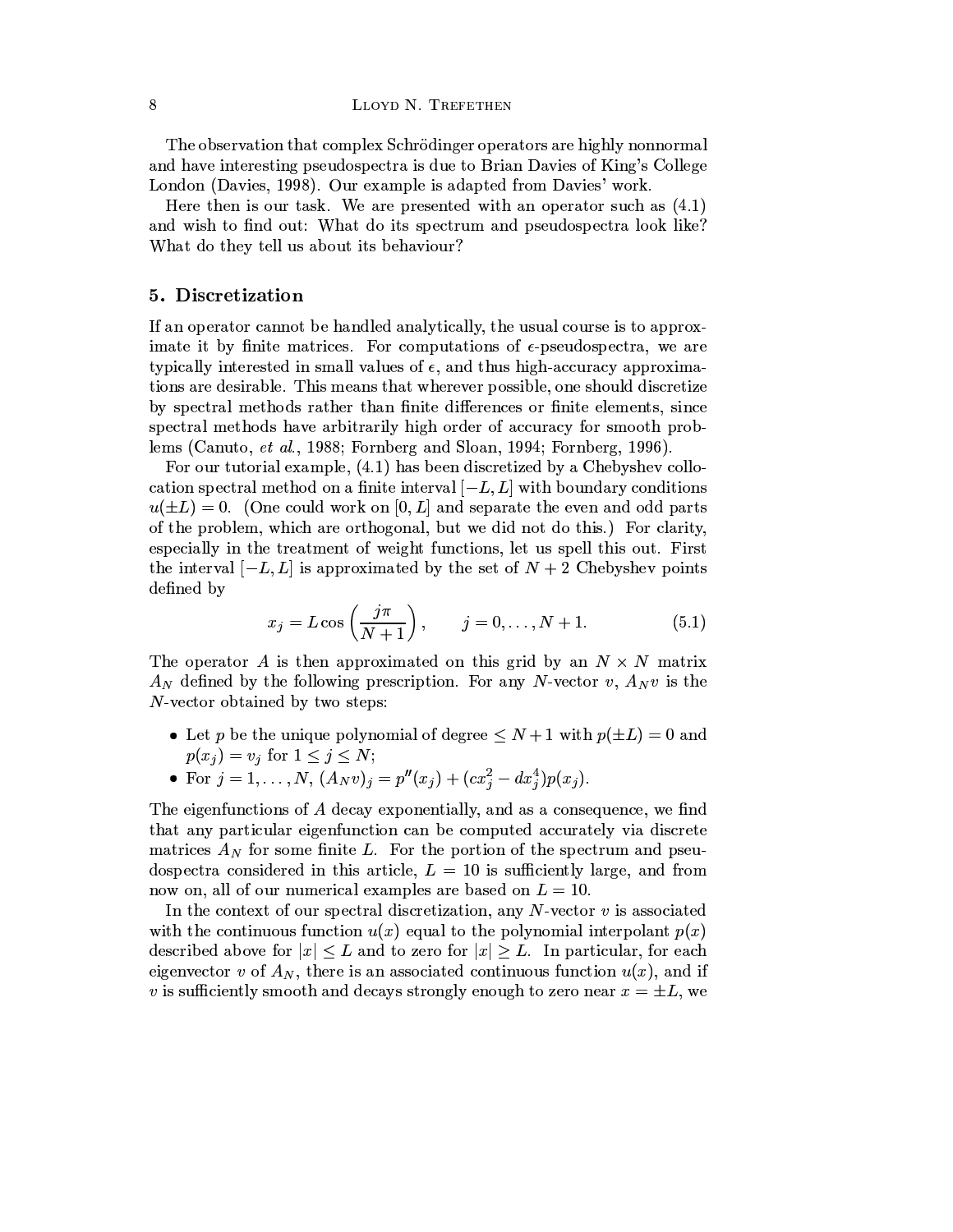expect that  $u(x)$  will be close to an eigenfunction of A with approximately the same eigenvalue.

The description above is all we need for differentiation, but to compute pseudospectra, we need to integrate, too. For the spectral discretization our weight matrix  $W$  will take the form

$$
W = \text{diag}(w_1, w_2, \dots, w_N) \tag{5.2}
$$

for suitable weights  $w_i > 0$ . A sufficient condition for  $A_N$  to converge in some sense to A as  $N \to \infty$  is

$$
Nw_j^2 \to \frac{\pi}{2}\sqrt{L^2 - x^2} \tag{5.3}
$$

for any sequence of indices j with  $x_j \to x$ , and any reasonable choice satisfying this condition (and indeed many choices that do not satisfy it) will generally produce good plots of pseudospectra. However, much better performance than mere convergence is achievable if we choose the weights based on ideas of Gauss quadrature, and in applications it is important to get this right if one is to be confident of the results. For our Chebyshev grid, there exists a set of *Gauss* (or *Gauss-Chebyshev-Lobatto*) weights  $\{w_i\}$  satisfying  $(5.3)$  such that

$$
\int_{-L}^{L} f(x) dx = \sum_{j=1}^{N} w_j^2 f(x_j)
$$

if f is any function equal to  $\sqrt{L^2-x^2}$  times a polynomial of degree  $\leq 2N-1$ . These weights are simply

$$
w_j^2 = \frac{\pi \sqrt{L^2 - x_j^2}}{2(N+1)}
$$

and from now on, these are our choice, with  $W$  defined accordingly by  $(5.2)$ and  $B$  by  $(2.5)$ .

Here is the MATLAB code segment that I used to construct the matrices  $A$  and  $B$ .

```
D = zeros(M+2, N+2); i = (0:N+1)'; ci = [2; ones(N,1);2];x = cos(pixi/(N+1));for j = 0:N+1cj = 1; if j == 0 | j = = N + 1 cj = 2; end
  denom = c_j*(x(i+1)-x(j+1)); denom(j+1) = 1;
  D(i+1, j+1) = ci.*(-1).^(i+j)./denom;if j>0 & j<N+1 D(j+1,j+1) = -.5*x(j+1)/(1-x(j+1)^2); end;
  end;
D(1,1) = (2*(N+1)^2+1)/6; D(N+2,N+2) = -(2*(N+1)^2+1)/6;
L = 10;
```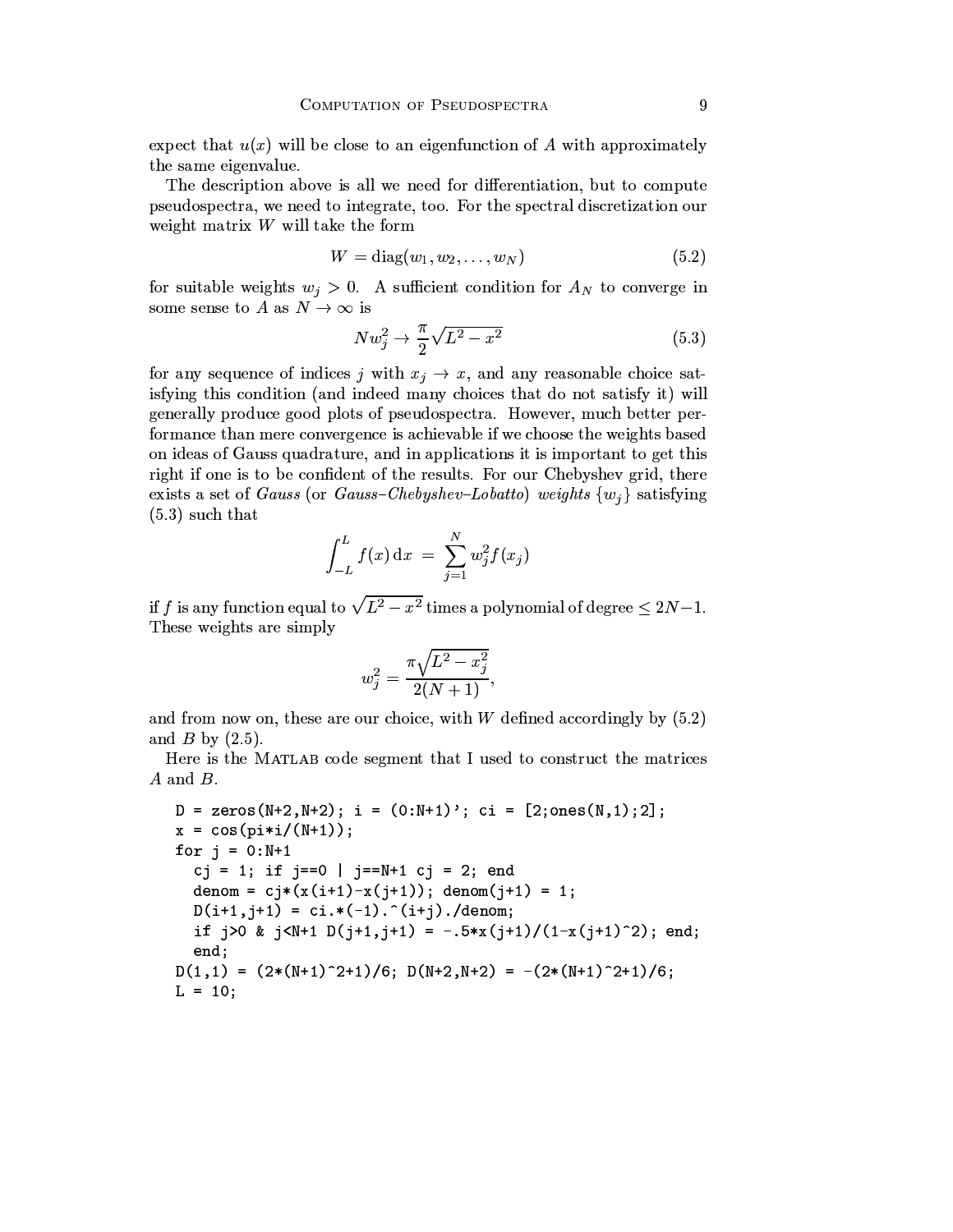$x = x(2:N+1); x = L*x; D = D/L;$  $A = D^2$ ;  $A = A(2:N+1,2:N+1)$ ;  $A = A + (3+3*sqrt(-1))*diag(x.^2) - (1/16)*diag(x.^4);$  $w = sqrt(pixsqrt(L^2-x.^2)/(2*(N+1)));$ B = zeros(N,N); for j=1:N, B(:,j) =  $w.*A(:,j)/w(j)$ ; end

We now move on to the study of these matrix approximations to the differential operator  $(4.1)$ . In doing so, however, we must note that for some problems, it may not be realistic to expect an operator to be approximated by a single matrix. An example arises in the large-scale hydrodynamic stability calculations of Trefethen, Trefethen, Reddy and Driscoll (1993). Here, the operator depends on two Fourier parameters  $\alpha$  and  $\beta$ , and for each choice of the parameters, there is a different discretization matrix  $A_{\alpha\beta}$ . Computing the resolvent norm at a point  $z$  requires the minimization of  $\sigma_{\min}(z-A_{\alpha\beta})$  over all  $\alpha$  and  $\beta$ , and the optimal choices vary from one value of  $z$  to the next. Situations like this are not unusual in large-scale applications, and when they arise, it may be necessary to consider discretization and computation of pseudospectra in tandem rather than in sequence.

# 6. Eigenvalues and eigenvectors

The first thing we compute are eigenvalues of  $A$  or, equivalently,  $B$ . For matrices of dimensions less than 1000 or so, this is easily done by standard 'direct' methods related to the QR algorithm, which deliver results to close to machine precision (not counting what is lost to ill-conditioning) in  $\mathcal{O}(N^3)$  floating point operations. For matrices of larger dimensions, Krylov subspace iterations are generally used instead to determine not all the eigenvalues but those in the portion of the complex plane considered important (Lehoucq, Sorensen, and Yang, 1998; Saad, 1992).

For our example problem, we can get away with dimensions small enough for direct methods to be appropriate, and Figure 1 shows eigenvalues calculated by standard methods for the spectral approximations  $A_N$  with  $N =$ 140, 160, 180, 200. As is typical with discretizations of differential operators, it is the eigenvalues closest to the origin that are obtained for the smaller values of  $N$ , since these tend to correspond to smoother eigenmodes, resolvable on coarser grids. Once  $N$  is large enough that all the eigenvalues in this frame are essentially correct, we observe a Y-shaped distribution, with all the eigenvalues lying in the left half-plane and an infinite curve of them extending towards  $-\infty$ . Of course, when approaching a problem like this in practice, one must take pains at every step to vary all possible aspects of the discretization systematically until one is confident that the results are correct. In some cases convergence theorems will be available to give further reassurance (Chatelin, 1983).

Figure 1 is reminiscent of Figure 3 and other figures in the paper by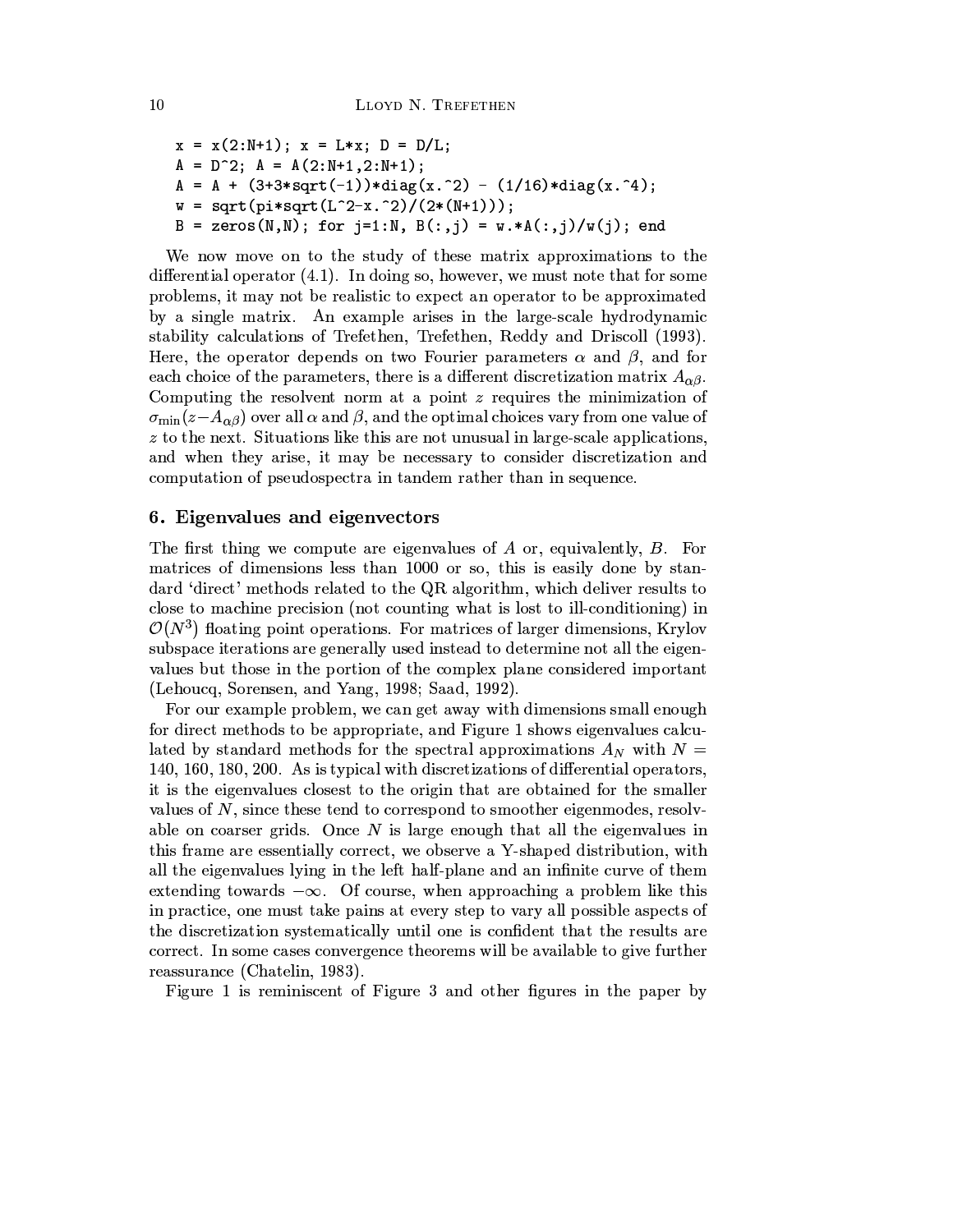

Fig. 1. Eigenvalues of matrix approximations  $A_N$  to (4.1) of dimensions  $N = 140, 160, 180, 200$ . Dots mark simple eigenvalues and stars mark nearly degenerate (though not exactly degenerate) pairs. As  $N$  increases, the two paths on the left zip together into a single line. For  $N = 200$ , the values throughout this part of the complex plane are accurate to 3 digits or more, and we take  $A_{200}$  as our matrix  $A$  for subsequent computations. (The labels 1, 3, 16, 50 are utilized in Figure 2.) Another 147 eigenvalues of  $A_{200}$  lie outside the axis limits to the left.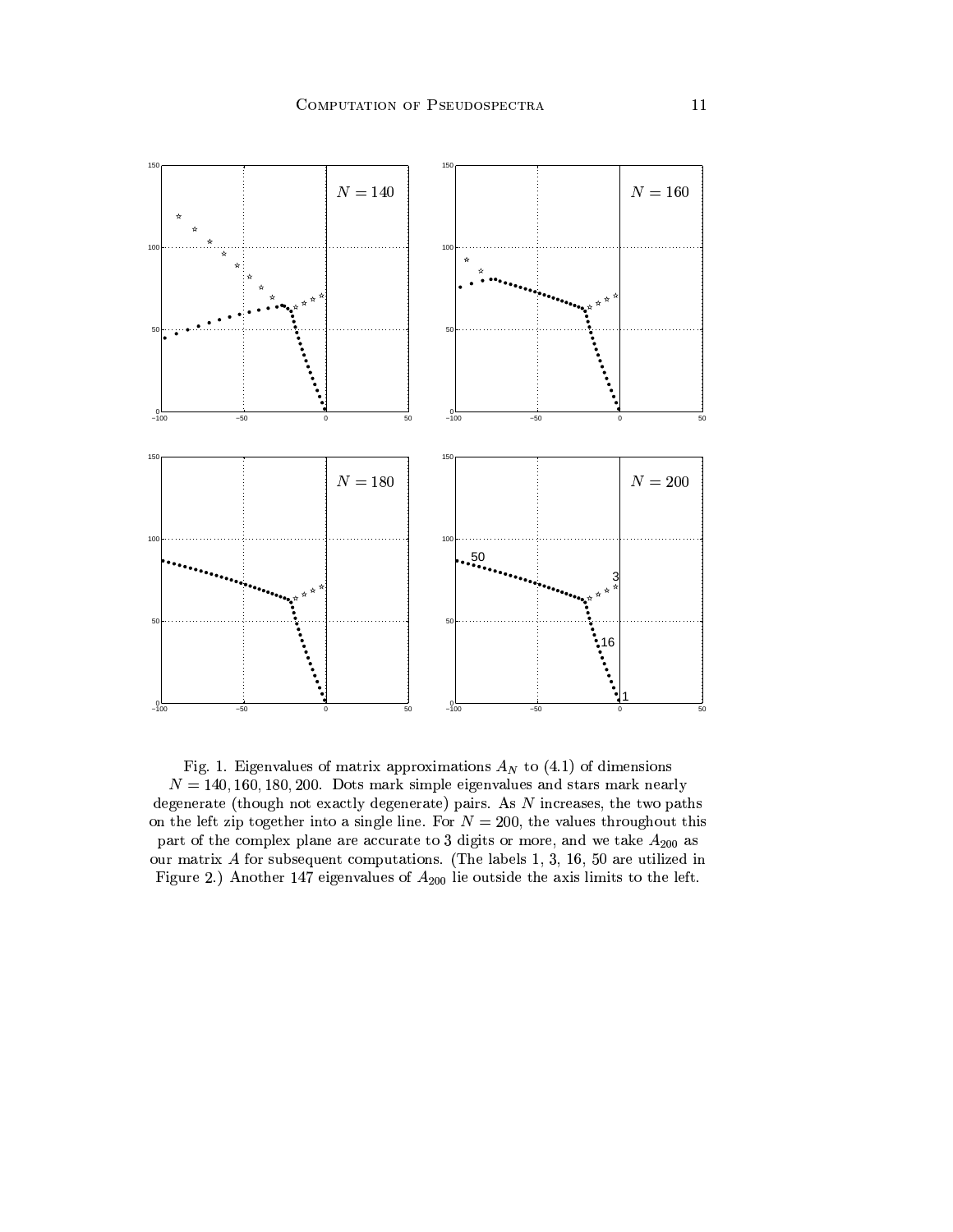LLOYD N. TREFETHEN

Reddy, Schmid and Henningson (1993) on pseudospectra of Orr-Sommerfeld operators. That paper represents an outstanding first example of a study in which pseudospectra of a differential operator were computed carefully.

Computation times will occasionally be reported in this article, all based on MATLAB programs executed on a SUN Ultra 30 workstation. To find the eigenvalues of  $A_{200}$  takes a little more than one second, whereas the smaller matrix  $A_{140}$  can be handled in less than half a second.

It is typical in applications to encounter a picture like Figure 1, which blends some degree of complexity with a great deal of structure. Naturally, one wants to know more, and a first question one may ask is, what do the eigenvectors look like? For this question,  $A$  and  $B$  are no longer identical: if v is an eigenvector of A, then  $Wv$  is the corresponding eigenvector of B. For a plot representing physical space, it is the former that we want, and Figure 2 shows four of the eigenvectors of  $A_{200}$ . The four nearly degenerate eigenvalues in the upper-right branch of the Y correspond to even/odd eigenfunction pairs. For example, 'mode 3', illustrated in the figure, is even, whereas mode 4 is odd, but the two eigenvalues differ by less than one part in  $10^8$ . Modes 1 and 16 are representative of eigenvectors that 'live', loosely speaking, in the quadratic, complex part of the potential, where  $|x|$  is small enough that the  $cx^2$  term dominates the  $dx^4$  term in (4.1), whereas mode 50 is one for which the  $dx^4$  term is dominant.

# 7. Scalar measures of nonnormality

Suppose we suspect that  $A$  may be highly nonnormal. Before turning to pseudospectra, there are various scalars we might compute in an attempt to shed light on this matter. An early and influential paper on this topic was by Henrici (1962), and further contributions have been due to Chaitin-Chatelin and Frayssé (1996), among others.

For simplicity we use the  $B$  formulation of Section 2; all our statements have twins for A.

One scalar we might consider, which goes back essentially to Henrici, is

$$
\frac{\|B^H B - B B^H\|_2}{\|B\|_2^2}.
$$
\n(7.1)

For the matrix  $B_{200}$  this ratio has the value 0.01843, a number that seems fully converged for the limit  $N \to \infty$  (for  $B_{300}$  we get 0.01843 again). If the denominator of (7.1) is changed to  $||B^2||_2$ , as suggested by Chaitin-Chatelin and Frayssé (1996), we get the same results to five digits, and if we further replace the Euclidean norm by the Frobenius norm  $||B||_F^2 =$  $\sum \sum |b_{ij}|^2$  to obtain what Chaitin-Chatelin and Frayssé call the *Henrici* number, the numbers change only modestly to 0.02602. These results suggest that in some global sense,  $B$  is close to normal. This is a reflection of the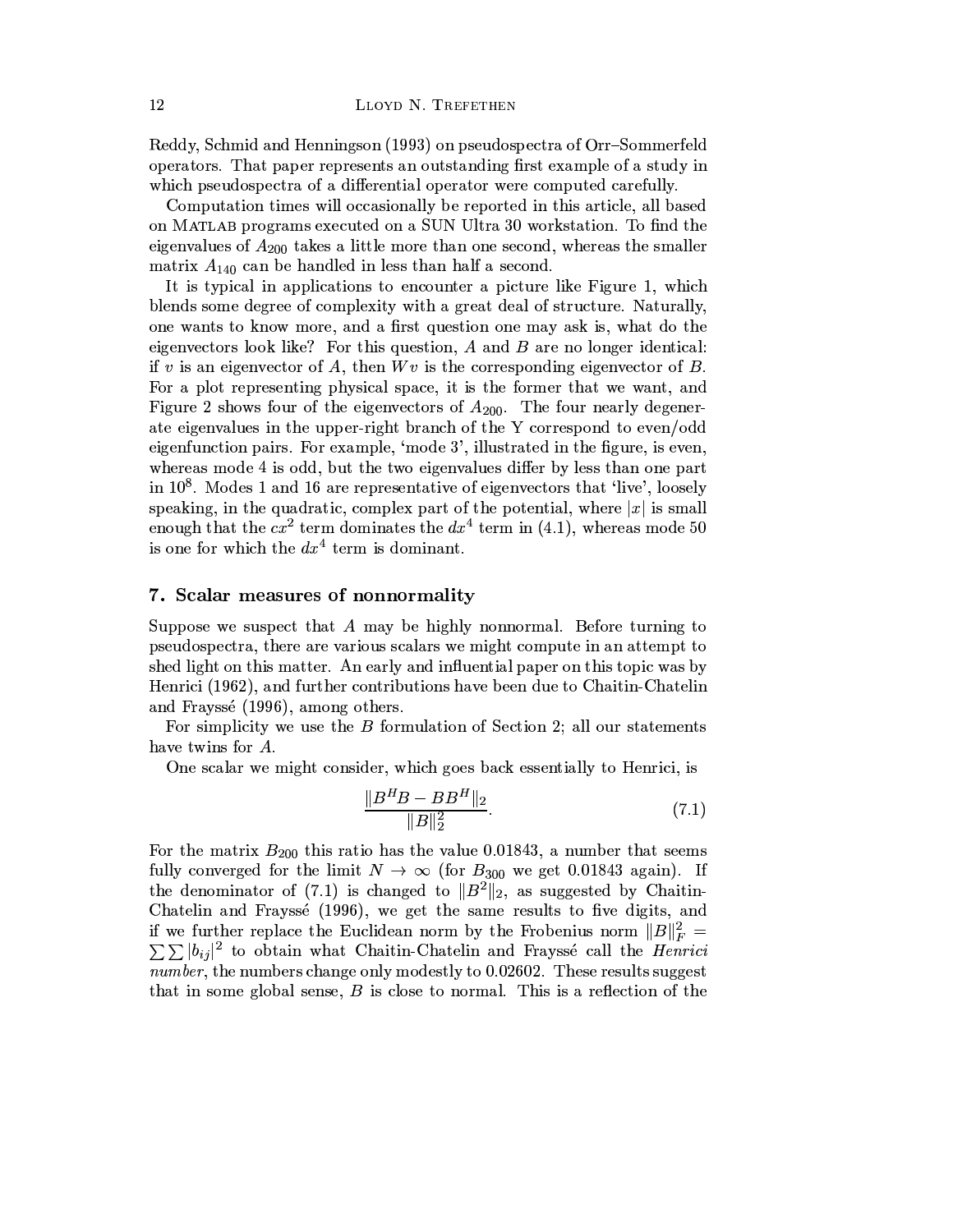

Fig. 2. Eigenvectors corresponding to the four eigenvalues of  ${\cal A}_{200}$  labeled in Figure 1. (The mode numbers are sorted by decreasing real part.) The inner curves are the real parts (subject to change with complex scaling), and the outer envelopes are the absolute values and their negatives. These modes are actually more accurate than they look, for they have been plotted by straight line interpolation between points, whereas in fact the mathematical model is based on polynomial interpolants. Notice that mode 50, with about 2 points per wavelength, is near the limit of resolution for this grid.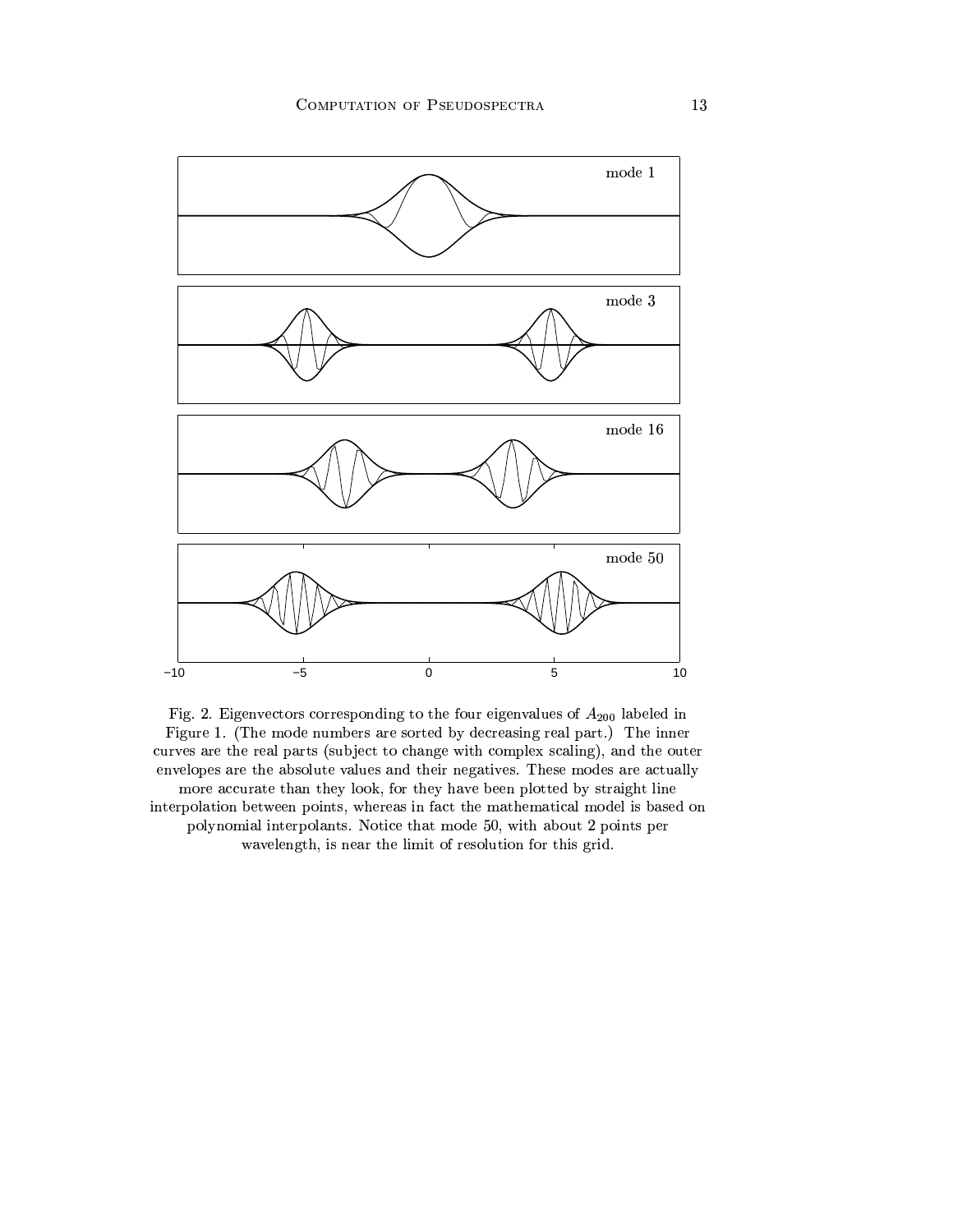fact that since the coefficient  $d$  in  $(4.1)$  is real, the nonnormality of this operator is localized for small  $|x|$ .

Another scalar we might consider, also going back to Henrici, is

$$
\frac{\|T\|_2}{\|B\|_2},\tag{7.2}
$$

where  $T$  is the strictly upper-triangular part of a Schur triangularization (unitary triangularization) of  $B$ . Different Schur triangularizations may lead to different values of  $||T||_2$ , so (7.2) is it stands is not well defined, though it could be made so, at least for theoretical purposes, by taking the infimum over all Schur triangularizations. For  $B_{200}$ , with the triangularization computed arbitrarily by MATLAB, the ratio comes out as 0.02205, again effectively converged for  $N \to \infty$  (for  $B_{300}$  it is 0.02204). Switching to the Frobenius norm, which makes the ratio independent of Schur triangularization, changes the result to  $0.02166$  (0.02164).

A third scalar we might consider is the distance of  $B$  to the set of normal matrices. For matrices measured in the Frobenius norm, this cannot be too far from the previous estimate, according to an inequality established by László  $(1994)$ ,

$$
N^{-1/2} \|T\|_F \le \inf\{\|B - N\|_F : N \text{ is normal}\} \le \|T\|_F. \tag{7.3}
$$

So far, the departure from normality of our operator appears modest, perhaps too small to be important. However, there is a further scalar that tells a different story. If  $v_1, \ldots, v_N$  are a set of linearly independent eigenvectors of B, each normalized by  $||v_j||_2 = 1$  (the normalization is not necessary, just convenient), then an *eigenvector matrix* for B is an  $N \times N$  matrix V whose columns are these vectors taken in any order. The *condition number* of V is the real number

$$
\kappa_2(V)=\|V\|_2\,\|V^{-1}\|_2,
$$

which is necessarily  $\geq 1$ . The *Bauer-Fike Theorem* asserts that if *B* is perturbed by E, then the eigenvalues move by at most  $\kappa_2(V) \|E\|_2$ . If  $\kappa_2(V) = 1$ , then V must be unitary and B must be normal. If  $\kappa_2(V) \gg 1$ , on the other hand, perhaps there is a need to look beyond eigenvalues.

For our example  $B_{200}$  we find

$$
\kappa_2(V) = 2.83 \times 10^{12}.
$$

Evidently the matrix of eigenvectors of  $B$  is very ill-conditioned indeed. This number, unlike our previous ones, is not quite converged for  $N \to \infty$ ; for  $B_{160}$  we get  $\kappa_2(V) = 8.95 \times 10^{11}$  and for  $B_{240}$  we get  $\kappa_2(V) = 3.74 \times 10^{12}$ .<br>However, convergence to a finite value as  $N \to \infty$  does seem to take place;<br> $B_{300}$  gives  $\kappa_2(V) = 3.79 \times 10^{12}$  and  $B_{340}$  g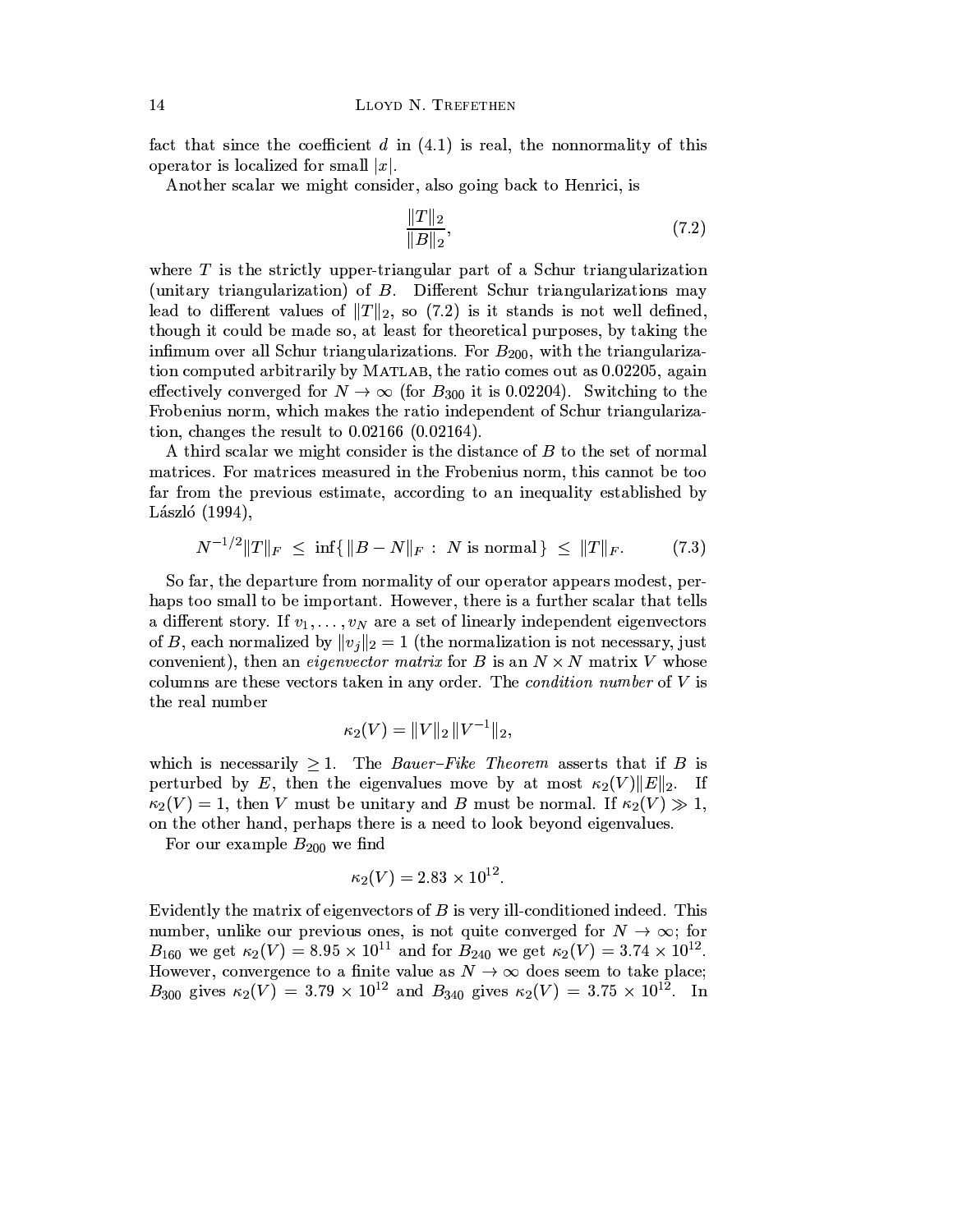particular, the conclusion that  $\kappa_2(V)$  is of order  $10^{12}$  is genuine, and is not a symptom of machine precision on our computer.

Are some of the individual eigenvalues to blame for this pronounced nonnormality? To find out, we can look at the condition numbers of the eigenvalues, defined for a simple eigenvalue  $\lambda$  (Wilkinson, 1965, p. 68) by

$$
\kappa(\lambda) = \frac{1}{|w^H v|},\tag{7.4}
$$

where  $w$  and  $v$  are normalized left and right eigenvectors of  $B$  corresponding to the eigenvalue  $\lambda$ , respectively. The significance of  $\kappa(\lambda)$  is that a perturbation  $B \to B + E$  may alter the eigenvalue  $\lambda$  by as much as  $\kappa(\lambda) \|E\|_2$  (in the limit of infinitesimal perturbations), but not more. Each eigenvalue necessarily has  $\kappa(\lambda) \leq \kappa_2(V)$ . The condition numbers of some of the eigenvalues of our operator are indicated in Figure 3. Evidently the eigenvalues near the origin, in the bottom-right part of the Y, are well-conditioned. As one moves towards the fork of the Y, however, the condition numbers increase to about  $10^{11}$ . (The behaviour in the line of nearly degnerate eigenvalue pairs is similar.) If we continue past the fork further into the left half-plane,  $\kappa(\lambda)$ increases gradually to a maximum of about  $3.6 \times 10^{11}$  for  $N = 200$ , which becomes  $4.3 \times 10^{11}$  for  $N = 240$ .

It is apparent that the extreme ill-conditioning of the eigenvector matrix of  $B$  is reflected in the individual eigenvalues, but not just in one of them in nearly all. Evidently there is a collective phenomenon at play here, a pattern that transcends individual eigenmodes, and indeed, this is perhaps as far as scalar measures of nonnormality can usefully take us.

# 8. Random perturbations

Having decided to move beyond scalars, we begin to think about pseudospectra. Now pseudospectra are sets in the complex plane, and the first question to ask is, what does it mean to compute them? Do we want a picture of boundaries of  $\Lambda_{\epsilon}(A)$  for various values of  $\epsilon$ ? Do we want some kind of surface plot? Do we want an approximate functional representation of the function  $||(z-A)^{-1}||$ ? The customary answer in the literature to date has been the first of these options, a graphical picture of boundary contours, and that is what we consider in this article, but it is possible that other variations will become popular in the future.

There is a simple idea for producing approximate pictures of pseudospectra: modify A by one or more small complex (even if A is real) random perturbations and look at the spectra of these perturbations. If A is a matrix, the idea of a random perturbation is well defined. Working as usual with the equivalent matrix  $B$ , we note that the set of all possible perturbations E of a given norm  $\epsilon$  is compact and can be uniformly sampled by taking random  $N \times N$  matrices D with entries  $\sigma + i\tau$ , where  $\sigma$  and  $\tau$  are independent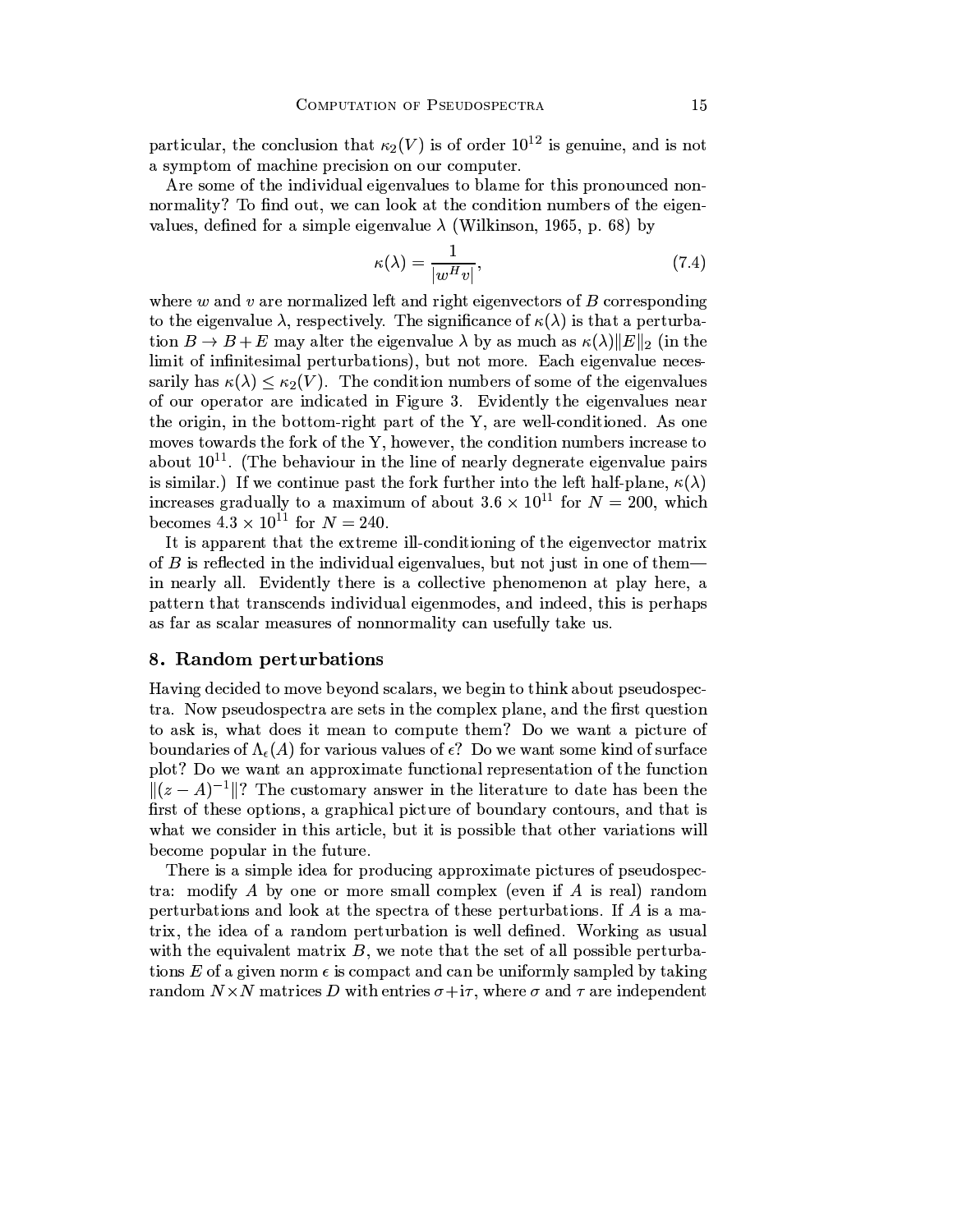

Fig. 3. Condition numbers  $\kappa(\lambda)$  of some of the eigenvalues of the matrix  $B = B_{200}$ . The condition numbers of the four starred nearly degenerate eigenvalue pairs, from right to left, are  $1.6 \times 10^6$ ,  $6.7 \times 10^7$ ,  $1.6 \times 10^9$ , and  $2.9 \times 10^{10}$ .

standard normals, and then setting  $E = \epsilon D / ||D||_2$ . Since  $||D||_2 \sim \sqrt{2N}$  as  $N \to \infty$ , where N is the dimension, approximately the same effect can be achieved with less computation by the formula  $E = \epsilon D / \sqrt{2N}$ .

The approximation of pseudospectra by random perturbations was illustrated in (Trefethen, 1992), where for each of thirteen example matrices with  $N = 32$ , 100 random perturbations  $A + E$  were considered and the 3200 resulting eigenvalues superimposed as small dots. Possibly the first computed examples of this kind appeared in (Trefethen, 1990).

In investigating random perturbations, there is no need to consider matrices E of full rank. As pointed out perhaps first by Riedel (Riedel, 1994), the boundary of the  $\epsilon$ -pseudospectrum can equally well or better be traced by matrices of rank one, and so an alternative to the formulas above would be  $D = xy^H$ , where x and y are vectors of independent entries  $\sigma + i\tau$ , followed by  $E = \epsilon D / ||D||_2 = \epsilon D / (||x||_2 ||y||_2)$ . Proceeding in this way, we may trace the boundaries of the pseudospectra somewhat more efficiently, and there is no need for the computation of the norm of a matrix.

As a practical matter, random perturbations are a valuable tool that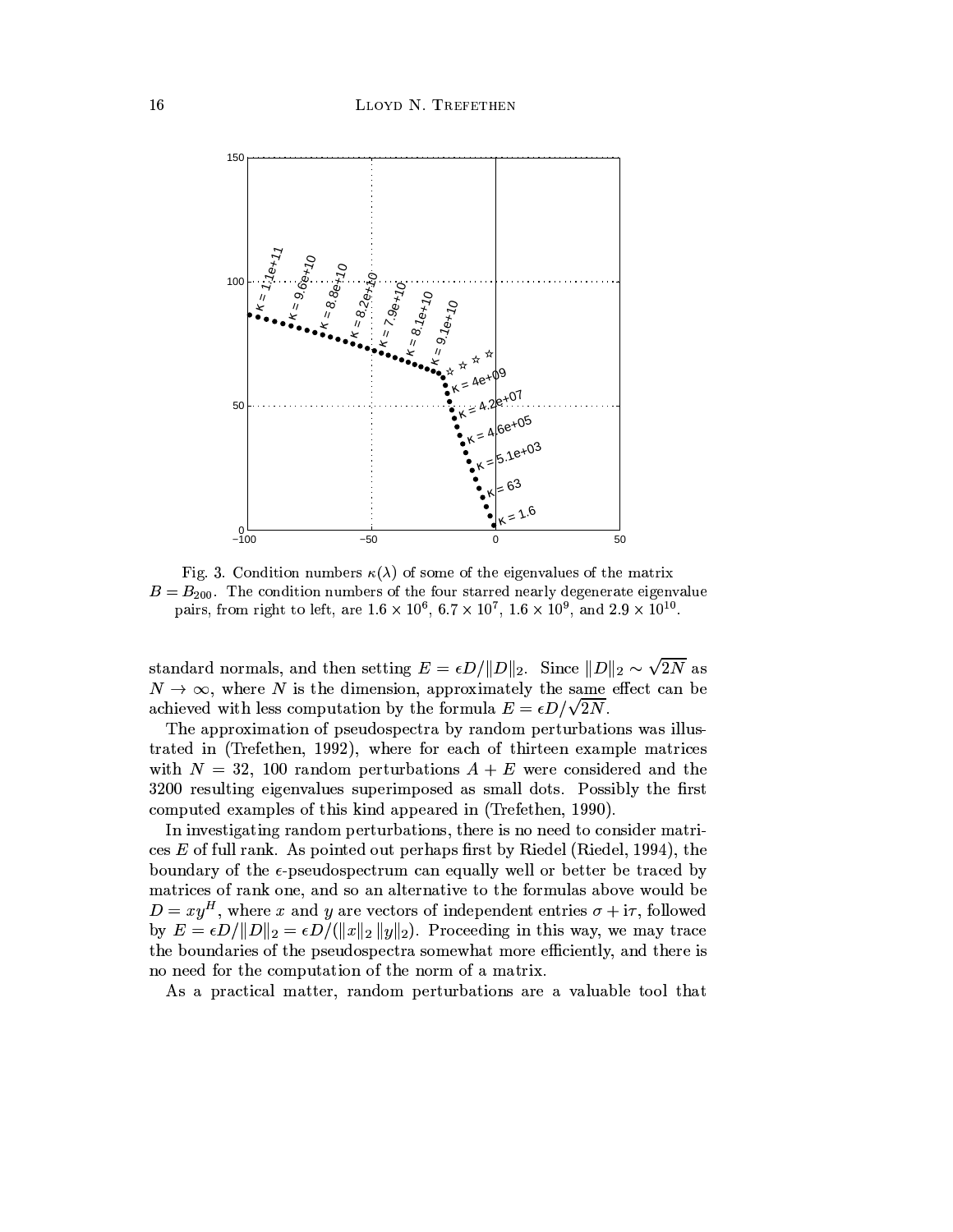should be used routinely in dealing with highly nonnormal matrices. Random perturbations are more important than the scalar measures of nonnormality discussed in the last section, for they reveal more without being much more expensive to calculate. To illustrate how compelling this technique may be, Figure 4 shows the eigenvalues of one random rank one perturbation in each case of the form  $B \to B + E$ , where  $B = B_{200}$  for our problem and  $||E||_2 = \epsilon = 10^{-1}, 10^{-3}, 10^{-5}, 10^{-7}$ . (The results look about the same for perturbations of full rank.) For the first time we begin to see the 'shape' of this matrix  $A$ . As we would expect on the basis of Figure 3, the degree of nonnormality is pronounced all along the tail of the Y extending into the left half-plane, and reasonably uniform along that path.

There are three problems with the technique of computing eigenvalues of random perturbations. One is that it gives only an approximate picture of the pseudospectra. Another is that pictures of this kind all too easily mislead people into presuming that the main point of analysis of pseudospectra is the investigation of perturbations. Finally, if  $\vec{A}$  is an operator of infinite dimension, the notion of a random perturbation does not make sense, because  $E$  must range over a space that is not compact and thus cannot be sampled uniformly. In practice, therefore, I recommend that one begin by computing eigenvalues of random perturbations of finite matrices, without worrying too much what the precise definition of 'random' is in the case of a discretized operator, but then move on to other methods if the sensitivity to perturbations of the physically important eigenvalues is large.

A different aspect of random perturbations is that in some applications, a perturbation of a structured kind may reveal certain algebraic properties of a matrix or operator. An important special case is that if  $A$  is real, plotting the eigenvalues of real perturbations  $A + E$  may reveal the Jordan structure of A; the 'spider plots' of Chaitin-Chatelin and Fraysse that show this effect are beautiful and fascinating, and one of them appears on the cover of their book (Chaitin-Chatelin and Frayssé, 1996). A systematic study of structured perturbations has been the subject of a number of papers by Hinrichsen and Pritchard and Kelb (1992, 1993, 1994).

## 9. Contour plots via the SVD

Let us now calculate pseudospectra properly. The place to begin is with the singular value decomposition, taking advantage of definition (3.3). The obvious algorithm is to evaluate  $\sigma_{\min}(z-B)$  for values of z on a grid in the complex plane and then generate a contour plot from this data. (If  $B$  is Hermitian, the picture will be symmetric with respect to the real axis, and one halves the computation time by taking advantage of this symmetry.) Here for example is a MATLAB code fragment for this kind of computation, assuming  $\nu$  points in each direction on the grid: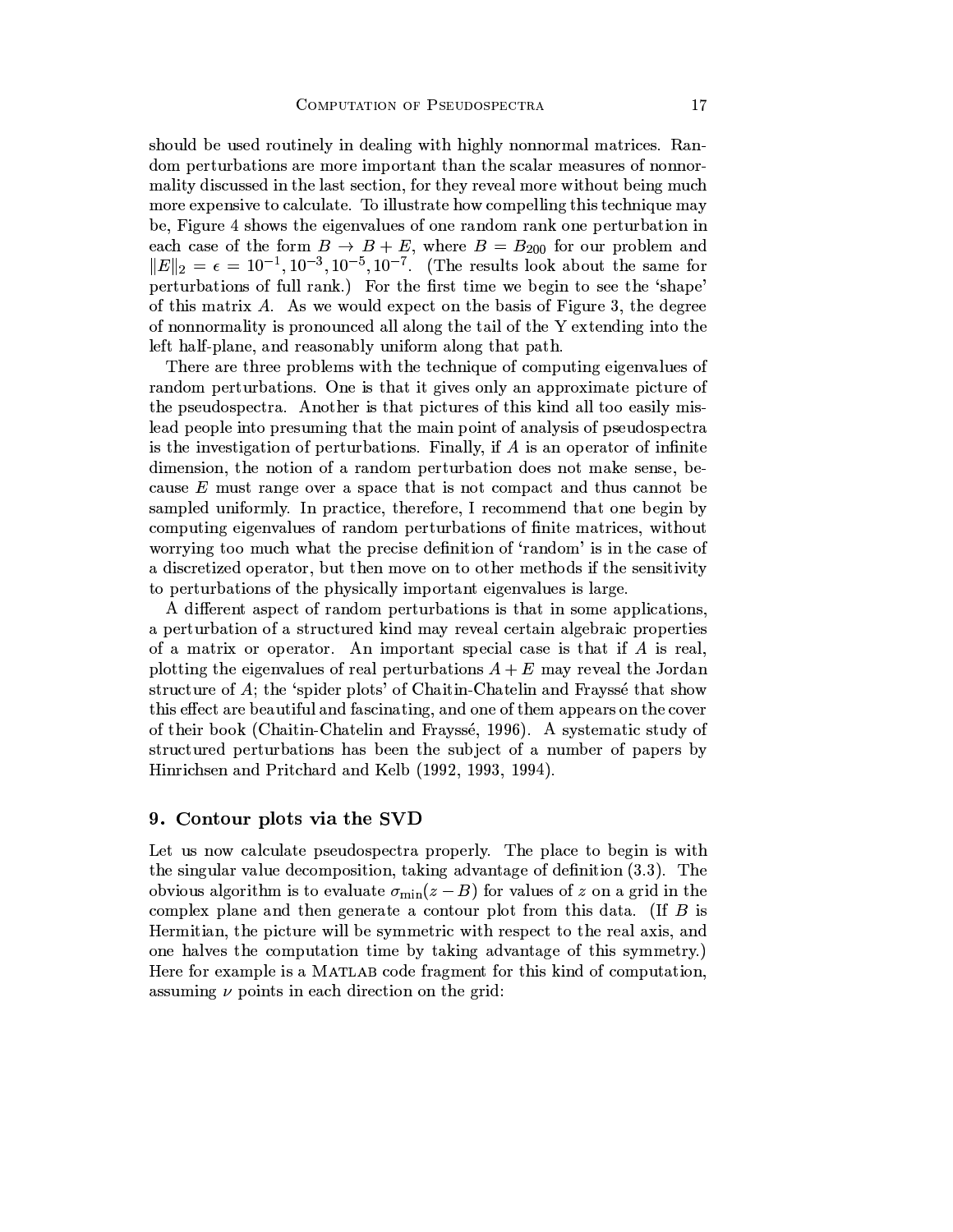

Fig. 4. Poor man's pseudospectra: eigenvalues of random rank one perturbations  $B_{200} + E$ ,  $||E||_2 = \epsilon = 10^{-1}$ ,  $10^{-3}$ ,  $10^{-5}$ ,  $10^{-7}$ . The great sensitivity to perturbations confirms that  $B_{200}$  is a highly nonnormal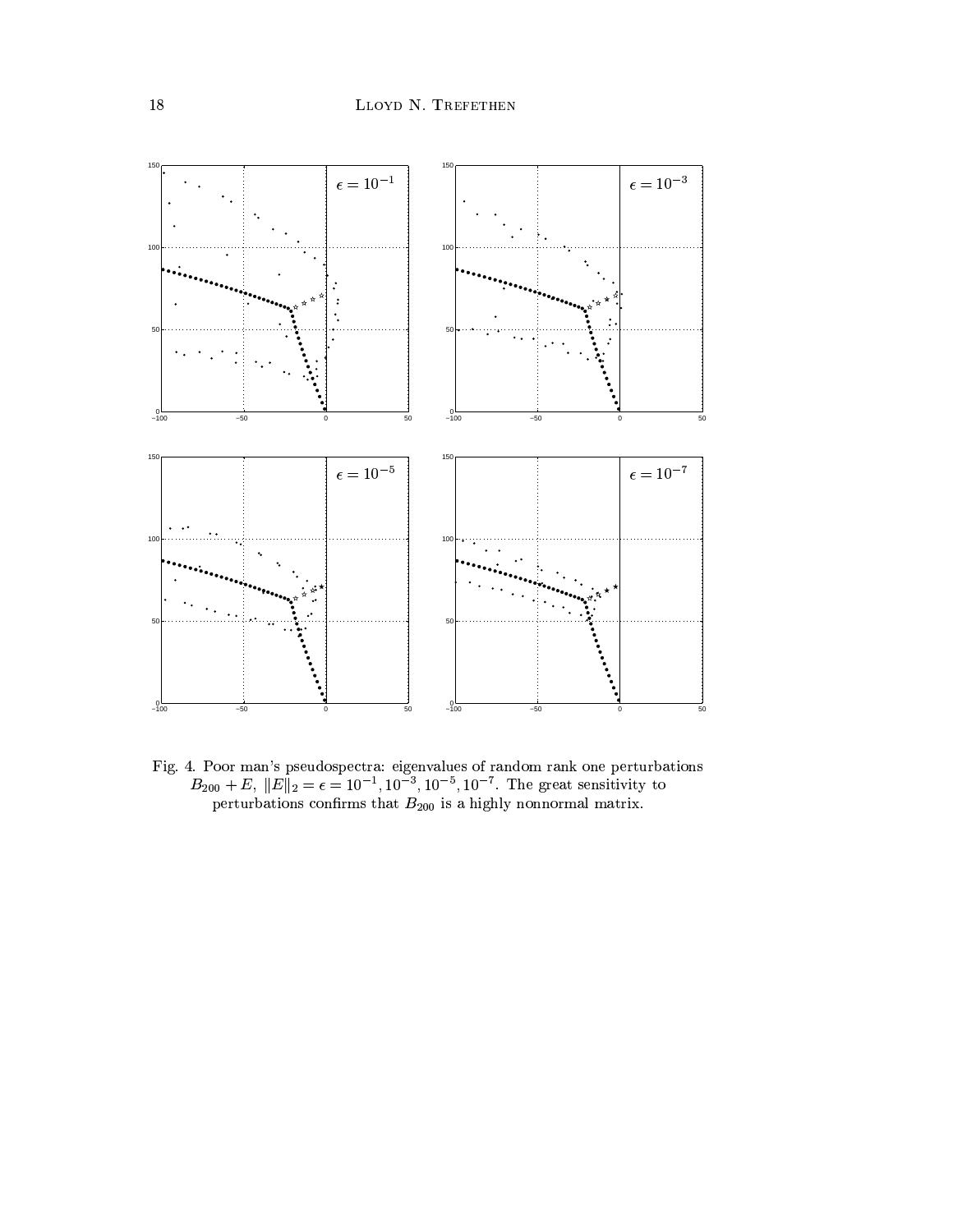

Fig. 5. Boundaries of  $\epsilon$ -pseudospectra of the matrix  $A = A_{200}$  for  $\epsilon = 10^{-1}, 10^{-2}, \ldots, 10^{-10}$ , from outside in. This is a fine picture, but producing it by the obvious SVD-based algorithm involving a  $100 \times 100$  grid requires 4 hours of computing time on a SUN Ultra 30 workstation.

```
I = eye(size(B));for j = 1:nu
  for i = 1:nu
    z = zz(i,j);signin(i,j) = min(svd(z*I-B));end
end
contour(x, y, log10(sigmin), -10:-1);
```
Figure 5 shows numerically computed pseudospectra for our matrix  $B =$  $B_{200}$ . This is typical of dozens of images of pseudospectra that have appeared in the literature since (Trefethen, 1992). For this image,  $\sigma_{\min}(z_{ij}-B)$ was evaluated for 10,000 points  $z_{ij}$  on a 100 × 100 regular grid in a square portion of the complex plane, and the resulting values were given as data to MATLAB's contour plotter, just as in the code fragment above. (Whether or not one introduces the logarithm makes negligible difference.) We see at a glance that the eigenvalues in the two finite branches of the Y have sensitivi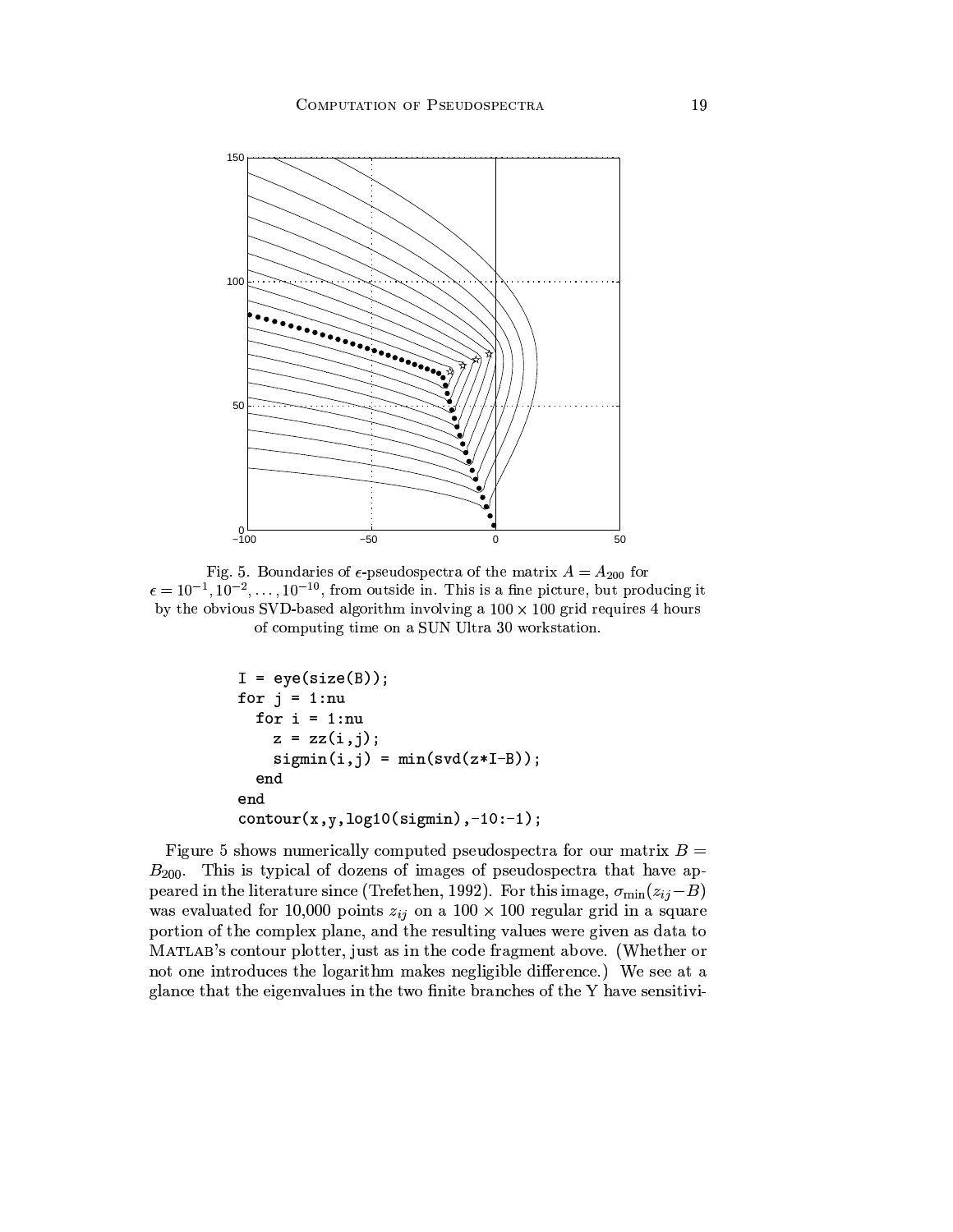ties that increase as one approaches the fork, and that the eigenvalues along the infinite branch to the left of the fork have roughly constant sensitivities on the order of  $10^{10}$ , as we knew already from Figure 3.

Figure 5 has a striking feature, which would prove important in many applications: though the spectrum is in the left half-plane, the pseudospectra protrude significantly into the right half-plane. We shall say more about this in Section 19.

The trouble with Figure 5 is that producing it by the method we have described involves a disturbingly long computation. Computing the SVD of an  $N \times N$  matrix at each point on a  $\nu \times \nu$  grid requires  $\mathcal{O}(\nu^2 N^3)$  floating point operations, and for  $N = 200$  and  $\nu = 100$ , as in this figure, the computation time on my workstation works out to about 4 hours. For  $N = 1000$ , it would rise to three weeks—or possibly much longer because of memory limitations.

Of course, we can speed up the calculation by using a coarser grid, and in practice one would usually do this in the exploratory phase of any project. Figure 6 illustrates pseudospectra plotted on four different grids corresponding to  $\nu = 5, 10, 20, 100$ . Yet this set of plots mainly serves to emphasize the need for better computational methods. Roughly speaking, one might say that only the first of the four plots of Figure 6 is satisfactory in terms of computing time, and only the last is satisfactory in terms of appearance.

The next three sections will describe three ways to accelerate this computation, which can be used in combination. For our example, the speedups achieved are factors of approximately 1.5, 8, and 8, and when the methods are combined, we get a speedup by a factor of better than 60.

# 10. Avoiding uninteresting sections of the  $z$ -plane

The first way to speed up the calculation of pseudospectra is the simplest: avoid computing singular values in uninteresting regions of the complex plane, where the resolvent norm is small and there are no boundaries of the pseudospectra of interest. For our example, we note that in about a third of the portion of  $\mathbb C$  shown in our plots, not much is happening, and it is a waste of time to evaluate  $||(z-A)^{-1}||$ . Bypassing this step should accelerate the computation by a worthwhile constant factor. We find that a crude device of this sort improves the computation time for Figure 5 from about 4 hours to 2.5 hours, a speedup by a factor of about 1.5.

Some interesting ideas for automating this kind of acceleration have been proposed by Gallestey (1997, 1998) under the name of the *SH algorithm* ('subharmonic'). Gallestey divides the region of  $\mathbb C$  of interest into squares of various sizes and then uses the maximum principle for  $\|(z-A)^{-1}\|$  to prune away squares automatically on which nothing interesting can be expected to be happening. Any 'industrial strength' software package for computing pseudospectra should incorporate ideas like these.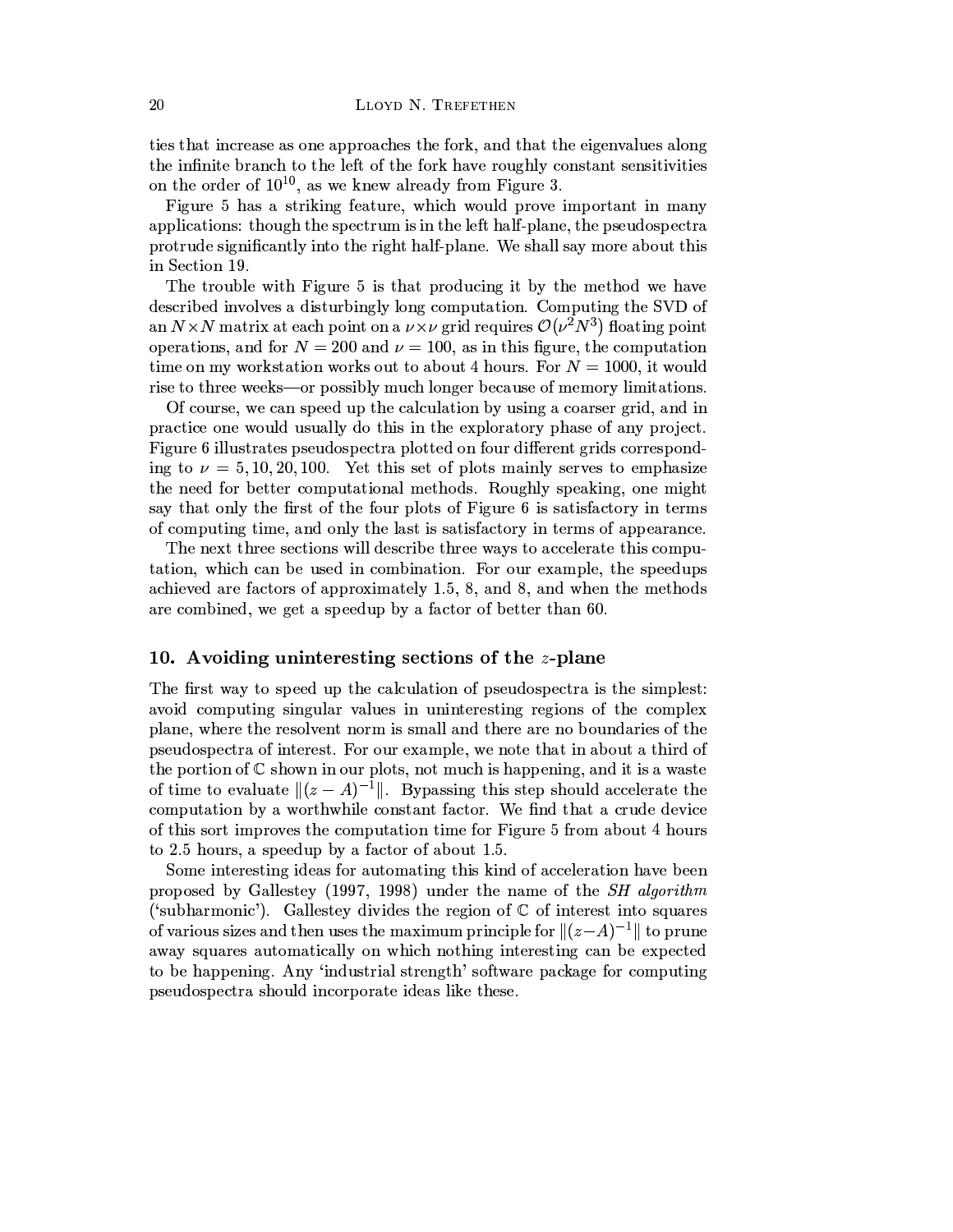

Fig. 6. Pseudospectra as in Figure 4 computed on successively finer grids; the points z at which  $||(z-A)^{-1}||$  has been evaluated are marked by dots. For  $\nu = 5$ , there are just 25 SVDs to evaluate and the computation is fast, but the plot is crude. The 'publication quality' grid with  $\nu = 100$  is prohibitively expensive.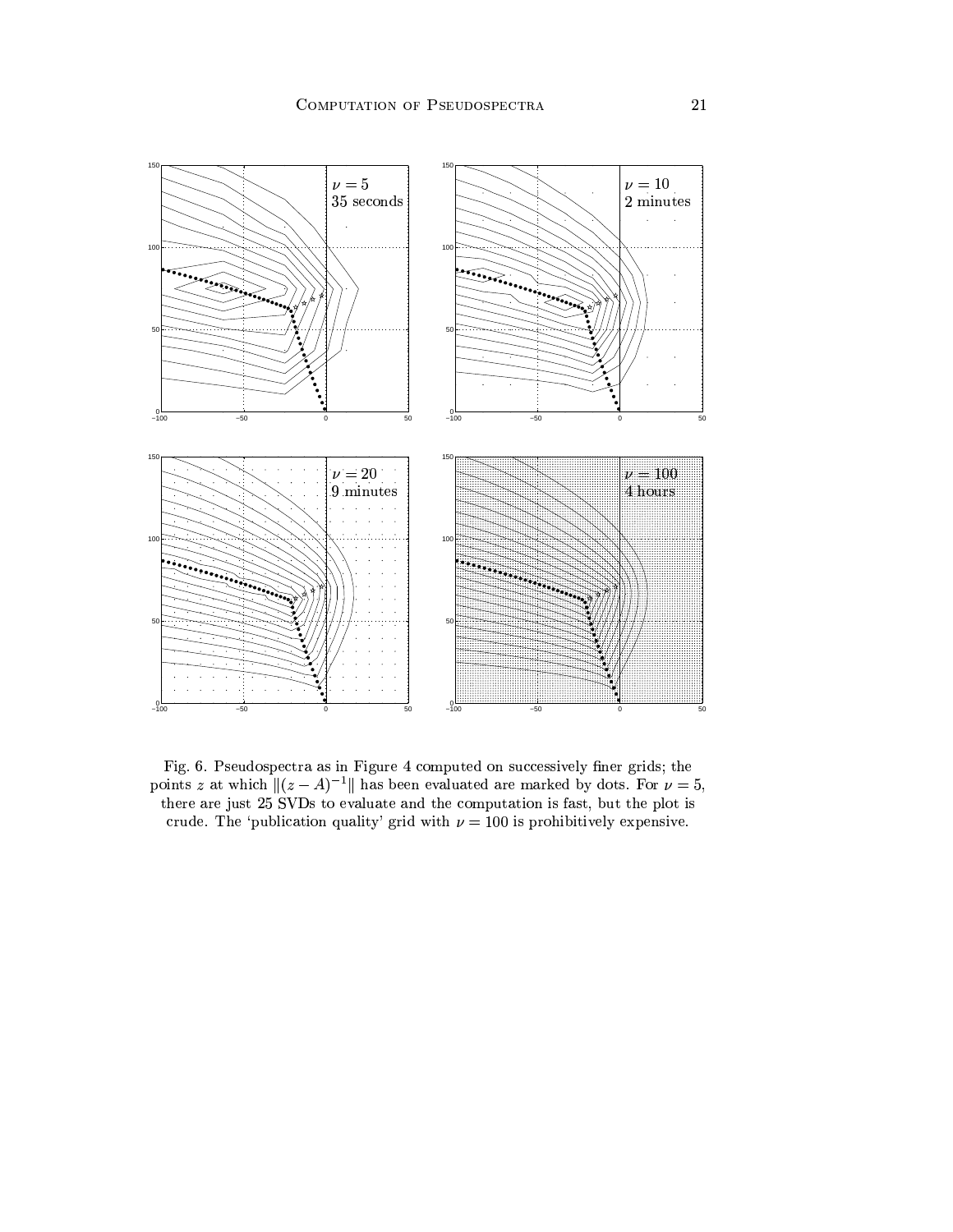A related, pointwise variant of the same idea is relevant to the various iterative methods for computing  $\sigma_{\min}(z-B)$  discussed in Sections 12 and 16. Sometimes, we do not know in advance that a value  $z$  is uninteresting but discover this in the course of iteration—say, if it becomes clear that  $\sigma_{\min}(z -$ B) is > 1 and we only want to plot level curves below  $10^{-1}$ . In this case it may be advantageous to terminate an iteration before convergence.

# 11. Projection to a lower-dimensional subspace

The second way to speed up calculation of pseudospectra, independent of the first, is to reduce the dimension of the  $N \times N$  matrix A by orthogonal projection onto an invariant subspace of dimension  $n < N$ . The idea is that in many applications, most of the 'action' of interest can be captured by the lower-dimensional projection. This technique was perhaps first employed by Reddy, Schmid and Henningson (1993) and is described in Appendix B of that paper and in  $\S6$  of (Toh and Trefethen, 1996). It is elementary, but crucial in practice, and too often overlooked. We can often get an improvement in this way by a factor of 10 or more.

Following the authors just cited, we first describe a procedure of this kind based on explicit matrix diagonalization. Suppose V is an  $N \times n$ matrix whose columns are selected linearly independent eigenvectors of  $B$ , satisfying  $BV = VD$  for some  $n \times n$  diagonal matrix D of corresponding eigenvalues. If  $V = QR$  is a QR decomposition of V, with Q of dimension  $N \times n$  and R of dimension  $n \times n$  (Trefethen and Bau, 1997), then we have  $Q^H V = R$  and  $Q = V R^{-1}$  and therefore

$$
Q^H B Q = Q^H B V R^{-1} = Q^H V D R^{-1} = R D R^{-1}.
$$

Thus  $T = RDR^{-1}$ , which is an upper-triangular  $n \times n$  matrix, is the matrix representation of the projection of  $B$  onto the subspace spanned by the selected eigenvectors. We can illustrate this projection process by the following MATLAB code segment, which projects  $B$  onto the invariant subspace corresponding to eigenvalues  $\lambda$  with Re  $\lambda > \gamma$  for some constant  $\gamma$ . Of course, different selections of special eigenvalues will be appropriate in other applications (see e.g. Section 21).

$$
[V,D] = eig(B); eigB = diag(D);
$$
  
select = find(real(eigB) > gamma);  

$$
V = V(:,select); D = D(self, select, select);
$$
  

$$
[Q,R] = qr(V,0);
$$
  

$$
T = R*D/R;
$$

Figure 7 illustrates the effect of applying this projection to our matrix  $B = B_{200}$  with  $\gamma = -50, -100, -150,$  and  $-250$ . As more eigenvalues are included,  $n$  rises from 37 to 53 to 66 to 92, but this is still far less than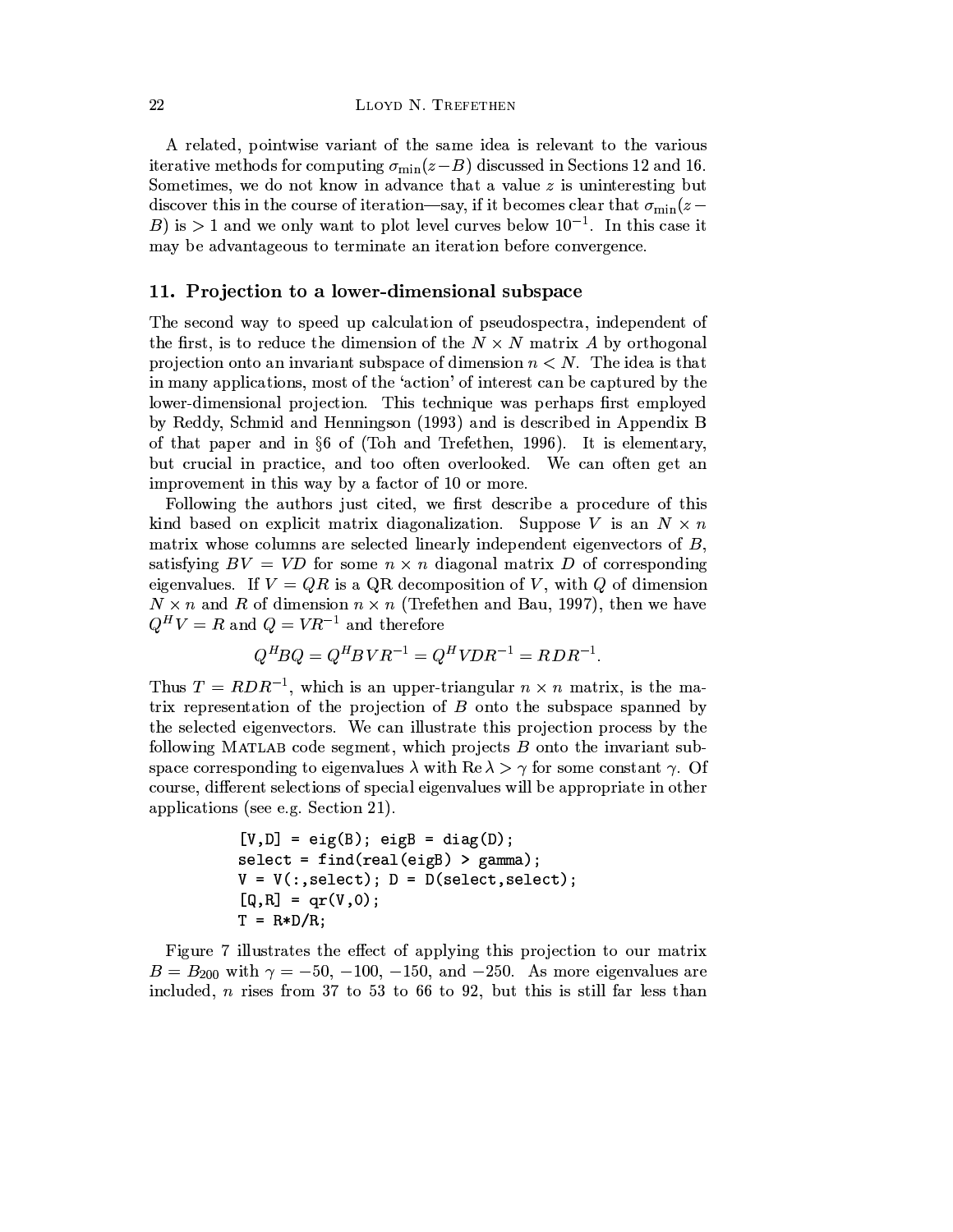

Fig. 7. Acceleration by preliminary projection onto an invariant subspace of dimension  $n < N$ . For this example we consider just eigenvalues of real parts  $> \gamma$ for various  $\gamma$ .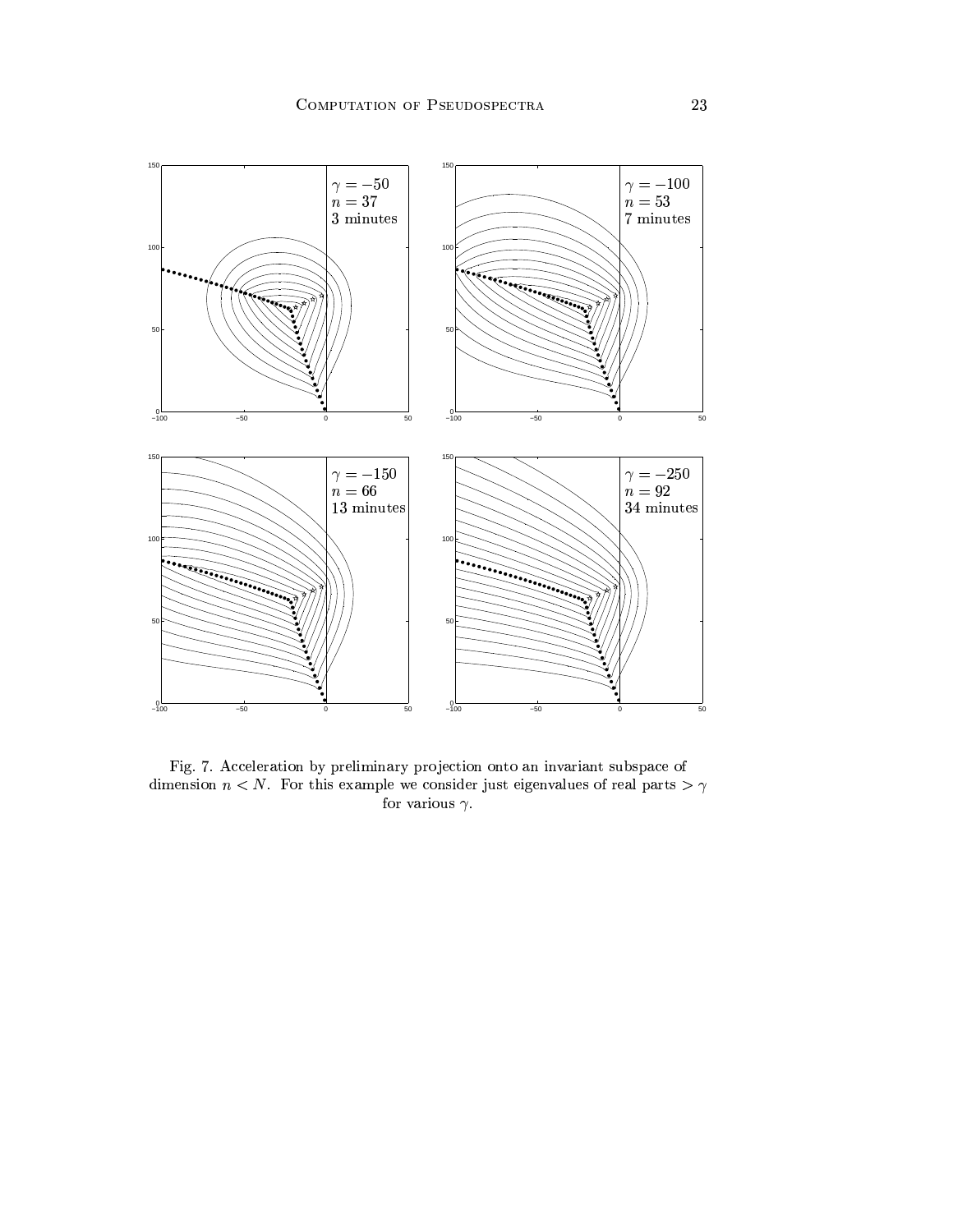200, and as the final operation count depends on  $n^3$ , it is a very significant improvement—about a factor of eight in this example.

A peculiar feature of the projection process just described is that it makes use of a matrix diagonalization. This sounds like a bad idea, since in applications  $B$  will often be highly nonnormal or even nondiagonalisable, implying that its eigenvalue problem may be very badly conditioned. In practice, it seems that the use of diagonalization does not cause much trouble, for reasons of backward error analysis. Though each individual numerically computed eigenvalue and eigenvector of a highly nonnormal matrix may be very much in error, their collective behaviour is generally better.

Nevertheless, it seems that in principle one ought to avoid the diagonalization, and this can be done by using a Schur decomposition (unitary triangularization) instead. Suppose a unitary similarity transformation is found of the form

$$
B = Q \left[ \begin{array}{cc} T & X \\ 0 & Y \end{array} \right] Q^H \tag{11.1}
$$

where  $Q \in \mathbb{C}^{N \times N}$  is unitary,  $T \in \mathbb{C}^{n \times n}$  is upper-triangular, and  $X \in \mathbb{C}^{n \times (N-n)}$  and  $Y \in \mathbb{C}^{(N-n) \times (N-n)}$  are arbitrary. If  $Q_1 \in \mathbb{C}^{N \times n}$  is the matrix consisting of the first *n* columns of Q, then (11.1) implies  $BQ_1 = Q_1T$ , which implies that if  $Tx = \lambda x$ , then  $B(Q_1x) = \lambda(Q_1x)$ . Thus the diagonal entries of T are n of the eigenvalues of B, and T is the projection of B onto the corresponding invariant subspace.

The factorization  $(11.1)$  is known as a *partial Schur decomposition* (Dongarra, Duff, Sorensen and van der Vorst, 1998; Lehoucq, Sorensen, and Yang, 1998). Since  $X$  and  $Y$  are arbitrary, all that is really involved here is the determination of an  $N \times n$  matrix  $Q_1$  with orthonormal columns such that  $T = Q_1^H B Q_1$  is upper-triangular. Such a matrix might be found by various methods, but we shall consider just the simplest: computing a complete Schur decomposition and then reordering the diagonal entries to bring those of interest to the upper-left. Reorderings of this kind are a standard option in LAPACK (Anderson, *et al.*, 1995). They are not standard in the current version of MATLAB, but the desired effect can be achieved the following code segment adapted from programs of Diederik Fokkema (Fokkema, 1996; Fokkema, Sleijpen, and van der Vorst, 1999):

```
[U,T] = schur(B);if isreal(B), [U,T] = rsf2csf(U,T); end, T = triu(T);
eigB = diag(T);select = find(real(eigB) > gamma);n = length(self);for i = 1:nfor k = select(i)-1:-1:i
```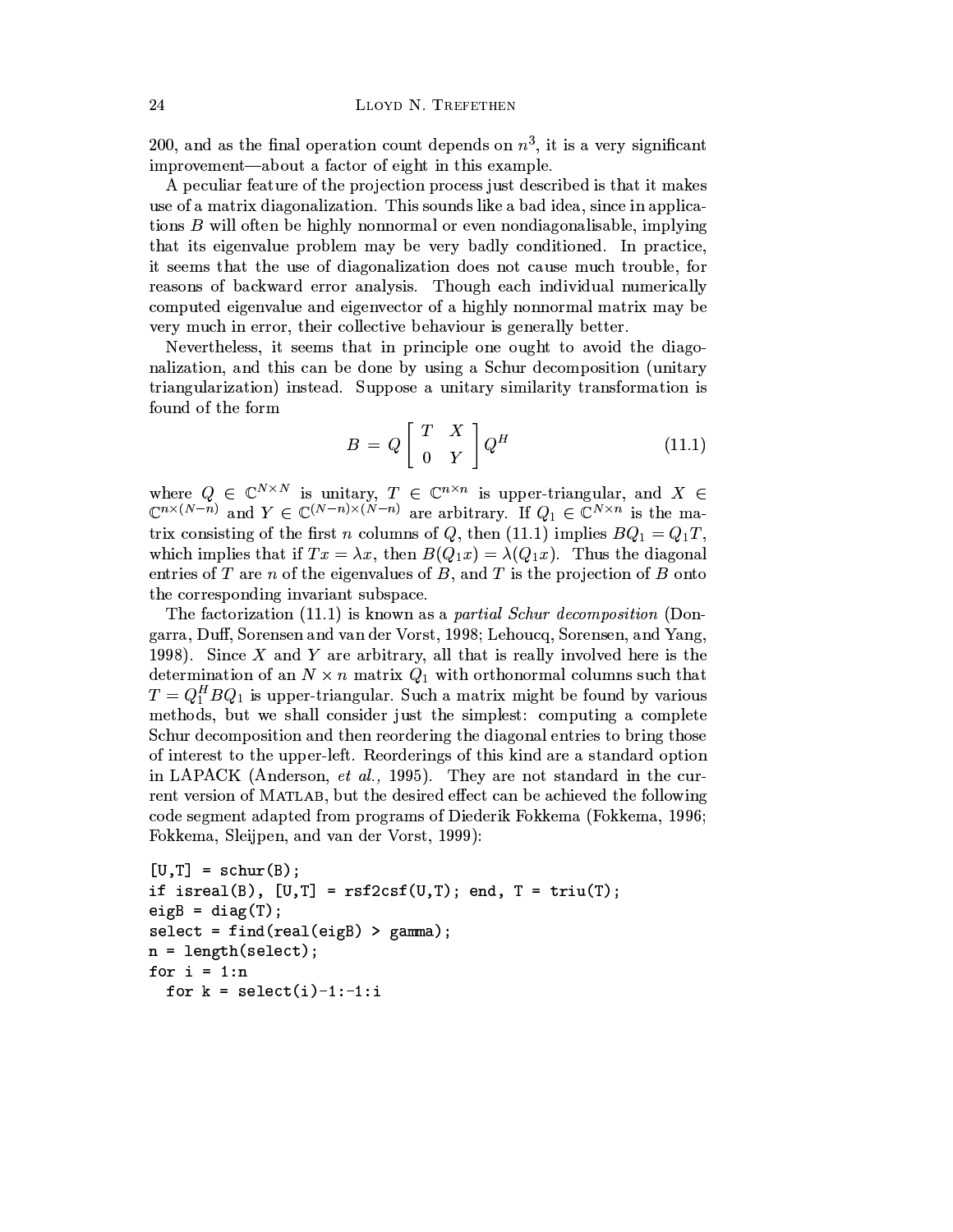```
G([2 1], [2 1]) = planerot([T(k, k+1), T(k, k) - T(k+1, k+1)]')';
    J = k:k+1; T(:,J) = T(:,J)*G; T(J,:) = G'*T(J,:);end
end
T = \text{triu}(T(1:n, 1:n));
```
Like the one given earlier, this code segment produces an upper-triangular matrix  $T$  corresponding to the projection of  $B$  onto the selected subspace.

Orthogonal projections have a monotonicity property: they never increase the resolvent norm at any point z. It follows that if  $\Lambda_{\epsilon}(T)$  is the  $\epsilon$ -pseudospectrum of the projected matrix, then  $\Lambda_{\epsilon}(T) \subseteq \Lambda_{\epsilon}(B)$ , with the  $\epsilon$ -pseudospectra of T increasing monotonically to those of B as successively larger invariant subspaces are selected.

Our orthogonal projections can be viewed as a special case of a more general class of two-sided projections that may be applied for problems of computing pseudospectra. These have been studied under the name of *transfer functions* by Hinrichsen and Pritchard and Kelb (1992, 1993) and Simoncini and Gallopoulos (1998).

Finally, it should be mentioned that a different projection idea has also been advocated by Godunov and Sadkane (1996): the numerical use of resolvent integrals (Kato, 1976) for the computation of projections associated with subsets of  $\mathbb{C}$ .

# 12. Triangularization  $+$  inverse iteration or Lanczos

A third, major new idea for speeding up the computation of pseudospectra was introduced by S.-H. Lui in an article published in 1997 (Lui, 1997). Lui's method is described in his own paper and elsewhere as a method of 'continuation', but his key contribution is really the technique of *triangularization* followed by *inverse iteration* or *inverse Lanczos iteration*.

The idea is as follows. If  $B$  is a dense matrix, the computation of the smallest singular value of each  $N \times N$  matrix  $(z - B)^{-1}$  takes  $\mathcal{O}(N^3)$  operations, for a total of  $\mathcal{O}(\nu^2 N^3)$  operations on a  $\nu \times \nu$  grid. However, suppose that before computing any singular values, we perform a Schur decomposition, with or without compression, to replace B by a unitarily equivalent upper-triangular matrix T. Then for any  $z, z - B$  is unitarily equivalent to the upper-triangular matrix  $z-T$ , and hence will have the same singular values. Since  $z-T$  is triangular, however, its smallest singular value can be computed in  $\mathcal{O}(N^2)$  rather than  $\mathcal{O}(N^3)$  operations. Thus at the price of a single computation involving  $\mathcal{O}(N^3)$  operations, we have reduced the cost of each subsequent SVD to  $\mathcal{O}(N^2)$ . The overall improvement is from  $\mathcal{O}(\nu^2 N^3)$ to  $\mathcal{O}(N^3 + \nu^2 N^2)$  floating point operations, which for most applications is effectively an improvement to  $\mathcal{O}(\nu^2 N^2)$ .

If B has been orthogonally projected onto a lower-dimensional invariant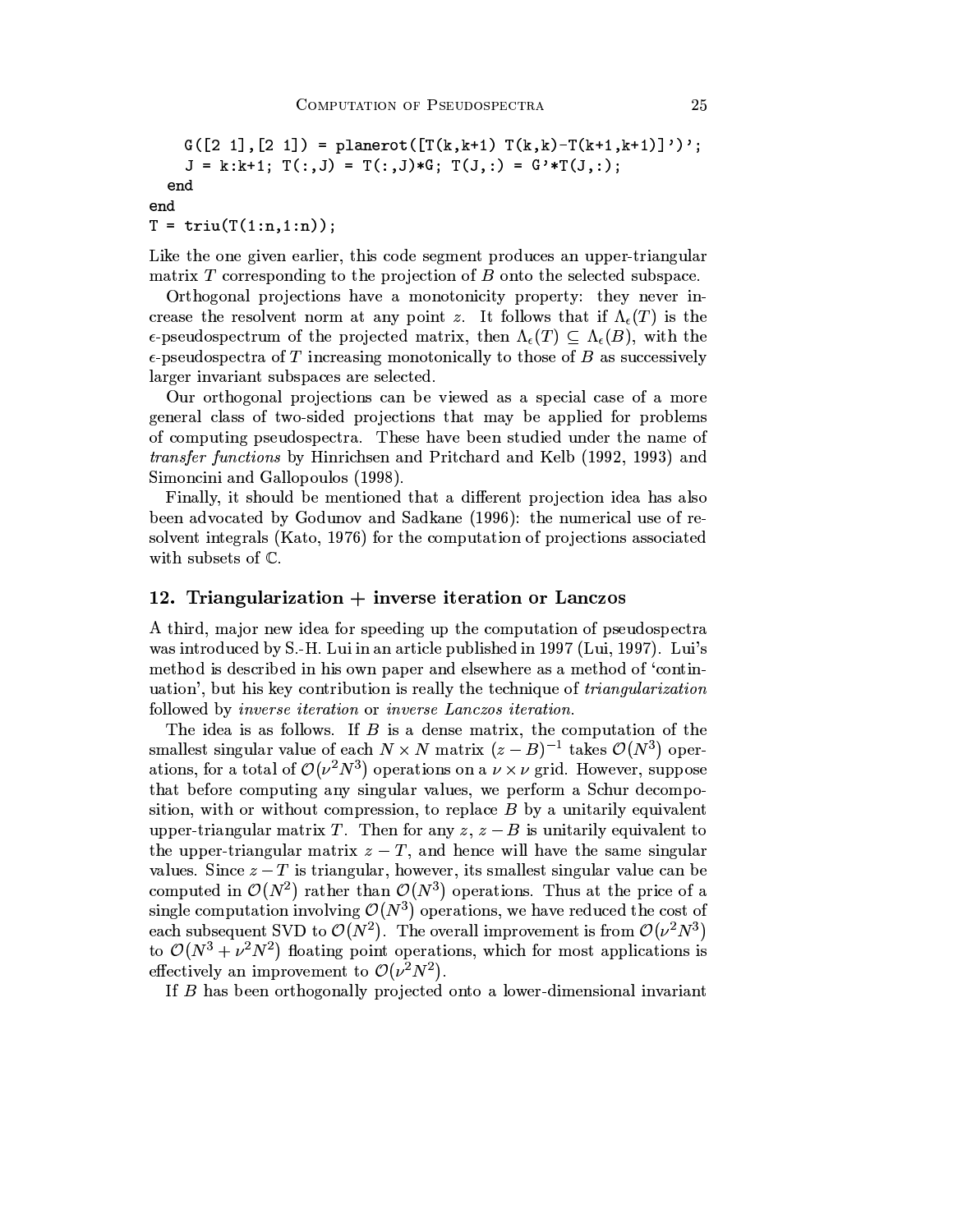LLOYD N. TREFETHEN

subspace as described in the last section, then it has been rendered triangular already. In this case there is no need for a further Schur triangularization.

It remains to describe how  $\sigma_{\min}(z-T)$  can be computed in  $\mathcal{O}(N^2)$  operations. The idea for this is that  $\sigma_{\min}(z-T)$  is the square root of the smallest eigenvalue of  $(z-T)^{H}(z-T)$ , and this can be computed by various iterations; since T is triangular, each step requires only  $\mathcal{O}(N^2)$  operations. The simplest method is inverse iteration applied to  $(z-T)^{H}(z-T)$ , that is, power iteration applied to  $(z-T)^{-1}(z-T)^{-H}$ . (An early use of inverse iteration for computing pseudospectra, without triangularization, was by Baggett (1994).) For example, the following rather crudely put together MATLAB code segment is functionally equivalent to the shorter code on p. 17, but many times faster for matrices of larger dimensions.

```
I = eye(size(B));[U,T] = schur(B);if isreal(B), [U,T] = rsf2csf(U,T); end, T = triu(T);
for j = 1:nu
  for i = 1: nu
    z = zz(i, i);T1 = z*I-T; T2 = T1';v = \text{randn}(n, 1) + \text{sqrt}(-1) * \text{randn}(n, 1); v = v/norm(v);signal = 0;for k = 1:99v = T1 \setminus (T2 \setminus v);
      sig = norm(v);if abs(sigold/sig-1) < .001 break; end
      sigold = sig;v = v/sig;end
    signin(i, j) = 1/sqrt(sig);end
end
contour(x, y, log10(sigmin+1e-20), -10:-1);
```
The main part of this code is a double loop just as on p. 17, except that inside the loop,  $\sigma_{\min}(z_{ij}-B)$  is now computed by inverse iteration. The convergence criterion used here is crude: we stop when two successive estimates of  $\sigma_{\min}(z_{ij}-B)^2$  agree to a tenth of a percent, taking up to a maximum of 99 steps.

This simple method does well in many cases, but as always with power iteration, the convergence may be slow if the dominant eigenvalue (of  $(z (T)^{-1}(z-T)^{-H}$  is not well separated from the others. To retain speedy convergence in such cases one can replace the inverse iteration by an inverse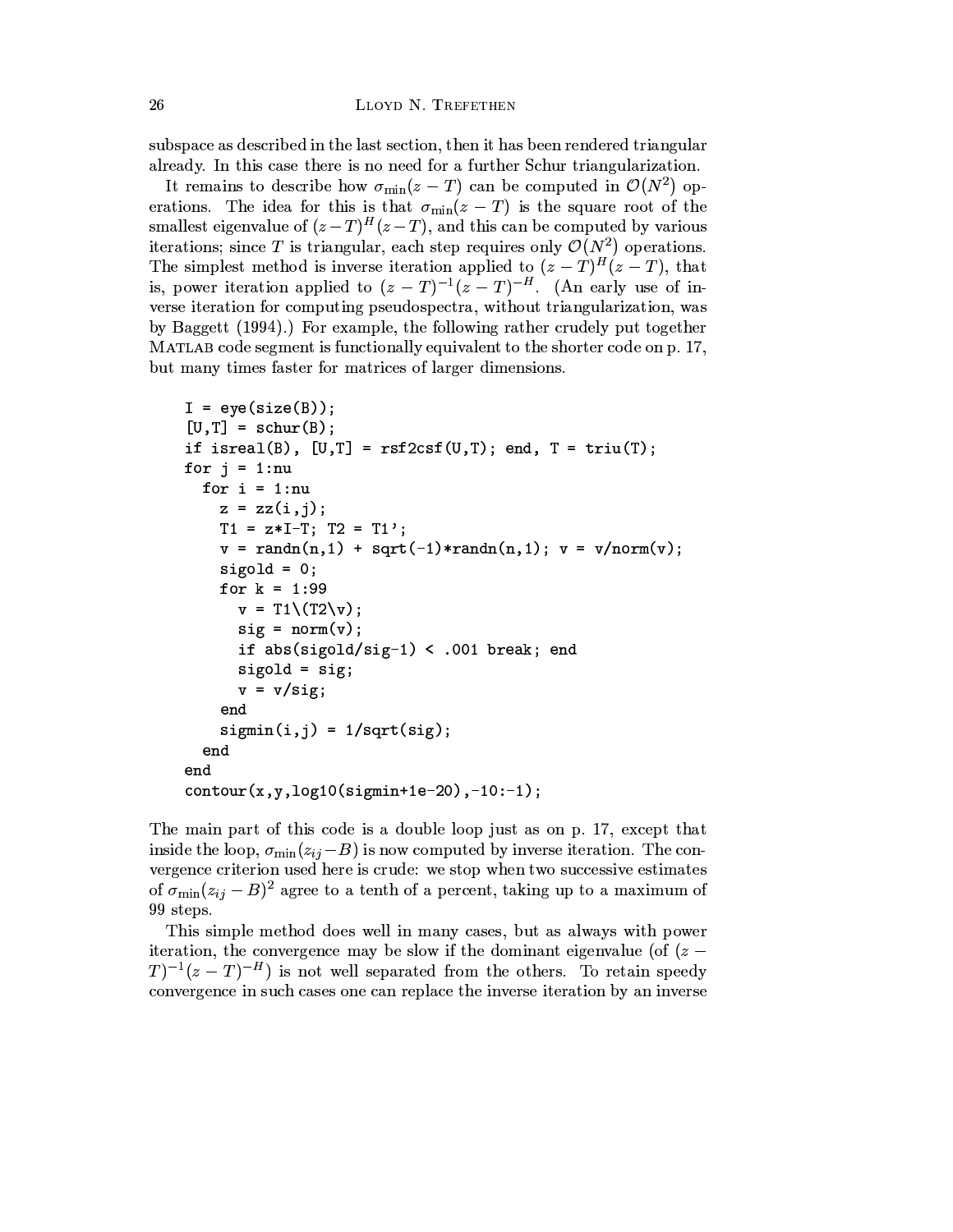Lanczos iteration. Here is a modified MATLAB fragment to achieve the desired effect:

```
I = eye(size(B));[U,T] = schur(B);if isreal(B), [U,T] = rsf2csf(U,T); end, T = triu(T);
for j = 1:nu
  for i = 1:nu
    z = zz(i,j);T1 = z*I-T; T2 = T1';sigold = 0; qold = zeros(n,1); beta = 0; H = [];
    q = randn(n,1) + sqrt(-1)*randn(n,1); q = q/norm(q);
    for k = 1:99v = T1 \ (T2 \qquad) - \beta \text{beta*qold};alpha = real(q' * v); v = v - alpha * q;beta = norm(v); qold = q; q = v/beta;
      H(k+1, k) = beta; H(k, k+1) = beta; H(k, k) = alpha;
      sig = max(eig(H(1:k,1:k)));
      if (abs(sigold/sig-1)<.001) | (sig<3 & k>2) break, end
      sigold = sig;end
    signin(i, j) = 1/sqrt(sig);end
endcontour(x, y, log10(sigmin+1e-20), -10:-1);
```
Suppose we apply this code to the matrix  $B = B_{200}$  of our example, using no other acceleration methods. We find that for most points  $z$  on the grid, 3 iterations are taken inside the inner loop, as illustrated in Figure 8. Thus the cost of each evaluation of  $\sigma_{\min}(z-B)$  is essentially that of 6 triangular matrix solves. The computing time improves from 4 hours to about 29 minutes, a speedup by a factor of about 8. If uninteresting parts of the z-plane are avoided, the improvement is from 2.5 hours to 19 minutes, again a speedup by a factor of about 8. If in addition we first project  $B$  onto the subspace of dimension 92 associated with eigenvalues  $\lambda$  with  $\text{Re }\lambda > \sigma$ with  $\sigma = -250$ , as in the last section, the improvement is from 18 minutes to 3.7 minutes. This last speedup is by a factor of about 5, not 8, since the effectiveness of the preliminary triangularization is diminished for a matrix of dimension 92 rather than 200.

The Lanczos iteration we have just described is just one possibility for this kind of computation. Alternative methods have been studied in detail by Braconnier (1996, 1997), Braconnier and Higham (1996), Lui (1997), and Marques and Toumazou (1995, 1995b). Braconnier and Higham improve the Lanczos iteration by selective reorthogonalization and Chebyshev accel-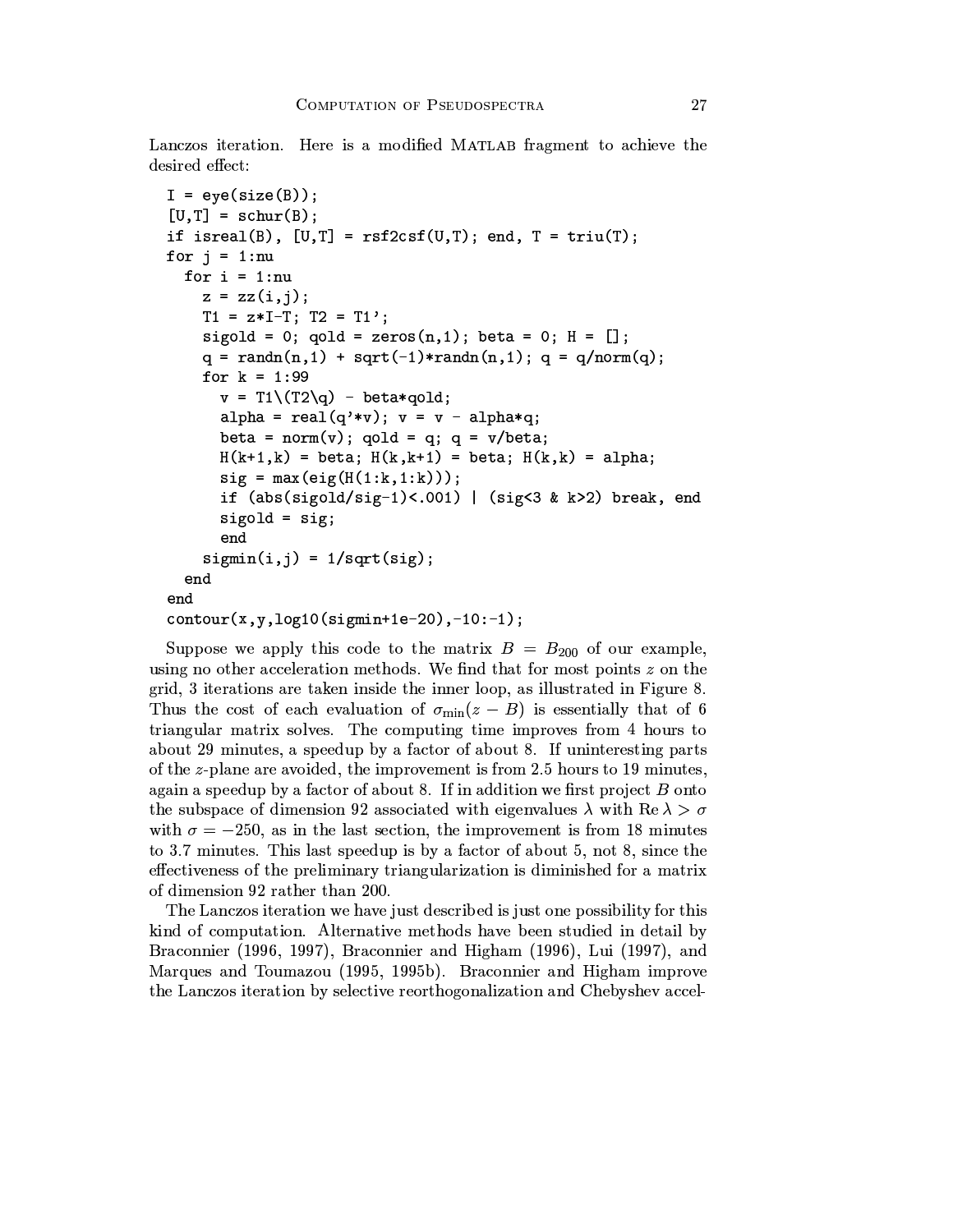

Fig. 8. Pseudospectra of the matrix  $B = B_{200}$  computed on a 20  $\times$  20 grid by projection to dimension  $n = 92$  followed by inverse Lanczos iteration. The numbers of Lanczos steps at each point of the grid are marked, illustrating that even with cold starts for each  $z$ , 3 steps typically suffice for convergence. Blank sections of the plot correspond to areas of the complex plane that have been pruned away as described in Section 10. This computation took 30 seconds.

eration, and they emphasize the importance for robustness of a carefully designed and conservative convergence criterion. All of these authors use continuation from one point  $z$  to the next so that an iteration starts with a better than random initial guess. Since a cold start tends to produce convergence in three iterations, however, it seems that the use of continuation idea is not indispensable.

# 13. Summary of speedups discussed so far

For our tutorial example of dimension  $N = 200$ , the various algorithms we have described have performed roughly as follows:

| straightforward use of SVD 4 hours                     |  |
|--------------------------------------------------------|--|
| prune uninteresting portions of $z$ -plane 2.5 hours   |  |
| prune and project to Re $\lambda > -250$ 18 minutes    |  |
| prune and use preliminary triangularization 19 minutes |  |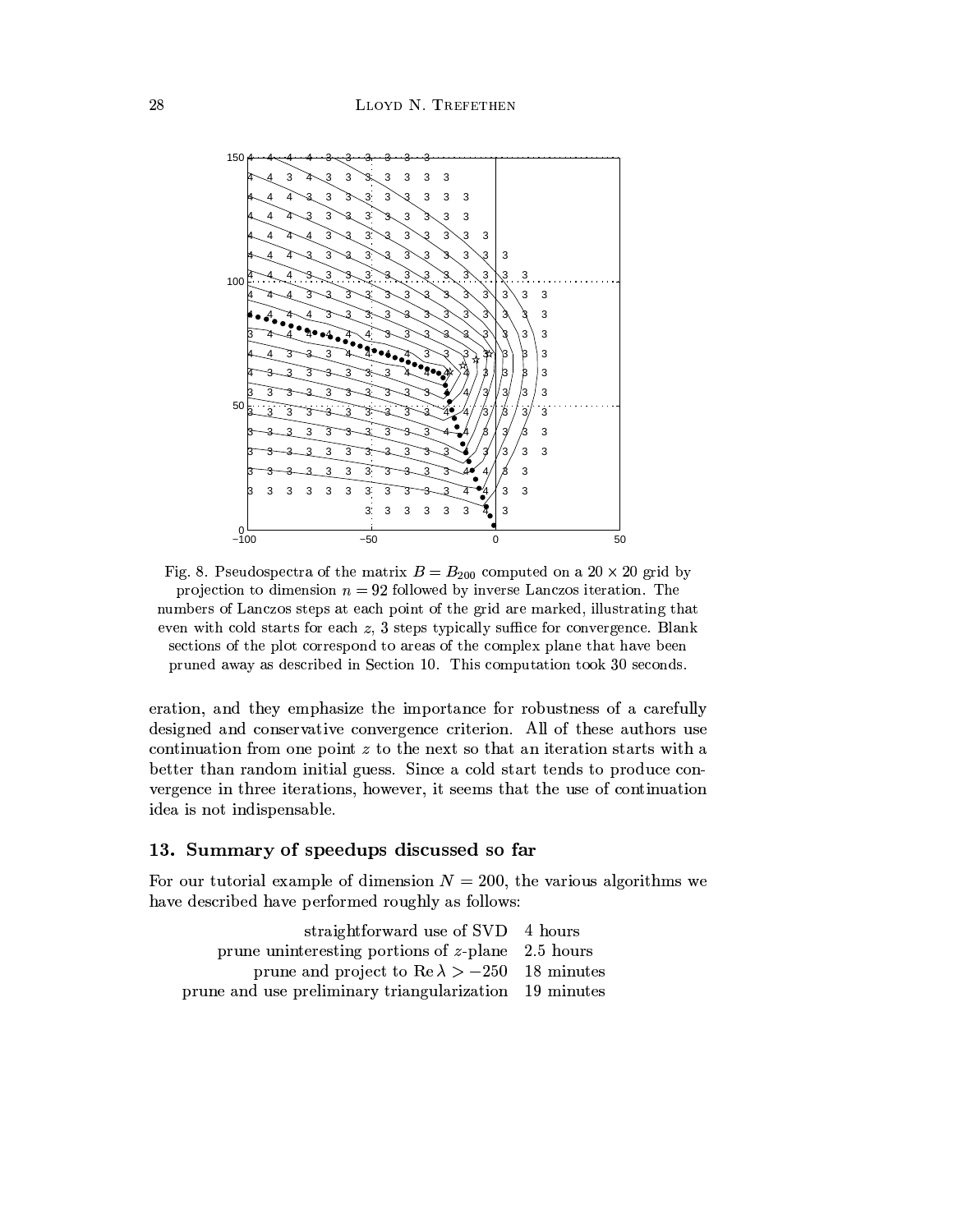#### combination of all speedups 3.7 minutes

By a succession of three improvements implementable in 40 lines of MATLAB (see Section 20), we have reduced the computation time for Figure 5 from 4 hours to 4 minutes. This factor of 60 is comparable to the factor by which workstations have speeded up in the years since (Trefethen, 1992), signalling the roughly equal roles of hardware and algorithmic improvements in the field of computation of pseudospectra.

Of course, to assess various algorithms systematically one would like asymptotic formulas rather than examples. Unfortunately, outside of the context of a particular class of matrices, it is hard to see how to derive asymptotic formulas with much substance for the computation of pseudospectra of matrices. How much can one gain by projection to a lower-dimensional subspace? It depends on how far the dimension can be lowered, and this depends on the problem at hand, not on any general parameters.

Nevertheless we offer this rough guide to the improvement factors that seem to be achievable for many examples:

| prune uninteresting portions of z-plane cuts no. of grid points in half |                                                    |
|-------------------------------------------------------------------------|----------------------------------------------------|
| project to interesting subspace cuts $N$ in half                        |                                                    |
| preliminary triangularization speeds up by factor $N/30$                |                                                    |
|                                                                         | combination of all three speeds up by factor $N/4$ |

This last figure  $N/4$  is roughly the product of the three speedup factors  $2^3 = 8$ , 2, and  $(N/2)/30$ . We may call it a *Rule of Thumb*. For a typical problem of size  $N = 1000$ , for example, one should expect to be able to compute a publication-quality plot of pseudospectra with about  $1/250$  as much work as by using the algorithm of p. 17.

# 14. Parallel computation of pseudospectra

Much further speedups are available via a fourth method: the use of multiple processors. In many situations the computation of pseudospectra falls in the class of problems known as *embarrassingly parallel*. This means that the computation decouples so readily that taking advantage of multiple processors requires little effort. The first parallel computations of pseudospectra appear to have been those by A. E. Trefethen reported in (Trefethen, Trefethen, Reddy, and Driscoll, 1993), and subsequent contributions in this area have been due to Braconnier (1996), A. E. Trefethen, et al. (1996), Frayssé, Giraud, and Toumazou (1996), Heuveline, Philippe, and Sadkane (1997), Trefethen, Trefethen and Schmid (1999), and Bekas and Gallopoulos  $(1999).$ 

In the simplest case, suppose one is computing a plot of pseudospectra by evaluating  $\sigma_{\min}(z_{ij} - B)$  on a grid of points  $z_{ij}$  by means of a standard SVD.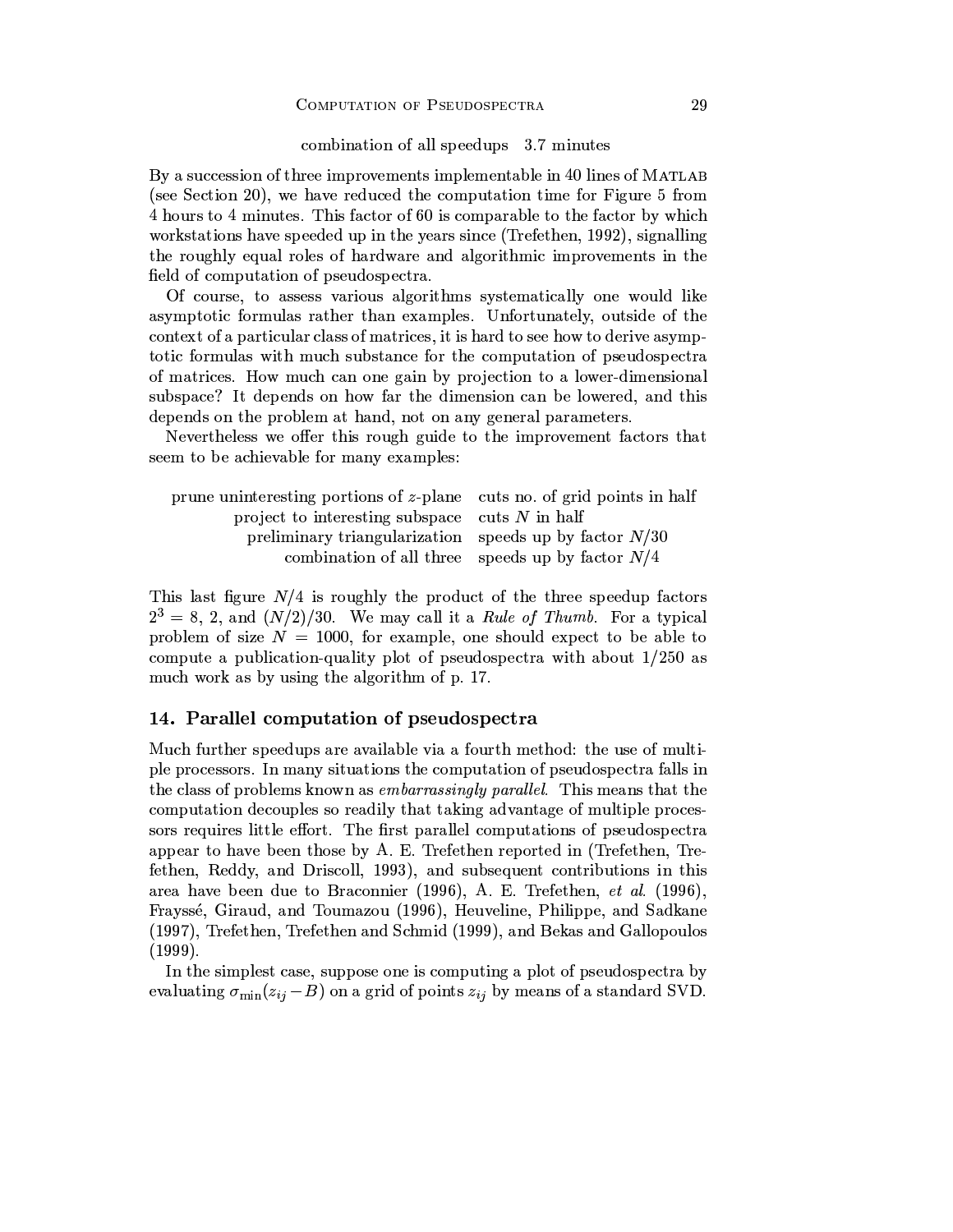The work involved is approximately independent of  $z_{ij}$ , and accordingly, all one needs to do to take advantage of p processors is divide the points  $\{z_{ij}\}\$ at the beginning into  $p$  sets of roughly equal size. Each processor needs to know its set of points and the matrix  $B$ , but no communication or synchronization is needed until the computation is finished.

A slightly more complicated situation may arise if the work varies significantly with  $z_{ij}$ , which may happen in the context of inverse iteration or Lanczos iteration, or in any problem where the numerical discretization itself depends on  $z_{ij}$ , as may easily occur if, for example, values z with  $|z| \gg 1$ require finer grid resolutions than those near the origin. In this case, if the points  $z_{ij}$  are to be treated independently, then load-balancing can be achieved by maintaining a list of points  $z_{ij}$  not yet treated and assigning a new point to a processor whenever it finishes with an old one. If the treatment of the points is dependent, which might be the case because of some kind of initial guess continued from point to point, then the management of these lists will benefit from some geometric structuring.

We will not go into further details, but just summarize the subject of parallel computation of pseudospectra with the statement that if  $p$  processors are available, one can usually achieve a speedup by a factor close to  $p$ .

#### 15. Global Krylov subspace iterations

Up to now, we have discussed methods belonging to the realm of dense linear algebra, where all  $N^2$  entries of a matrix are manipulated explicitly and fundamental matrix calculations require  $\mathcal{O}(N^3)$  operations. However, many people have had the idea that the well-developed techniques of Krylov subspace iterations should also have a role to play in computing pseudospectra, and for matrices of dimensions in the thousands, this conclusion seems inescapable. For information on Krylov subspace iterations see (Barrett, et al., 1994), (Dongarra, Duff, Sorensen and van der Vorst, 1998), (Greenbaum, 1997), (Lehoucq, Sorensen, and Yang, 1998), (Saad, 1992), and (Trefethen and Bau, 1997).

The very many ideas of this kind that might be considered fall roughly into two classes. One can attempt to approximate the pseudospectra of a matrix or operator all at once with a single sequence of Krylov subspaces, or one can use Krylov methods pointwise to accelerate the computation of resolvent norms for individual values of  $z$ . In this section we consider the first of these ideas. (In the end the greatest power may come from combining the two, working locally with small regions of the  $z$  plane but not individual points  $z.$ 

The motivation for methods of this kind is that Krylov subspace iterations extract essential information from a matrix within the context of low-dimensional subspaces; they are projection processes closely related to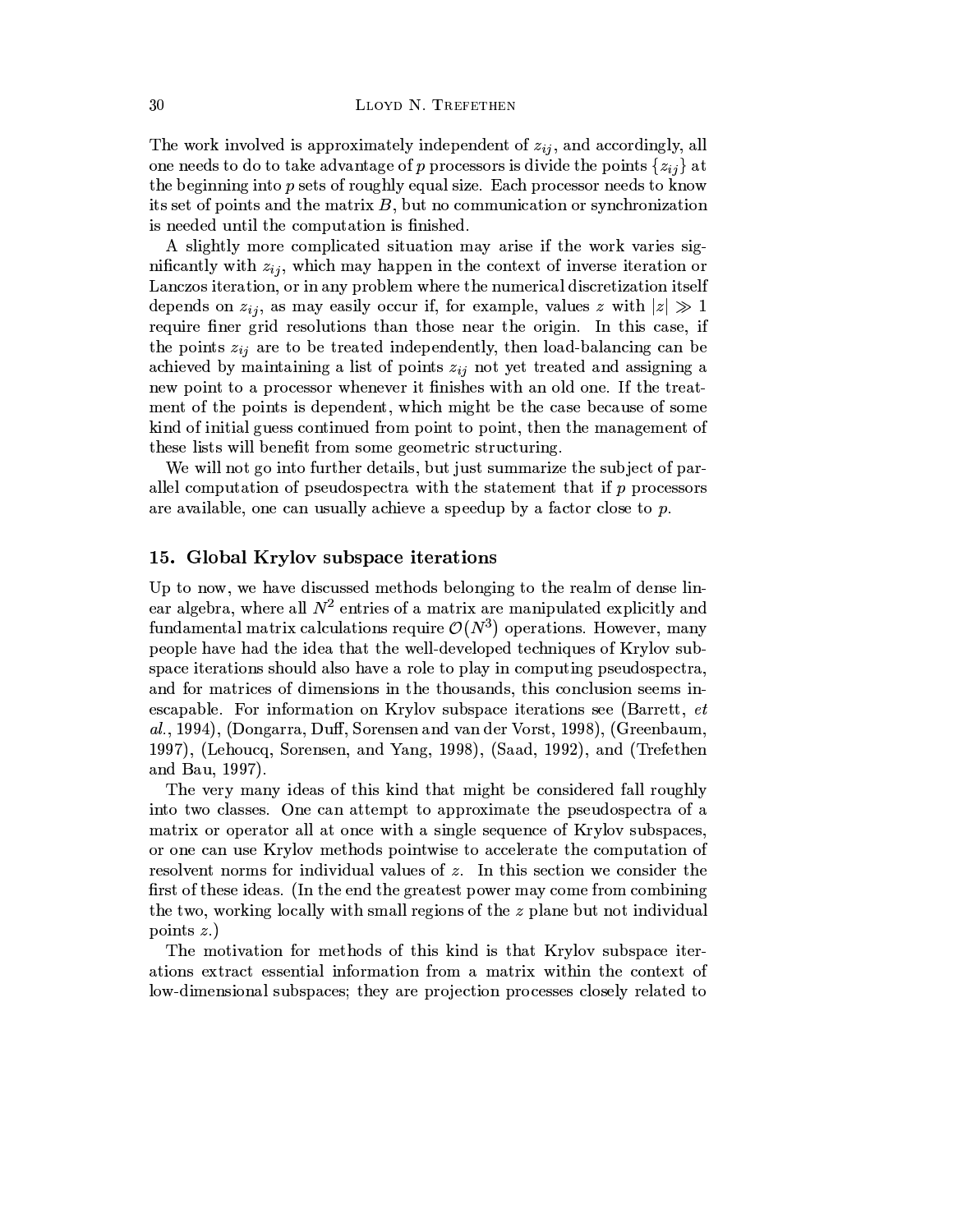those discussed in Section 11. Instead of computing just eigenvalues (Ritz values) in these subspaces, why not compute pseudospectra? Preliminary ideas in this direction can be found in (Freund, 1992) and in (Nachtigal, Reichel, and Trefethen, 1992), and the method has been explored further in (Toh and Trefethen, 1996) and in (Simoncini and Gallopoulos, 1998).

The simplest procedure, as described by Toh and Trefethen, goes as follows. Starting from a random initial vector, we carry out an Arnoldi iteration in the usual manner, obtaining thereby an increasing sequence of initial columns of a Hessenberg matrix unitarily similar to  $B$ . We then compute pseudospectra of successive sections of this Hessenberg matrix, and take these as approximations to the pseudospectra of  $B$ . Rectangular sections with dimensions of the form  $(n + 1) \times n$  are more appropriate than square ones; the pseudospectra of a rectangular matrix  $B$  can be defined via  $(3.3)$ or, equivalently, via the pseudoinverse of  $z - B$  (Toh and Trefethen, 1996). (It will be interesting to see whether pseudospectra of rectangular matrices achieve importance in other contexts in the years ahead.)

Figure 9 gives an indication of how this method performs for our example problem. Starting from the full matrix  $B = B_{200}$ , pseudospectra are plotted corresponding to Krylov subspace approximations of dimensions 120, 140, 160, and 180. The results are disappointing. Not until n is close to 200 do the pictures look reasonable, and of course, in numerical computation one wants more than merely something that looks reasonable. What has gone wrong is that the spectrum of  $B_{200}$  extends very far into the left half-plane, with a leftmost (nonphysical) eigenvalue at about  $-700,000 + 300i$ , which will only get worse if N is increased. Under such circumstances a straightforward Arnoldi iteration has little chance of capturing the interesting behaviour near the origin efficiently. One can improve the situation in various ways, for example by working with  $B^{-1}$  instead of B, but this is not an easily used general technology.

For large-scale problems, the first thing one might do in the exploratory phase of a computational project involving highly nonnormal matrices should perhaps be a computation of the kind described in this section. Indeed, it might be argued that pictures of estimated pseudospectra should be a routine by-product of all large-scale Krylov subspace calculations; the dimensions of the Hessenberg matrices will usually be low, so the cost will be small. If one decides that accurate pictures of pseudospectra are needed, however, in most cases one will want to move on to other methods.

# 16. Local Krylov subspace iterations

Krylov subspace methods are much more powerful than the last section may seem to suggest. The crucial modification is that they be applied for individual points  $z \in \mathbb{C}$ , or in localized regions. Then one has the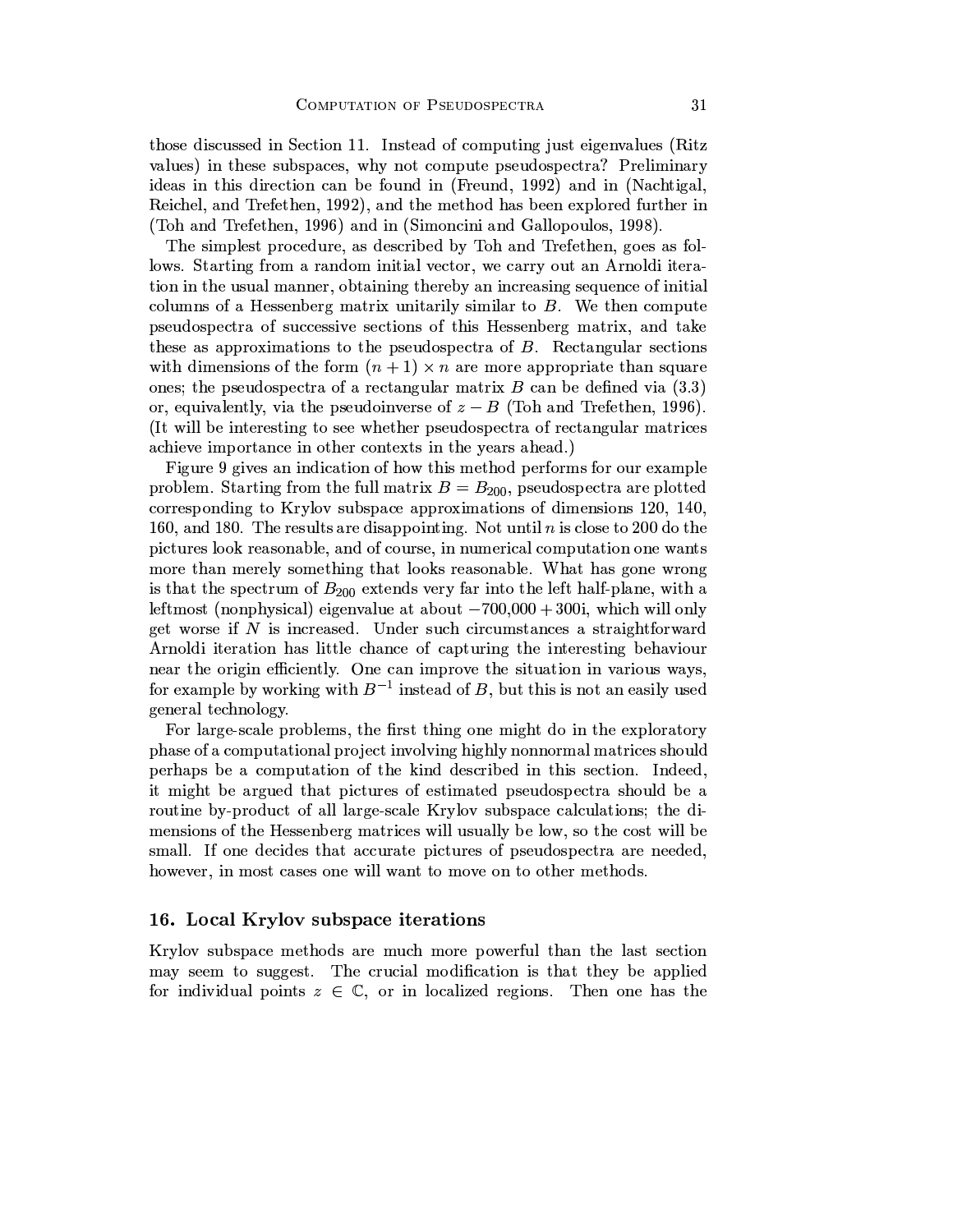

Fig. 9. Pseudospectra of Arnoldi projections of various dimensions for  $B = B_{200}$ . Convergence takes place eventually, but it is too slow for Krylov subspace iterations in this pure form to be of much use for this example.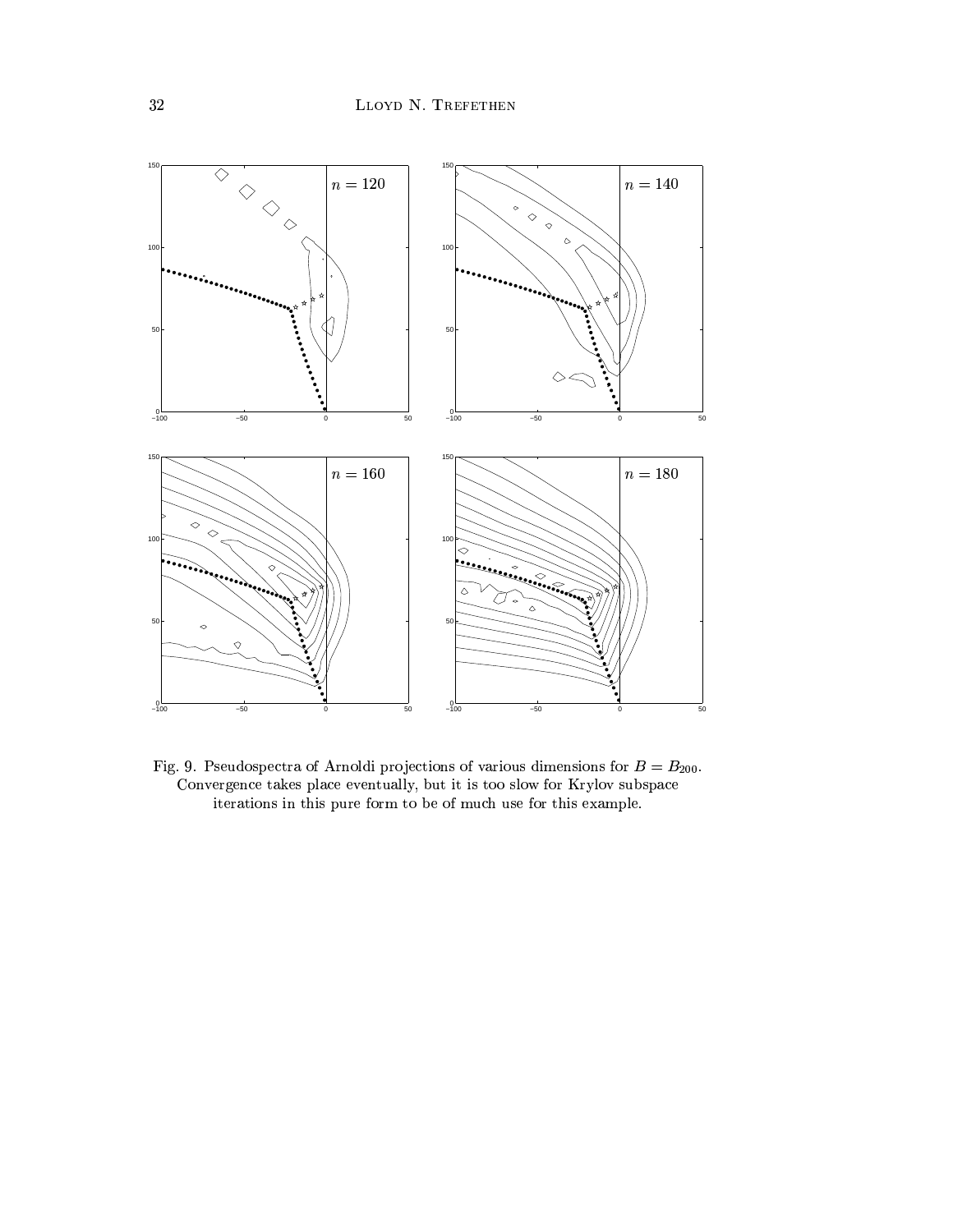potential for convergence to arbitrary accuracy at high speed, and for largescale problems, these are the most powerful methods known.

I will not attempt to describe these methods in any detail, as my experience in this area is small and new developments are occurring very fast. However, here is a quick outline. One of the first papers to discuss methods of this kind was by Carpraux, Erhel, and Sadkane (1994), who used a Davidson iteration with continuation (Davidson, 1975). This method was subsequently parallelized by Heuveline, Philippe, and Sadkane (1997) and applied by them to a matrix of dimension  $N = 8192$ . Other contributions in this area are due to Lui (1997), Braconnier (1996, 1997), Braconnier and Higham (1996), and Ruhe (1994, 1998), who has developed a rational Krylov algorithm. In this and other computations it is crucial to use exact or approximate inverses of the matrix being analysed, wherever possible, as this may greatly speed up the convergence. The starting point is the idea of shift-and-invert Arnoldi iteration, but from there, many different paths can be taken.

One of the leading projects currently underway for large-scale computation of pseudospectra is being carried out by numerical analysts and plasma physicists at the University of Utrecht and the CWI in the Netherlands (van Dorsselaer, Goedbloed, Nool, van der Ploeg, van der Vorst and others). In a research project on the stability of plasmas, these researchers have succeeded in computing the eigenvalues of generalized unsymmetric eigenvalue problems, associated with Tokamak plasmas, of order up to 262,144. On a CRAY T3E, a relevant part of the so-called Alfvén spectrum (12 eigenvalues) could be computed in 7 seconds of wall-clock time. This was done with the Jacobi-Davidson method (Dongarra, Duff, Sorensen and van der Vorst, 1998; Sleijpen and van der Vorst, 1996), using a direct decomposition of a shifted matrix for one single shift in the neighbourhood of the desired part of the spectrum. The group in Utrecht has now started work on the evaluation of pseudospectra for this problem, also with the Jacobi-Davidson method and with similar preconditionings as for the generalized eigenproblem. The idea is that one single preconditioner can be used for a portion of the pseudospectra, and the research focuses on the efficient re-use of search subspaces in sweeping over the spectrum with the Jacobi-Davidson method.

Continuation of data from point to point appears to be more important for these large-scale Krylov subspace iterations than for the dense matrix computations discussed in Section 12. The reason is that the large-scale methods depend crucially on the use of subspaces that get enlarged and deflated as the iteration proceeds. To evaluate a resolvent norm  $\|(z-B)^{-1}\|_2$ , it may save a great deal of work if one starts with the subspaces already determined for a neighbouring point z'.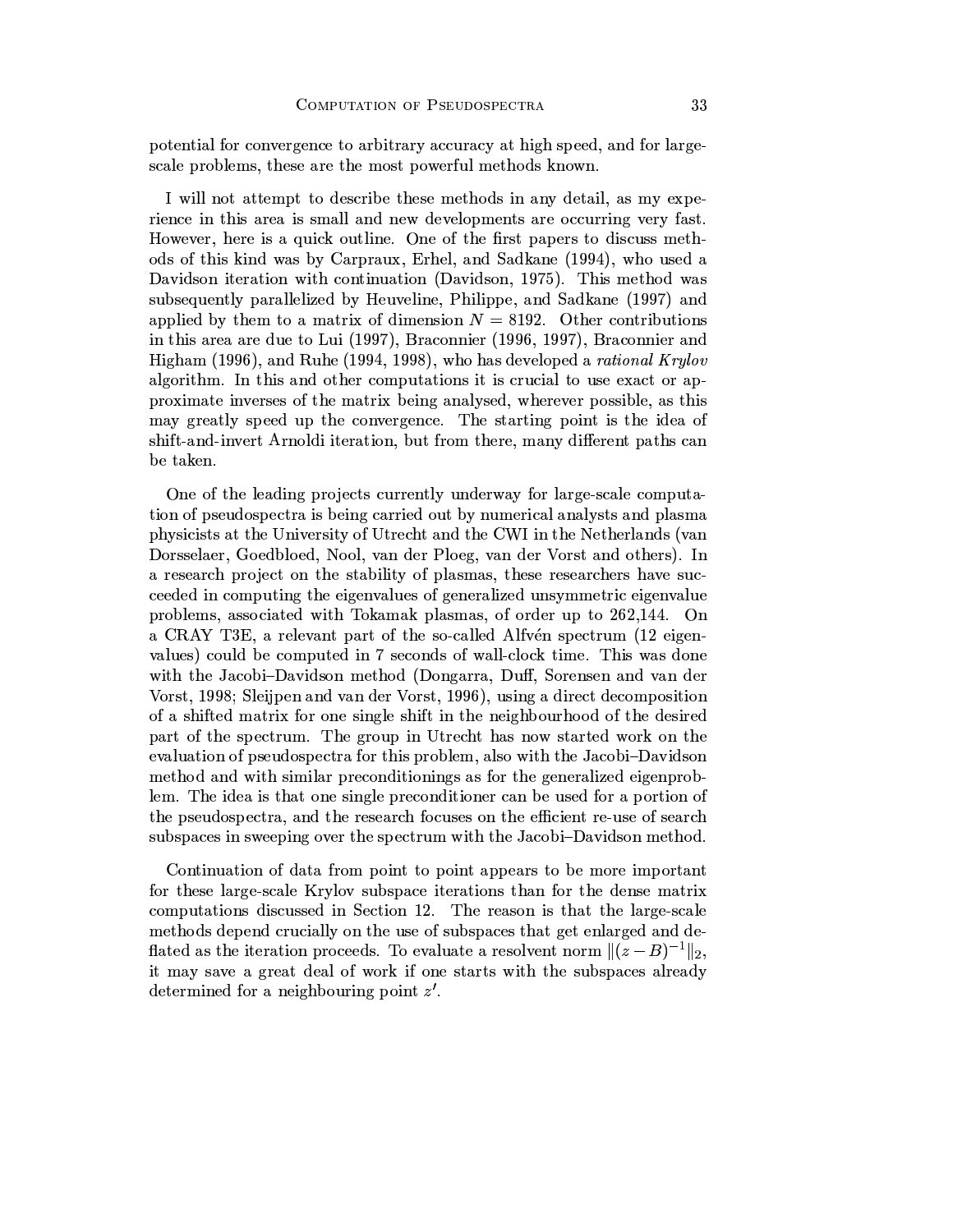# 17. Curve-tracing for pseudospectral boundaries

Quite a different approach to producing plots of pseudospectra has been proposed by Kostin (1991) and worked out in detail by Brühl (1996). Rather than use a contour plotter with data based on a grid, why not trace the boundary curves of the pseudospectra directly? Such a technique has two potential advantages. One is that we can determine the boundary curves to great accuracy, if that is desired. The other is that fewer evaluations of  $\sigma_{\min}(z-B)$  may be needed since no grid is involved.

Brühl put this idea into practice with a Newton iteration at each step and showed that it can be effective. An appealing feature of his method is that any speedups one gets in this fashion can be combined with those provided by methods for accelerating the computation of  $\sigma_{\min}(z-B)$ , such as projection and Lanczos iteration.

For general use, the method of curve tracing runs into questions of how to handle corners and, more seriously, how to cope robustly with pseudospectra that have two or many components. It is very attractive, however, for problems where one wants to concentrate accurately on particular sections of the boundaries of pseudospectra. For example, by a method of this kind one can design a program that enables the user to click with the mouse at a point in the complex plane and have the computer draw the boundary of a pseudospectrum that passes through this point. This can be informative and beautiful graphically, and it can provide an elegant route to computational estimates of matrix functions of interest based on contour integrals. One could click on a point  $z$ , for example, and see not only the pseudospectral boundary that passes through  $z$  but also some numerically computed upper and lower bounds based on that curve.

Brühl's work on curve-tracing methods has been carried further by Bekas and Gallopoulos (1998, 1999) in a method called COBRA. These authors combine curve-tracing and grid methods, using 'a small, moving grid that follows the boundary  $\partial \Lambda_{\epsilon}$ , almost like the head of a cobra that follows the movements of its prey'. This hybrid approach, they argue, offers the advantages of curve-tracing combined with greater robustness and opportunities for parallelism.

# 18. Pseudospectra in Banach spaces

For a fixed matrix, all norms are equivalent, and thus the resolvent norms associated with two different norms differ at most by constants. Since the effects of interest in plotting pseudospectra are often in some sense exponentially strong, it follows that in many cases, the pseudospectra of a matrix do not change much when one switches, say, from  $\|\cdot\|_2$  to  $\|\cdot\|_1$  or  $\|\cdot\|_{\infty}$ . In such cases the choice of norm may not be too important. (More extreme changes of norm may have more extreme effects; after all, the pseudospectra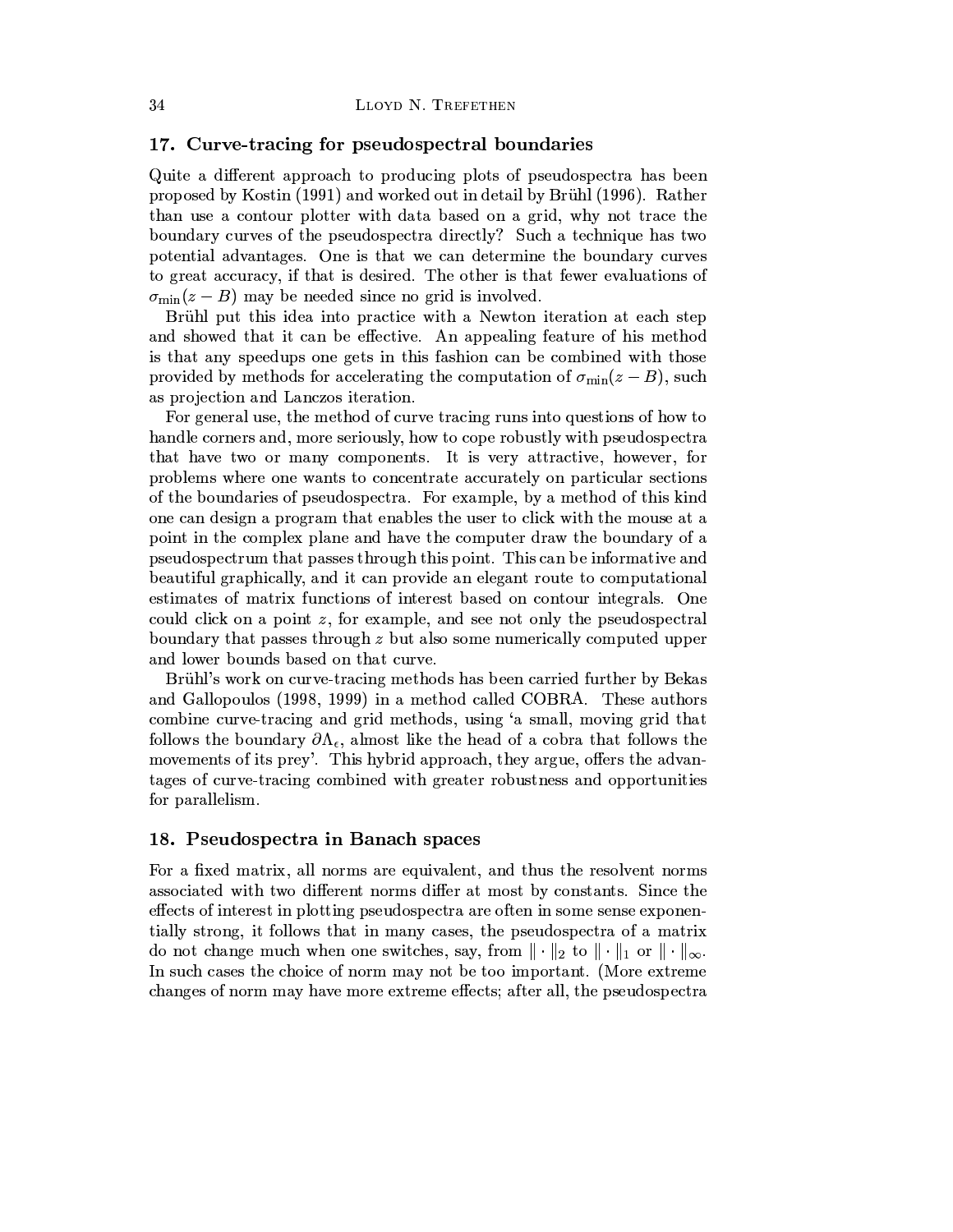can be rendered trivial by the switch to a norm defined by the coefficients in an expansion in eigenvectors.)

It would be a mistake to presume, however, that the difference between  $\|\cdot\|_2$  and  $\|\cdot\|_1$ , say, or more generally between Hilbert spaces and Banach spaces, is always minor. Once one is dealing with operators of infinite dimension or their matrix discretizations, the gaps between  $p$ -norms may be arbitrarily large, and in some cases the 'physics' of the problem lies in the gap.

Pseudospectra in non-Euclidean norms are discussed from a theoretical point of view in (van Dorsselaer, Kraaijevanger, and Spijker, 1993), and an example of a paper in which they are computed numerically is the study of Abel integral operators by Plato (1997). My own conversion to the importance of this subject came with a study of the 'cutoff phenomenon' that occurs in certain Markov chains (Diaconis, 1996). Diaconis and others have shown that for various random processes such as random walk on a hypercube (Diaconis, Graham, and Morrison, 1990) and riffle shuffling of a deck of cards (Bayer and Diaconis, 1992), convergence to a uniform probability distribution, when measured in a certain way, occurs not gradually but in a sudden fashion after a certain number of steps. Since the processes in question involve powers of matrices, this nonsteady behaviour suggests that pseudospectra must be important. The matrix dimensions in these problems are sometimes combinatorially large, however, and in such instances it may be crucial to use  $\|\cdot\|_1$  (the natural norm for probability) rather than  $\|\cdot\|_2$ . Indeed, the matrices of interest are sometimes normal with respect to the Euclidean norm. For example, the problem of random walk on an  $n$ dimensional hypercube leads to a matrix of dimension  $N = 2<sup>n</sup>$ . The matrix is real and symmetric, hence normal, so a normalized matrix of eigenvectors has  $\kappa_2(V) = 1$  in the 2-norm and uninteresting pseudospectra. In the 1norm, however, we get  $\kappa_1(V) \approx 10^6$  for *n* as low as 40, and the corresponding pseudospectra reach outside the unit disk. Similarly, the problem of riffle shuffling of a deck of 52 cards leads to a matrix of dimension  $52! \approx 8 \times 10^{67}$ with  $\kappa_1(V) \approx 10^{40}$  (Jónsson and Trefethen, 1998). The largest eigenvalue is  $\lambda = 1/2$ , but the pseudospectra protrude outside the unit disk.

The obvious algorithm for computing pseudospectra with respect to  $\|\cdot\|_1$ or  $\|\cdot\|_{\infty}$  requires the inversion of  $z-A$  at a cost of  $\mathcal{O}(N^3)$  flops at each point z. The acceleration methods we have described do not apply directly in this case, but it is possible that they could be adapted to this purpose by the use of dual norms. Very recently, the first contribution that I know of to the fast computation of pseudospectra in  $\|\cdot\|_1$  or  $\|\cdot\|_{\infty}$  has appeared, by Higham and Tisseur (1999). These authors combine two ideas with impressive results. The first is the Schur reduction of  $A$  to triangular form, as in Section 12; in contrast to the situation with  $\|\cdot\|_2$ , here we must retain the matrix Q of the reduction  $A = QTQ^*$  for use in further computations, as the unitary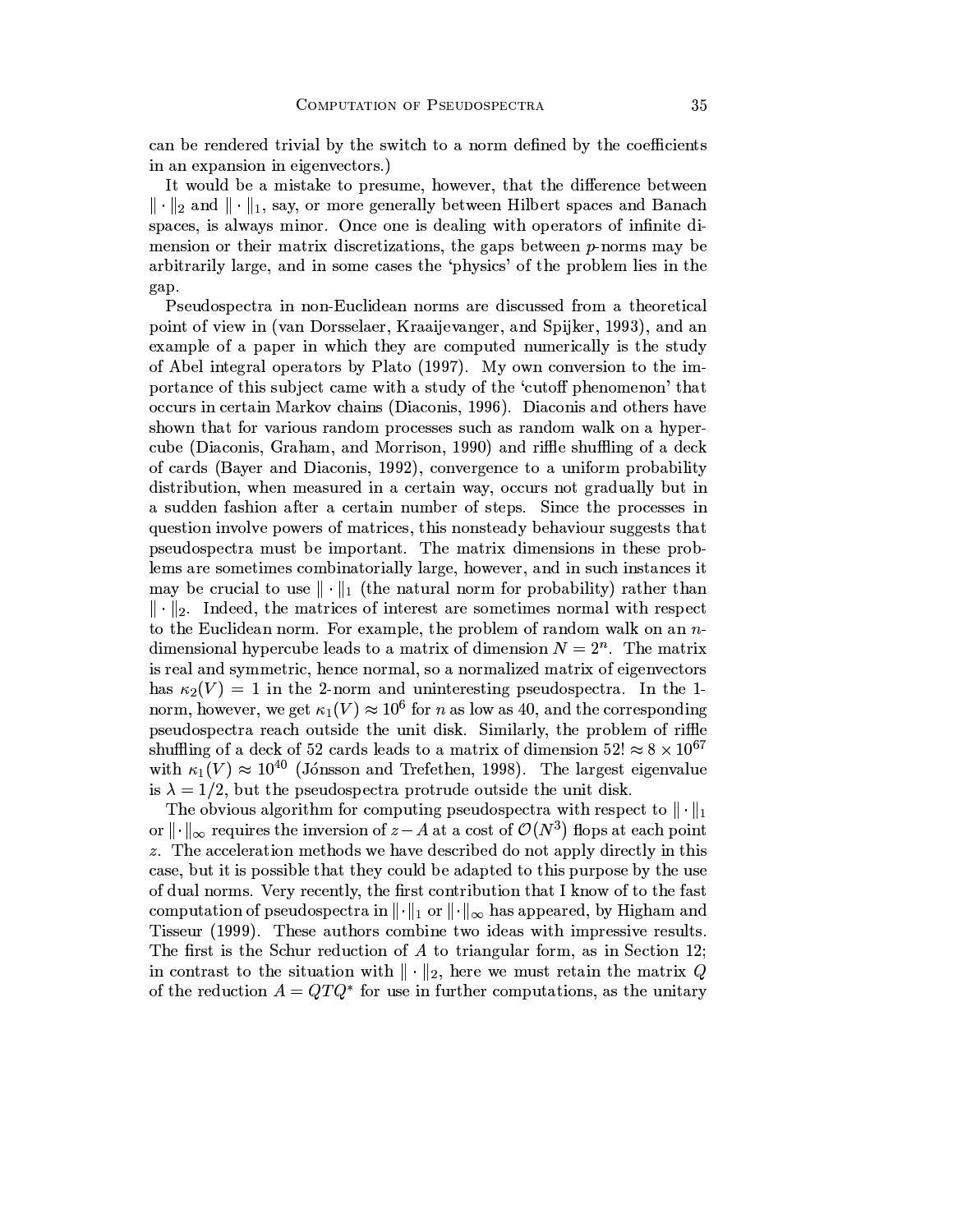similarity transformation does not leave  $\|\cdot\|_1$  or  $\|\cdot\|_{\infty}$  invariant. The second is an iteration to determine the norm of the inverse of a triangular matrix that is developed as a fast algorithm for condition number estimation based on block matrices. Aside from the treatment of nonstandard norms, one of the useful features of the work by Higham and Tisseur for readers of the present paper is that it relates the computation of pseudospectra to the estimation of condition numbers.

#### 19. Pseudospectra and behaviour

Now, then, briefly, what is the purpose of all these computations of pseudospectra?

Eigenvalues are generally computed for one or both of two reasons: to aid in the solution of a problem via diagonalization, or to give insight into how a system behaves (Trefethen, 1997). Important examples of behaviour are stability or resonance for various physical or numerical processes and speed of convergence for numerical iterations. Behavioural phenomena are typically quantified by norms of functions of the matrix or operator in question, such as  $||A^n||$ ,  $||\exp(tA)||$ , or  $||p(A)||$ , where p is a polynomial or a rational function. If A is an unbounded operator, as with our example  $(4.1)$ , the notion of  $\exp(tA)$  can be made rigorous by various methods considered in the theory of semigroups (Kato, 1976; Pazy, 1983).

If A is far from normal, pseudospectra are likely to do better than eigenvalues alone in the second of these two roles. It is known that pseudospectra cannot in general give exact information about norms of functions of matrices or operators (Greenbaum and Trefethen, 1993). However, they may provide bounds that are much sharper than those obtained from eigenvalues. Some such bounds are described in (Trefethen, 1997), and examples can be found in many of the articles cited in the introduction.

Here we will not discuss these matters in generality but just illustrate what the pseudospectra of our example operator  $A$  of  $(4.1)$  may reveal about its time evolution. To be specific, suppose we are interested in the linear evolution process  $du/dt = Au$ , with solution  $u(t) = \exp(tA)u(0)$ . Looking first at the spectrum of  $A$ , we note that the rightmost eigenvalue in the complex plane is  $\lambda = -0.7803 + 1.8951$  (labelled 1 in Figure 1), and the secondrightmost is  $\lambda = -2.3246 + 5.6695i$ . These numbers appear to suggest that the evolution of this system will exhibit gentle decay at a rate approximately  $e^{-0.8t}$ , with the dominant modes being smooth ones.

A glance at the pseudospectra in Figure 5 suggests a different time evolution. In fact, the most conspicuous part of the behaviour of this process will be associated with the nearly degenerate eigenvalues along the starred branch, of which the rightmost is the mode 3/4 pair, with  $\lambda \approx$  $-2.6809 + 70.8747$ . Because the pseudospectra in this part of the plane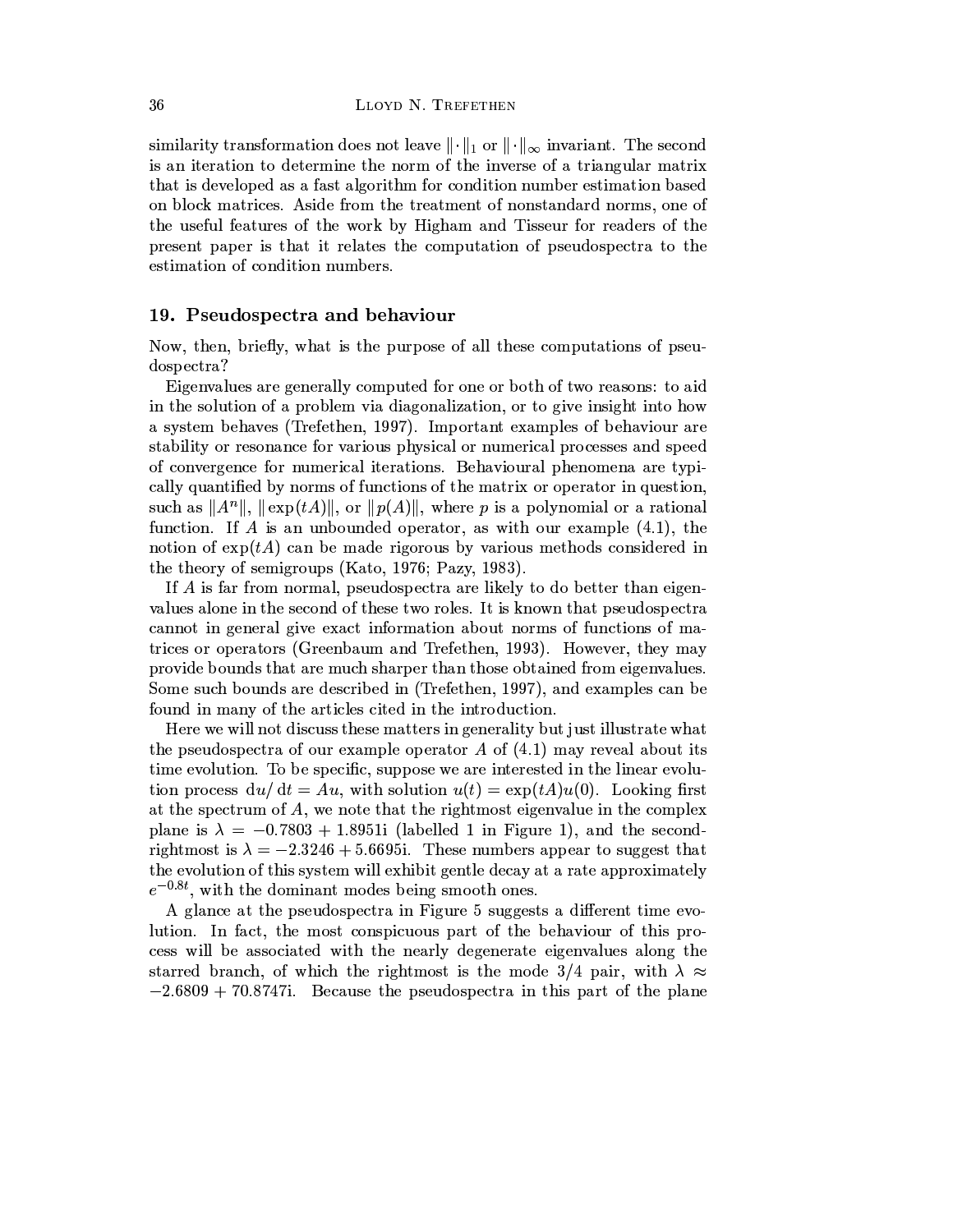

Fig. 10. Transient behaviour of  $\|\exp(tA)\|$ : the actual curve, and the lower bound  $K$  obtained from pseudospectra. The pseudospectra correctly capture the transient growth of order  $10<sup>5</sup>$ .

protrude so strongly into the right half-plane, the evolution process will be susceptible to large transient effects, and the structures involved will have frequencies closer to 70 than 0. The low-frequency modes 1 and 2 will be significant only for long time integrations, and then only if the dynamical system is purely linear, governed by  $A$  alone, with no variations of coefficients or forcing terms or nonlinearities.

Figure 10 shows a plot of  $\|\exp(tA)\|$  against t. We see that there is very strong transient amplification of some initial vectors, rising to a maximum of about 187,000 around  $t = 0.73$ . The order of magnitude of this growth can be predicted from the pseudospectra. For any A and  $\epsilon$ , if  $\Lambda_{\epsilon}(A)$  extends a distance  $\eta$  into the right half-plane, then it can be shown by a Laplace transform that  $\|\exp(tA)\|$  must be as large as  $\eta/\epsilon$  for some  $t > 0$ . Given A, let the Kreiss constant  $K$  for A be defined as the supremum of this ratio over all  $\epsilon$  (Kreiss, 1962). Equivalently, K is the smallest constant such that

$$
\|(z-A)^{-1}\| \le \frac{\mathcal{K}}{\operatorname{Re} z}
$$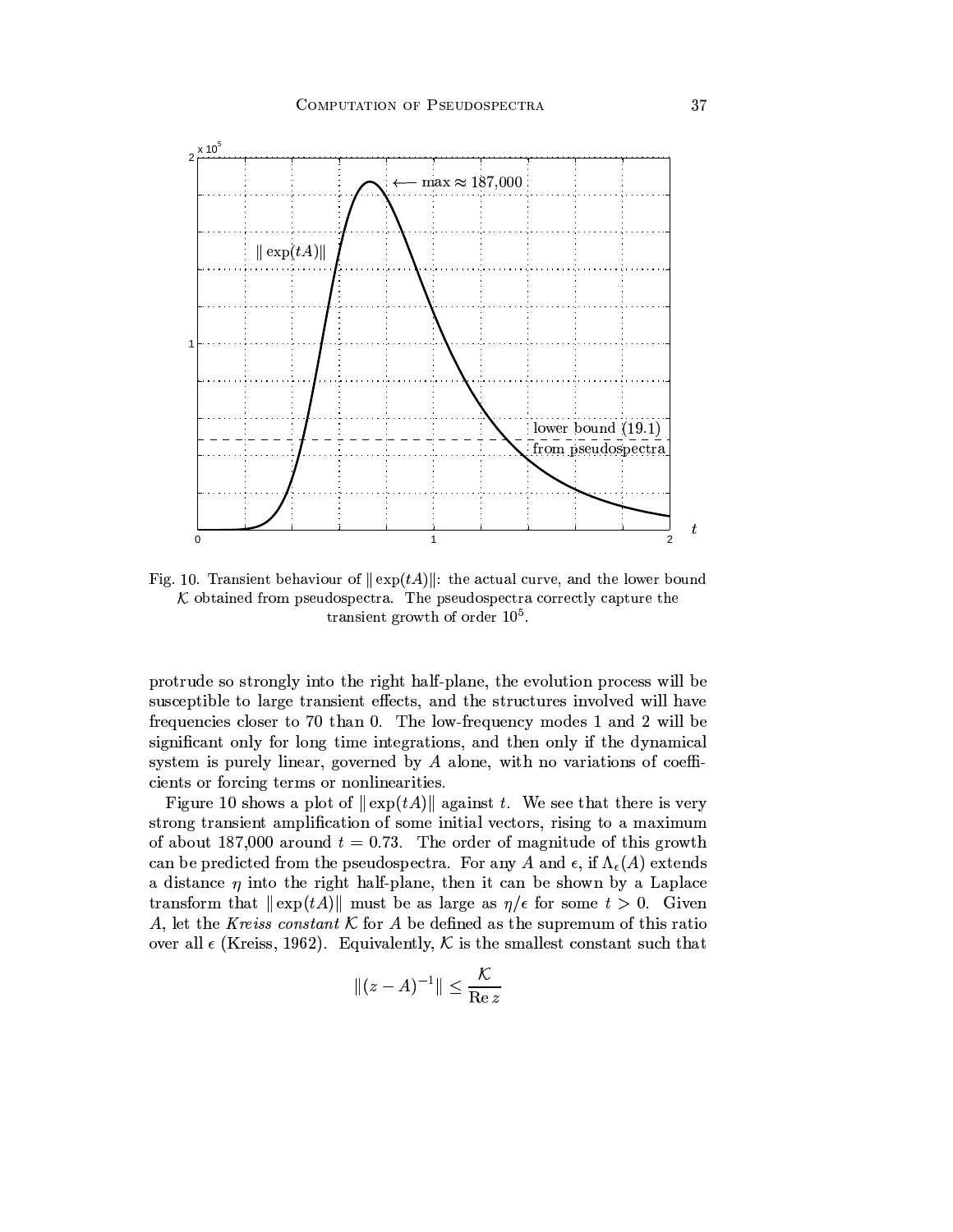for all z with  $\text{Re } z > 0$ . Then the inequality just mentioned takes the form

$$
\sup_{t\geq 0} \|\exp(tA)\| \geq \mathcal{K}.\tag{19.1}
$$

For our example the Kreiss constant is approximately  $\mathcal{K} = 48570$ , attained for  $z = 1.25 + 68.88i$ , with  $||(z-A)^{-1}|| = 38850$ . The dashed line in Figure 10 marks this lower bound.

The size of the transient hump in  $\|\exp(tA)\|$  is only one of the aspects of the behaviour of A that pseudospectra may shed light on. Another would be the response of a system governed by this operator to oscillatory inputs at various real frequencies  $\omega$ , corresponding to points on the imaginary axis of Figure 5. Judging by the spectrum, one would guess that only frequencies  $\omega \approx 0$  or  $\omega \approx 70$  should excite much response, but the pseudospectra imply that amplifications on the order of  $10<sup>3</sup>$  or more can be expected for the full range of frequencies  $\omega \in [40, 80]$ . This phenomenon of *pseudo-resonance* and other aspects of the physics of nonnormality are discussed in Trefethen, Trefethen, Reddy and Driscoll (1993), Butler and Farrell (1992), and Farrell and Ioannou (1996).

More generally, pseudospectra may provide bounds on  $||f(A)||$  for any function  $f$ . The most general results along this line are to be found in Toh and Trefethen (1999b), where relationships are derived between the size of  $||f(A)||$ , the size of  $f(z)$  on a complex domain  $\Omega$ , and the Kreiss constant of A with respect to  $\Omega$ .

#### 20. A Matlab program

An historic event in numerical computation was the codification of algorithms for computing matrix eigenvalues into the Fortran software package EISPACK in the 1970s (Smith *et al.*, 1976). Major algorithmic advances had been made in that subject in the preceding decade and a half, which had advanced the state of the art far beyond what an average scientist could expect to program for him- or herself, and equally important, these were problems for which potential users knew that they needed help. The impact of EISPACK was enormous: a set of problems that had earlier been challenging were reduced very quickly, as it were, to a black box.

The problem of computing pseudospectra is not yet in a comparable situation. The problem is too new and too rapidly changing, and the algorithms are not yet sufficiently well worked out for it to be appropriate to aim for black boxes in this area. Nevertheless, in a modest way, small-scale software for computing pseudospectra may prove useful. The MATLAB program of Figure 11 is one that I hope readers may find helpful, after adapting the details to their needs, as a starting point for dense matrix computations. (The code is available at www.comlab.ox.ac.uk/oucl/people/nick.trefethen .html.) Its main purpose is to show how much better one can do for many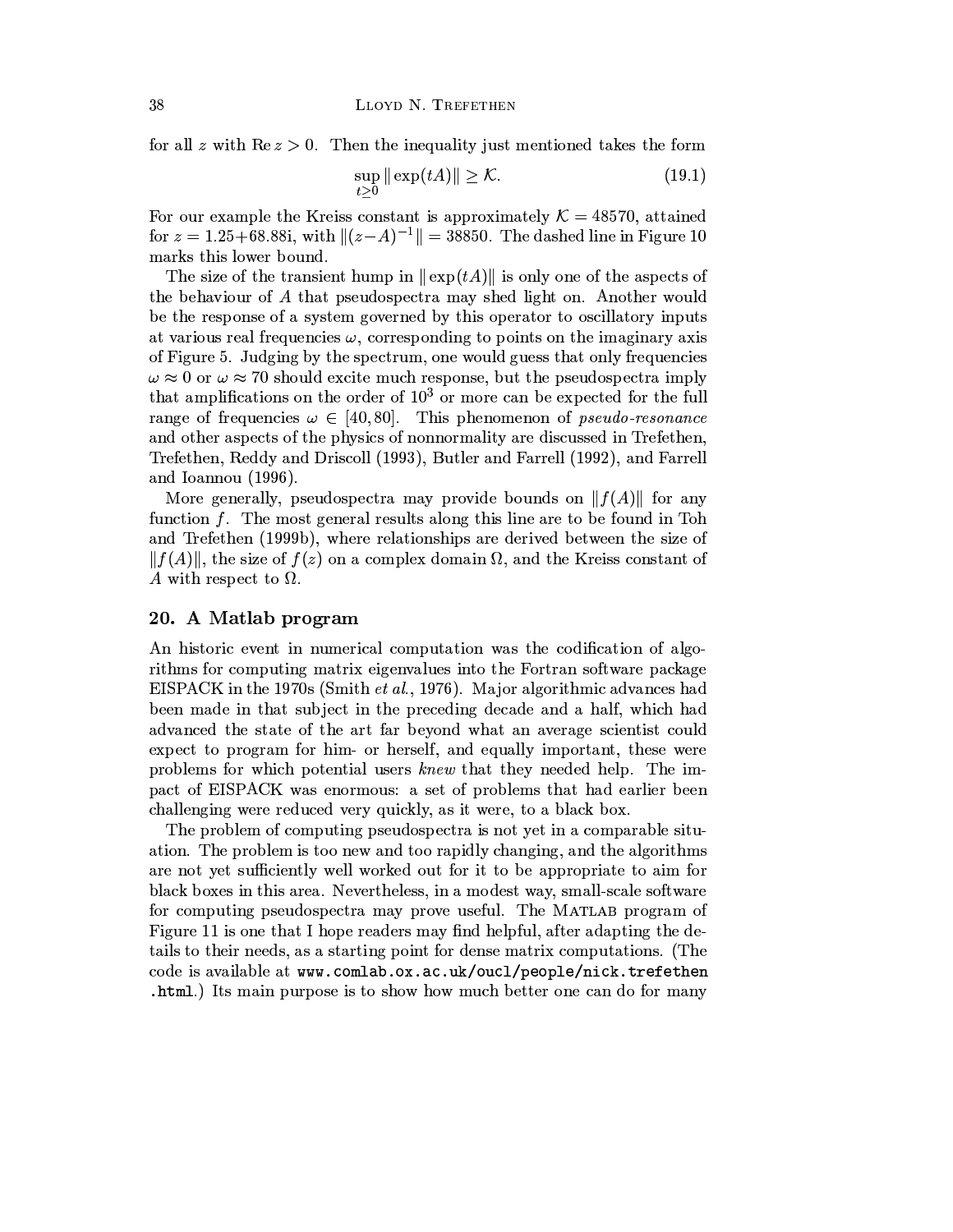```
% psa.m - Simple code for 2-norm pseudospectra of given matrix A.
          Typically about N/4 times faster than the obvious SVD method.
\gamma%
          Comes with no guarantees! - L. N. Trefethen, March 1999.
% Set up grid for contour plot:
  npts = 20; s = .8*norm(A, 1);
                                              % <- ALTER GRID RESOLUTION
  xmin = -s; xmax = s; ymin = -s; ymax = s; % <- ALTER AXES
  x = xmin: (xmax-xmin) / (npts-1): xmax;y = ymin: (ymax - ymin) / (npts - 1) : ymax;[xx, yy] = meshgrid(x, y); zz = xx + sqrt(-1) * yy;% Compute Schur form and plot eigenvalues:
  [U, T] = schur(A);if isreal(A), [U, T] = rsf2csf(U, T); end, T = triu(T); eigA = diag(T);
  hold off, plot(real(eigA), imag(eigA),'.', 'markersize', 15), hold on
  axis([xmin xmax ymin ymax]), axis square, grid on, drawnow
% Reorder Schur decomposition and compress to interesting subspace:
  select = find(real(eigA) > -250);% <- ALTER SUBSPACE SELECTION
  n = length(select);for i = 1:nfor k = select(i)-1:-1:iG([2 1], [2 1]) = planerot([T(k, k+1), T(k, k) - T(k+1, k+1)]');
      J = k:k+1; T(:,J) = T(:,J)*G; T(J,:) = G'*T(J,:); end, end
  T = \text{triu}(T(1:n,1:n)); I = eye(n);% Compute resolvent norms by inverse Lanczos iteration and plot contours:
  signin = Inf*ones(length(y), length(x));for i = 1: length (y)if isreal(A) & (ymax==-ymin) & (i>length(y)/2)signin(i,:) = signin(length(y)+1-i,:);else
      for j = 1: length (x)z = zz(i, j); T1 = z*I-T; T2 = T1';
                                               % <- ALTER GRID POINT SELECTION
        if real(z)<100
          sigold = 0; qold = zeros(n, 1); beta = 0; H = [];
          q = randn(n,1) + sqrt(-1)*randn(n,1); q = q/norm(q);
          for k = 1:99v = T1 \ (T2 \qquad q) - beta * qold;alpha = real(q'*v); v = v - alpha*q;
            beta = norm(v); qold = q; q = v/beta;
            H(k+1, k) = \text{beta}; H(k, k+1) = \text{beta}; H(k, k) = \text{alpha};sig = max(eig(H(1:k,1:k)));
            if (abs(sigold/sig-1)<.001) | (sig<3 & k>2) break, end
            sigold = sig; end%text(x(j),y(i),num2str(k))% <- SHOW ITERATION COUNTS
          signin(i, j) = 1/sqrt(sig); end, end, enddisp(['finished line 'int2str(i) 'out of 'int2str(length(y))]), endcontour(x, y, log10(sigmin+1e-20), -8:-1); \frac{1}{2} <- ALTER LEVEL LINES
```
Fig. 11. Fast (not robust) MATLAB code for pseudospectra of dense matrices.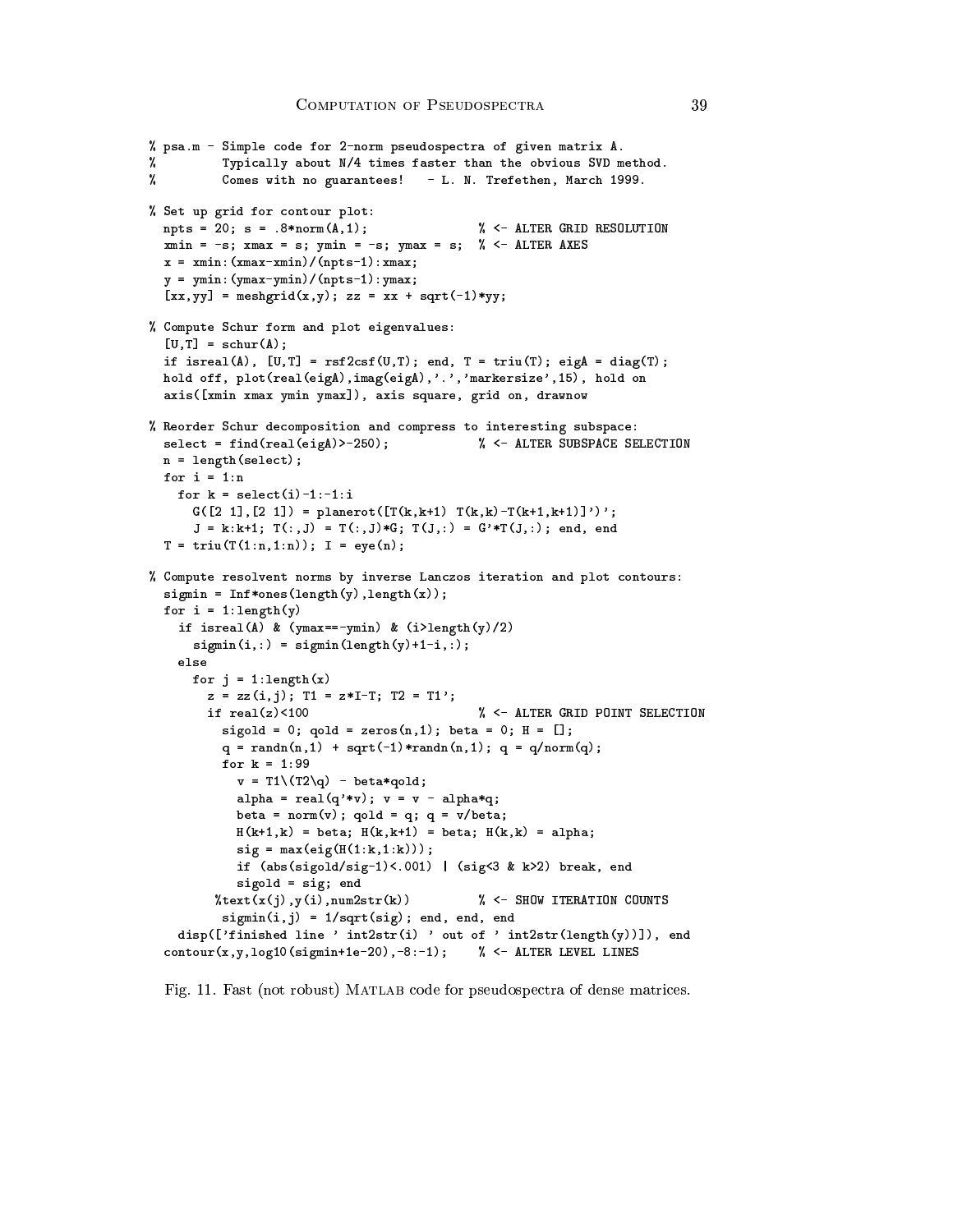problems than to use the obvious SVD algorithm. But this is nothing like robust software, and makes no claim to be. This code is filled with arbitrary features that can easily be broken.

Just one item of software has achieved something like general use for the calculation of pseudospectra: the MATLAB program pscont from the Test Matrix Toolbox of Higham (1995). That code makes use of a straight SVD algorithm, however, and thus is not as fast as we would like. Other authors have taken steps to develop software for high-performance computations, but none appear to be in wide use at present.

# 21. Another example

I would like to finish by presenting a plot of pseudospectra of a second example operator, one with a special meaning for this field. So far as I know, the first person to define the notion of pseudospectra was Henry Landau at Bell Laboratories in the 1970s, who was motivated in part by applications in lasers and optical resonators (Landau 1975, 1976, 1977). One of the operators that Landau considered in detail was the complex symmetric (but non-Hermitian) compact integral operator

$$
Au(x) = \sqrt{iF/\pi} \int_{-1}^{1} e^{-iF(x-y)^2} u(y) dy,
$$
 (21.1)

acting on functions in  $L_2[-1,1]$ , where F is a large parameter, the Fresnel number (Landau, 1976, 1977). This operator is easily described in words: it convolves a function on  $[-1, 1]$  with a high-frequency complex Gaussian. The eigenvalues lie on a spiral in the unit disk that converges to the origin (Cochran and Hinds, 1974), but Landau proved that for any  $\epsilon > 0$ , the  $\epsilon$ -pseudospectrum  $\Lambda_{\epsilon}(A)$  contains the entire unit disk, for all sufficiently large F. He further showed that each z with  $|z| \leq 1$  has an  $\epsilon$ -pseudoinvariant subspace of dimension at least  $\mathcal{O}(\sqrt{F})$  as  $F \to \infty$ .

Twenty-two years later, Andrew Spratley and I have carried out numerical computations of the pseudospectra of this operator considered by Landau. We use a spectral collocation discretization much as in Section 5; the details will be reported elsewhere. The eigenfunctions and pseudoeigenfunctions are highly oscillatory, and fine grids are needed to resolve them. For the case  $F = 64$ , we find that an  $N \times N$  matrix with  $N = 600$  suffices for a good picture of pseudospectra, shown in Figure 12.

With  $N = 600$  rather than  $N = 200$  as before, the evaluation of a single resolvent norm  $\|(z-A)^{-1}\|$  for Figure 12 takes about 27 times longer than for Figure 5, about 15 seconds on the SUN Ultra 30. Furthermore, because of the fine structure to be resolved in the plot, we have used a  $200 \times 200$ rather than  $100 \times 100$  grid. This means that the total time to compute Figure 12 by the obvious SVD algorithm should be about 100 times greater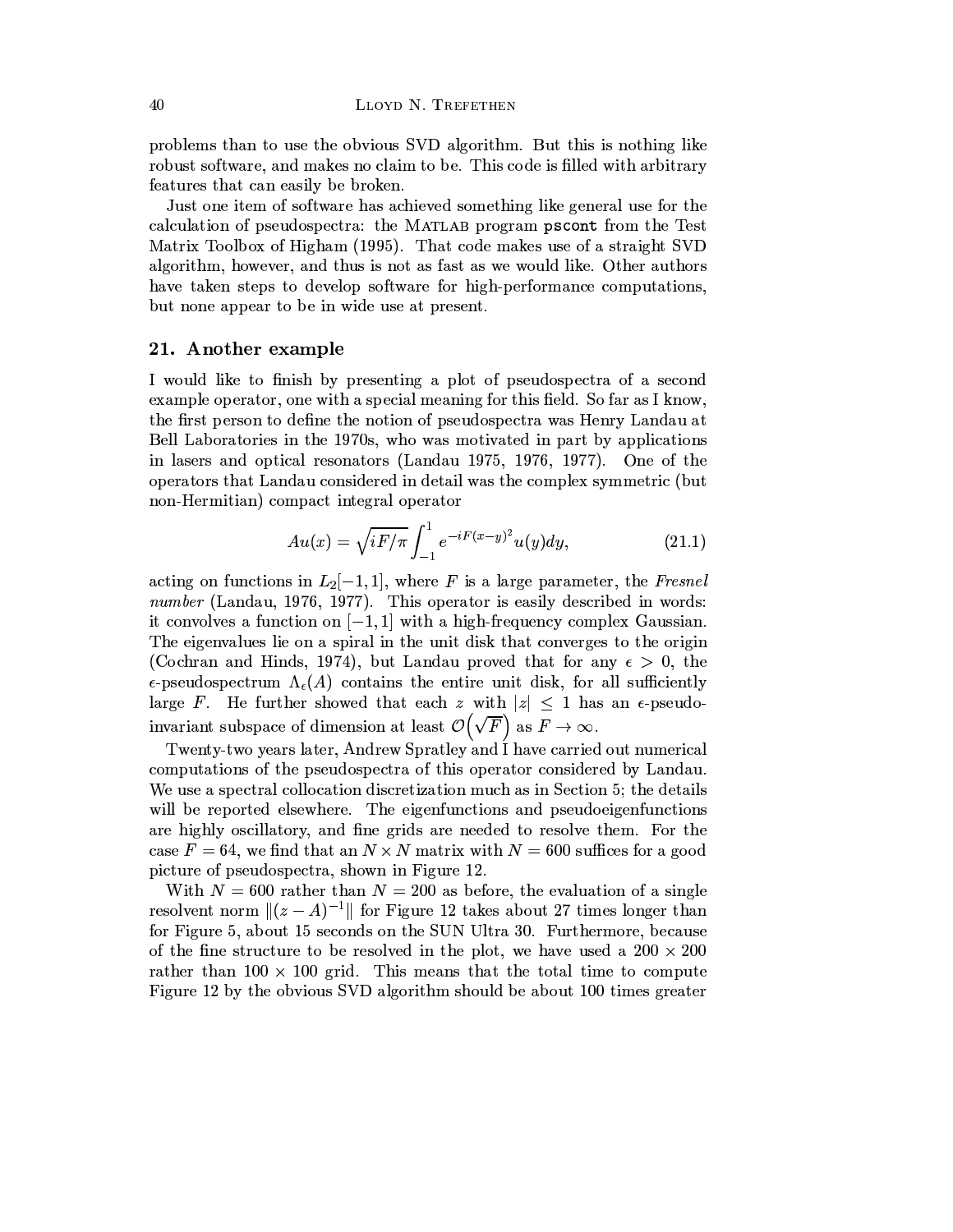

Fig. 12. Spectrum and  $\epsilon$ -pseudospectra of the operator (21.1) ( $F = 64$ ) studied in Landau's original work on pseudospectra, for  $\epsilon = 10^{-1}, 10^{-2}, \ldots, 10^{-8}$ . The dashed curve is the unit circle. Unlike the differential operator  $(4.1)$ , this integral operator is compact, and the eigenvalues spiral in to the origin. As  $F \to \infty$ , for any  $\epsilon > 0$ ,  $\Lambda_{\epsilon}(A_F)$  converges to the disk  $|z| \leq 1 + \epsilon$ . This figure, based on a spectral discretization of dimension  $N = 600$ , is probably accurate to plotting accuracy except in a central region of radius about 0.1.

than the previous figure of 4 hours, that is, about 15 days. According to the Rule of Thumb of Section 13, however, it should be possible to speed this up by a factor of about  $N/4 \approx 150$  by the dense matrix methods described in Sections 10-12 and in the MATLAB program of Figure 11, bringing the computation time down to two or three hours. We used a projection onto the space spanned by eigenvectors associated with eigenvalues  $\lambda$  with  $|\lambda|$ 0.0001. This reduced the matrix dimension to  $N = 161$ , and in the event, the computation took about 1 hour.

## 22. Discussion

The computation of pseudospectra is only a decade old. Remarkable progress has been made in the 1990s; of the 107 items in the list of references below, 93 date from this decade!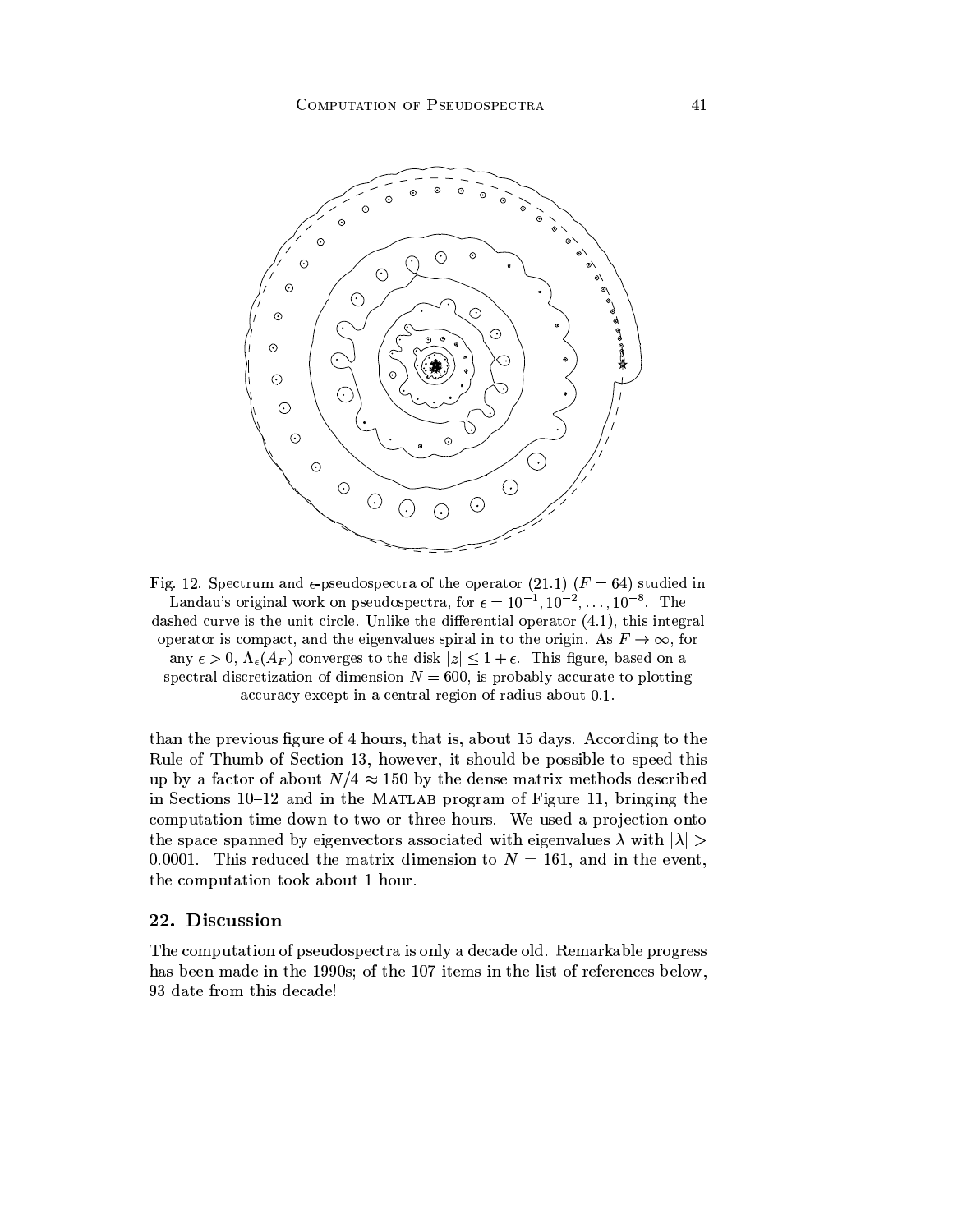In this survey I have concentrated mostly on techniques for dense matrices, typically those of dimension less than 1000. Many of the developments to come in the years ahead will pertain to the other case of sparse or structured matrices of larger dimensions, where variations on the themes of Arnoldi, Jacobi-Davidson and rational Krylov iterations are powerful.

Our discussion has been confined to the standard matrix problem  $Ax =$  $\lambda x$ , i.e., pseudospectra of matrices or operators, but in many applications it may be more appropriate to consider the generalized problem  $Ax = \lambda Bx$ , i.e., pseudospectra of matrix or operator pencils (van Dorsselaer, 1997; Frayssé, Gueury, Nicoud, and Toumazou, 1996; Frayssé and Toumazou, 1996: Riedel, 1994).

Computing pseudospectra is not yet a routine matter among scientists and engineers who deal with nonnormal matrices, but I think it will become so. The nature of the software that is available will play a decisive role in determining how the field develops. As time goes by, more software products for large-scale eigenvalue computations will appear, descendents of today's codes such as ARPACK (Lehoucq, Sorensen, and Yang, 1998), and these will show an increasing emphasis on graphical interaction with the user. In such an environment it is inevitable that scientists will be encouraged to calculate more than just eigenvalues, and gradually, the computation of the eigenvalues of nonnormal matrices and the computation of their pseudospectra will fuse into one subject.

This field will also participate in a broader trend in the scientific computing of the future, the gradual breaking down of the walls between the two steps of discretization (operator  $\rightarrow$  matrix) and solution (matrix  $\rightarrow$  spectrum or pseudospectra). For many problems, the matrix  $\rightarrow$  operator limit is illbehaved in the spectrum but well-behaved in the pseudospectra. Perhaps pseudospectra will play a role too in breaking down walls between the theorists of functional analysis and the engineers of scientific computing.

### **ACKNOWLEDGEMENTS**

I am grateful to Andrew Spratley for his computations for Section 21 and to Jos van Dorsselaer and Henk van der Vorst for their contributions to the discussion of large-scale Krylov subspace iterations. (That the discussion is still far from complete is my responsibility alone.) In addition, van Dorsselaer provided indispensable assistance on the subject of partial Schur decompositions. For comments on a draft manuscript I thank Spratley and van Dorsselaer and also Mark Embree, Anne Greenbaum, Nick Higham, Richard Lehoucq, Satish Reddy, and Endre Süli. Finally, special thanks go to Anna Aslanyan and Brian Davies for taking a detailed interest in this work, which included the computational verification of some of my numbers, and for pointing out an error in a preliminary draft.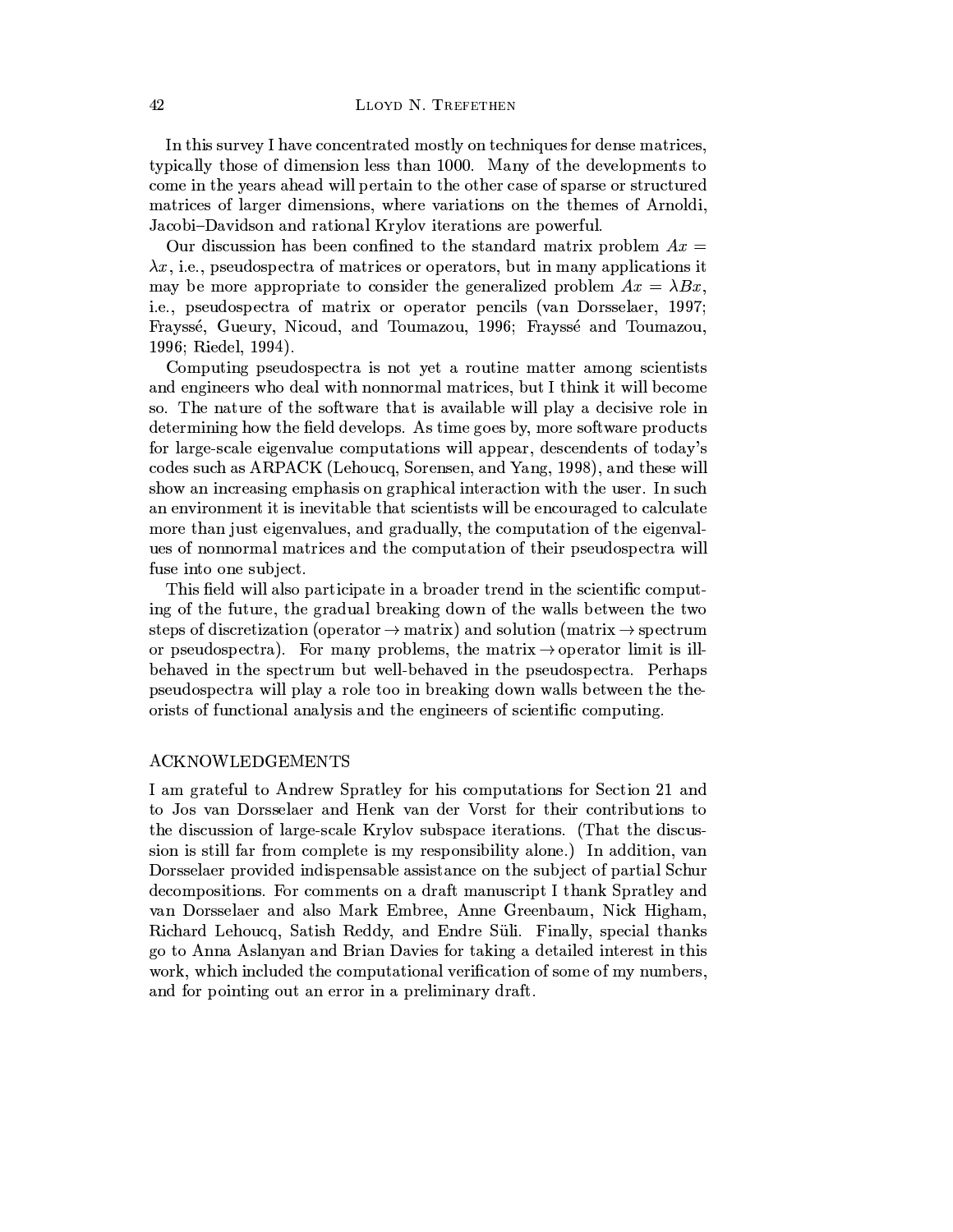**REFERENCES** 

- E. Anderson, et al. (1995), LAPACK Users' Guide, 2nd ed., SIAM, Philadelphia.
- J. S. Baggett (1994), 'Pseudospectra of an operator of Hille and Phillips', Res. Rep. 94-15, Interdisc. Proj. Ctr. Supercomp., Swiss Federal Institute of Technology, Zurich.
- R. Barrett, et al. (1994), Templates for the Solution of Linear Systems: Building Blocks for Iterative Methods, SIAM, Philadelphia.
- D. Bau, III and L. N. Trefethen (1997), Numerical Linear Algebra, SIAM, Philadelphia.
- D. Bayer and P. Diaconis (1992), 'Trailing the dovetail shuffle to its lair', Ann. Appl. Prob. 2, 294-313.
- C. Bekas and E. Gallopoulos (1998), 'COBRA: A hybrid method for computing the matrix pseudospectrum', abstract, Copper Mountain Conf. on Iterative Methods.
- C. Bekas and E. Gallopoulos (1999), 'COBRA: Parallel parth following for computing the matrix pseudospectrum', manuscript in preparation.
- D. Borba, et al. (1994), 'The pseudospectrum of the resistive magnetohydrodynamics operator: resolving the resistive Alfvén paradox', Phys. Plasmas 1, 3151-3160.
- A. Böttcher (1994), 'Pseudospectra and singular values of large convolution operators', J. Int. Eqs. and Applics.  $6, 267-301$ .
- S. Boyd and C. A. Desoer (1985), 'Subharmonic functions and performance bounds on linear time-invariant feedback systems', IMA J. Math. Control Inf. 2,  $153-170$ .
- T. Braconnier (1996), Fypspack: A Fortran and PVM package to compute the field of values and pseudospectra of large matrices, Numer. Anal. Rep. 293, Manchester Ctr. Comp. Maths., Manchester, England.
- T. Braconnier (1997), 'Complete iterative method for computing pseudospectra', preprint.
- T. Braconnier, F. Chatelin, and J.-C. Dunyach (1995), 'Highly nonnormal eigenvalue problems in the aeronautical industry', Japan J. Ind. Appl. *Math.* **12**, 123-136.
- T. Braconnier and N. J. Higham (1996), 'Computing the field of values and pseudospectra using the Lanczos method with continuation', BIT 36,  $422 - 440.$
- T. Braconnier, A. McCoy, and V. Toumazou (1997), 'Using the field of values for pseudospectra generation', CERFACS, TR/PA/97/28.
- M. Brühl (1996), 'A curve tracing algorithm for computing the pseudospectrum', BIT 36, 441-454.
- K. M. Butler and B. F. Farrell (1992), 'Three-dimensional optimal perturbations in viscous shear flow', Phys. Fluids A 4, 1637-1650.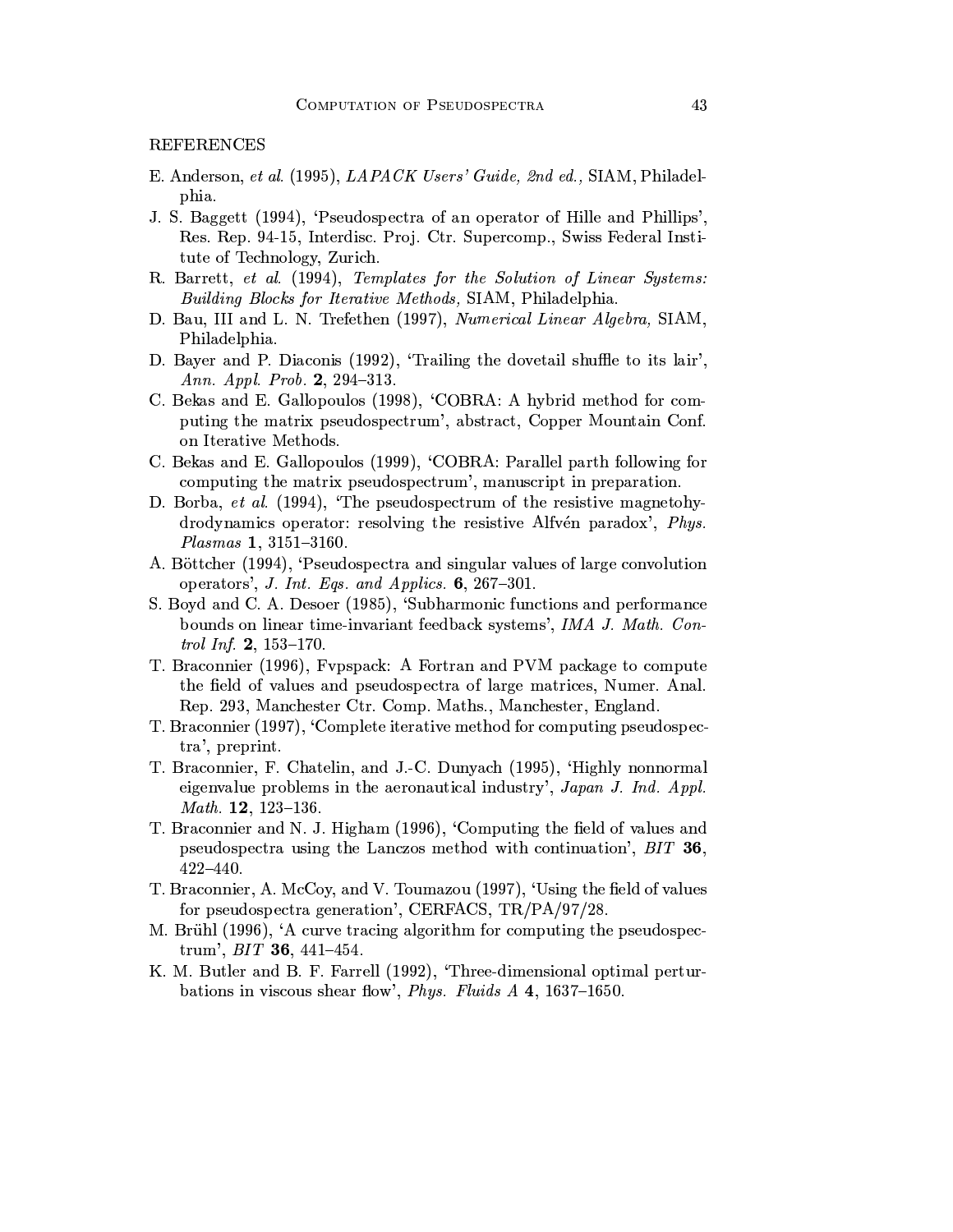- C. Canuto, M. Y. Hussaini, A. Quarteroni, and T. A. Zang (1988), Spectral Methods in Fluid Dynamics, Springer, New York.
- J. F. Carpraux, J. Erhel, and M. Sadkane (1994), 'Spectral portrait for non-Hermitian large sparse matrices', *Computing* 53, 301-310.
- F. Chaitin-Chatelin and V. Frayssé (1996), Lectures on Finite Precision *Computations*, SIAM, Philadelphia.
- F. Chatelin (1983), Spectral Approximation of Linear Operators, Academic Press, London.
- J. A. Cochran and E. W. Hinds (1974), 'Eigensystems associated with the complex-symmetric kernels of laser theory', SIAM J. Appl. Math. 26,  $776 - 786.$
- C. Cossu and J. M. Chomaz (1997), 'Global measures of local convective instabilities', *Phys. Rev. Lett.* **78**,  $4387-4390$ .
- D. L. Darmofal and P. J. Schmid (1996), 'The importance of eigenvectors for local preconditioners of the Euler equations', J. Comp. Phys. 127,  $346 - 362.$
- E. R. Davidson (1975), 'The iterative calculation of a few of the lowest eigenvalues and corresponding eigenvectors of large real-symmetric matrices', J. Comp. Phys. 17, 87-94.
- E. B. Davies (1998), 'Pseudospectra, the harmonic oscillator and complex resonances', to appear.
- E. B. Davies (1998b), 'Pseudospectra of differential operators,' to appear.
- J. W. Demmel (1987), 'A counterexample for two conjectures about stability', IEEE Trans. Aut. Control  $AC-32$ , 340-342.
- P. Diaconis (1996), 'The cutoff phenomenon in finite Markov chains', Proc. Natl. Acad. Sci. USA 93, 1659-1664.
- P. Diaconis, R. L. Graham, and J. A. Morrison (1990), 'Asymptotic analysis of a random walk on a hypercube with many dimensions', Random *Struct.* and Alg.  $1, 51-72$ .
- J. M. Donato (1991), *Iterative Methods for Scalar and Coupled Systems of* Elliptic Equations, PhD thesis, Dept. of Math., U. of California, Los Angeles.
- J. J. Dongarra, I. S. Duff, D. C. Sorensen, and H. A. van der Vorst (1998), Numerical Linear Algebra for High-Performance Computers, SIAM, Philadelphia.
- J. L. M. van Dorsselaer (1997), 'Pseudospectra for matrix pencils and stability of equilibria',  $BIT$  37, 833-845.
- J. L. M. van Dorsselaer, J. F. B. M. Kraaijevanger, and M. N. Spijker (1993), 'Linear stability analysis in the numerical solution of initial value problems', Acta Numerica 1993, 199-237.
- T. A. Driscoll and L. N. Trefethen (1996), 'Pseudospectra for the wave equation with an absorbing boundary', J. Comp. Appl. Math.  $69$ , 125-142.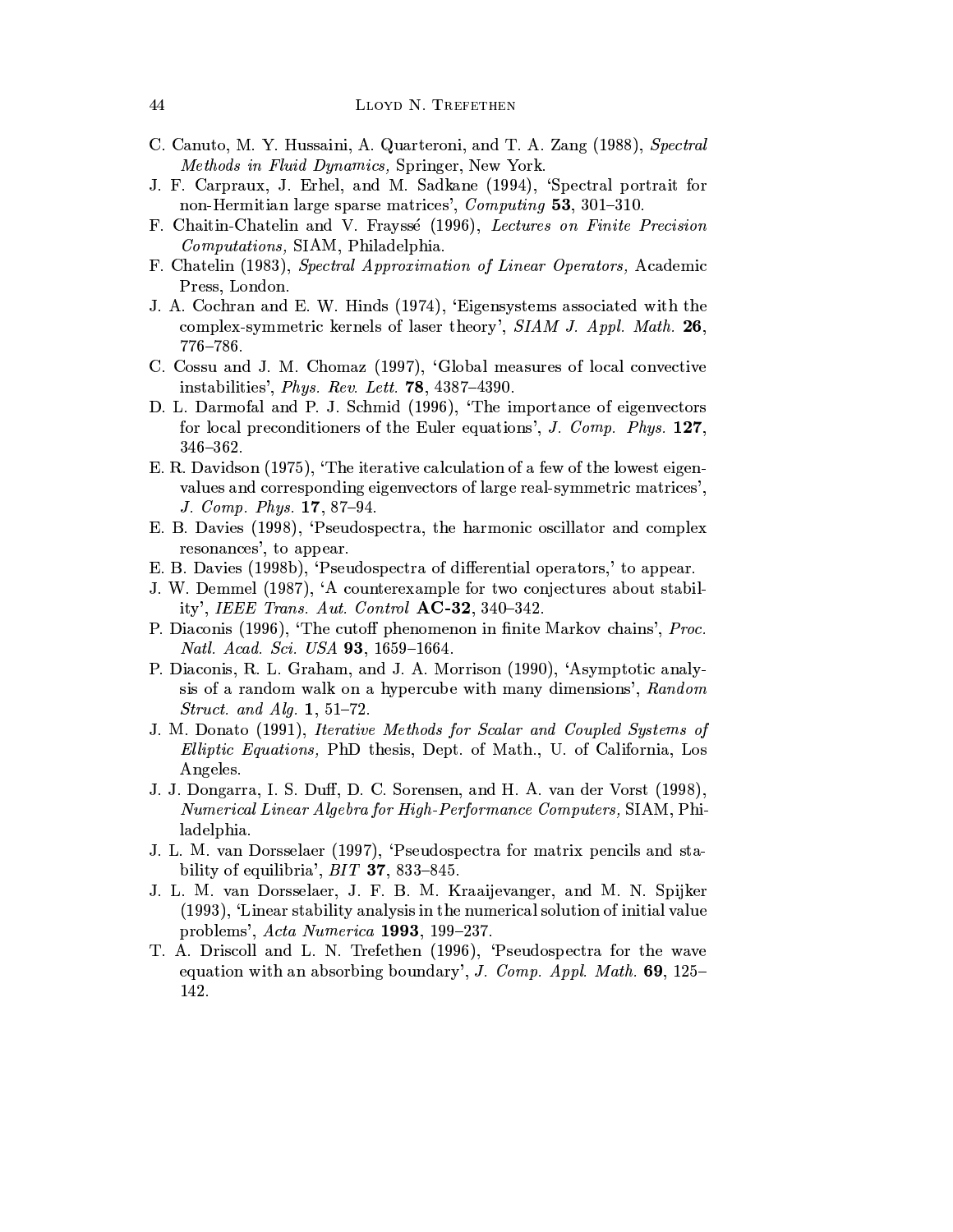- B. F. Farrell and P. J. Ioannou (1996), 'Generalized stability theory. Part I: autonomous operators and Part II: Nonautonomous Operators', J. Atmos. Sci. 53, 2025-2040 and 2041-2053.
- J. Flaherty, C. E. Seyler, and L. N. Trefethen (1999), 'Large-amplitude transient growth in the linear evolution of equatorial spread  $F$  in the presence of shear', J. Geophys. Research, to appear.
- D. R. Fokkema (1996), Subspace methods for linear, nonlinear, and eigen *problems*, PhD thesis, U. of Utrecht, 1996.
- D. R. Fokkema, G. L. G. Sleijpen, and H. A. van der Vorst (1999), 'Jacobi-Davidson style QR and QZ algorithms for the reduction of matrix pencils',  $SIAM J. Sci. Comput. 20, 94-125.$
- B. Fornberg (1996), A Practical Guide to Pseudospectral Methods, Cambridge U. Press, Cambridge.
- B. Fornberg and D. M. Sloan (1994), 'A review of pseudospectral methods for solving partial differential equations', Acta Numerica 1994, 203-267.
- V. Frayssé, L. Giraud and V. Toumazou (1996), 'Parallel computation of spectral portraits on the Meiko CS2', High-Performance Computing and Networking, H. Liddell, A. Colbrook, B. Hertzberger and P. Sloot, eds., Springer-Verlag, 312-318, 1067.
- V. Frayssé, M. Gueury, F. Nicoud, and V. Toumazou (1996), 'Spectral portraits for matrix pencils', Tech. Rep. TR/PA/96/19, CERFACS.
- V. Frayssé and V. Toumazou (1998), 'A note on the normwise perturbation theory for the regular generalized eigenproblem', Numer. Lin. Alg. Appl.  $5, 1-10.$
- R. W. Freund (1992), 'Quasi-kernel polynomials and their use in non-Hermitian matrix iterations', J. Comput. Appl. Math. 43, 135-158.
- E. Gallestey (1998), 'Computing spectral value sets using the subharmonicity of the norm of rational matrices', BIT 38, 22-33.
- E. Gallestey (1998b), Theory and Numerics of Spectral Value Sets, PhD thesis, U. Bremen.
- S. K. Godunov (1992), Spectral portraits of matrices and criteria for spectrum dichotomy, Proc. Third IMACS-GAMM Symp. Comp. Arith. Sci. Comp. (SCAN-91), L. Atanassova and J. Herzberger, eds., North-Holland, Amsterdam.
- S. K. Godunov (1997), Modern Aspects of Linear Algebra (Russian), Nauchnaya Kniga, Novosibirsk.
- S. K. Godunov, A. Antonov, O. P. Kiriljuk, and V. I. Kostin (1993), Guaranteed Accuracy in Numerical Linear Algebra, Kluwer, 1993.
- S. K. Godunov, O. P. Kiriljuk, and V. I. Kostin (1990), Spectral portraits of matrices, Tech. Rep. 3, Inst. of Math., Acad. Sci. USSR, Novosibirsk.
- S. K. Godunov and M. Sadkane (1996), 'Elliptic dichotomy of a matrix spectrum', Lin. Alg. Applics.  $248$ ,  $205-232$ .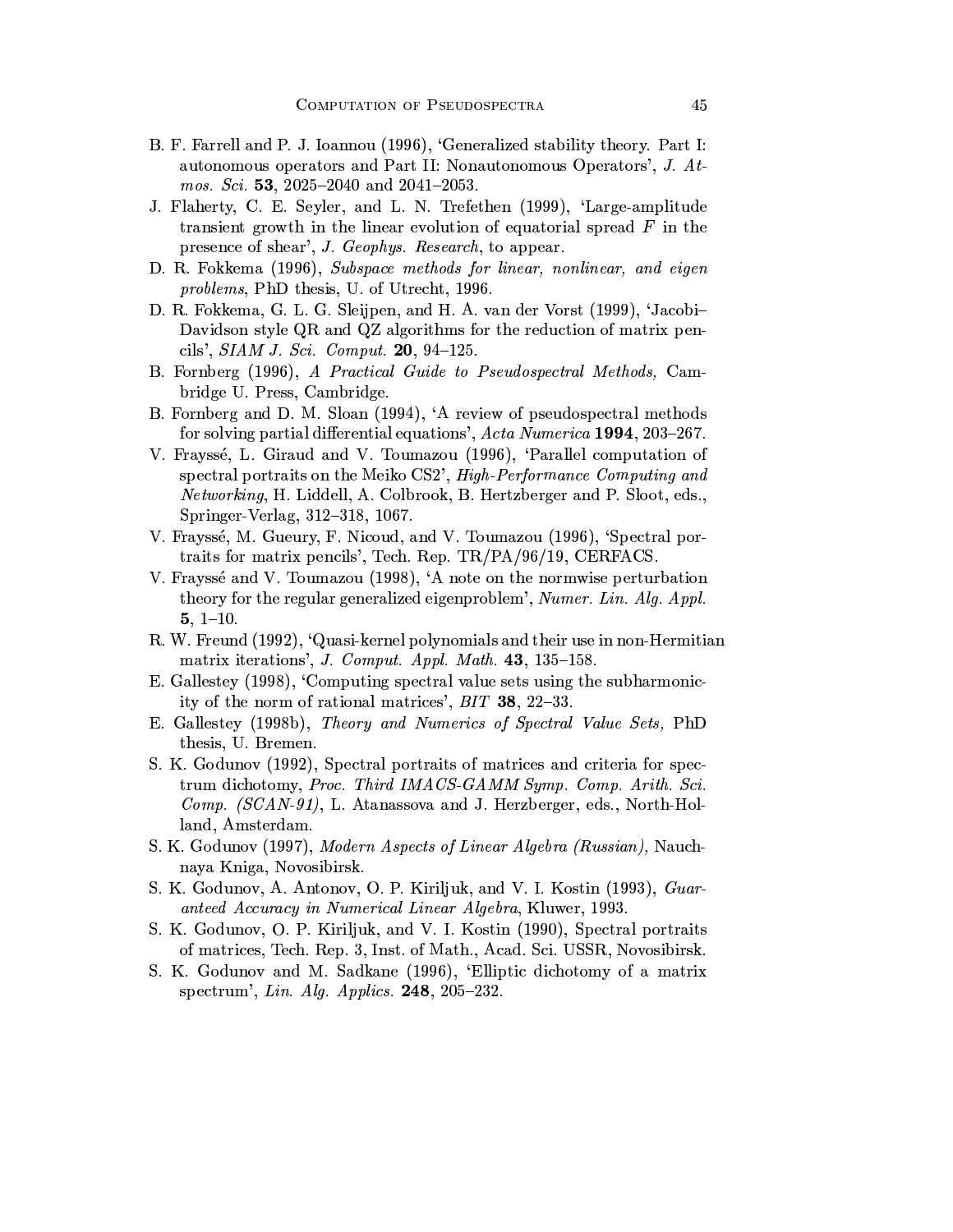- A. Greenbaum (1997), *Iterative Methods for Solving Linear Systems*, SIAM, Philadelphia.
- A. Greenbaum and L. N. Trefethen (1993), 'Do the pseudospectra of a matrix determine its behavior?', Tech. Rep. 93-1371, Dept. Comp. Sci., Cornell U.
- P. Henrici (1962), 'Bounds for iterates, inverses, spectral variation and field of values of nonnormal matrices', Numer. Math. 4, 24-40.
- V. Heuveline, B. Philippe, and M. Sadkane (1997), 'Parallel computation of spectral portrait of large matrices by Davidson type methods', Numer. Algs.  $16, 55-75.$
- D. J. Higham and B. Owren (1996), 'Non-normality effects in a discretised nonlinear reaction-convection-convection-diffusion equation', J. Comp. Phys.  $124, 309-323$ .
- D. J. Higham and L. N. Trefethen (1993), 'Stiffness of ODEs', BIT 33,  $285 - 303.$
- N. J. Higham (1995), 'The Test Matrix Toolbox for Matlab (Version 3.0)', Numer. Anal. Rep. 276, Manchester Ctr. Comp. Maths., Manchester, England; available online at  $http://www.maths.max.ac.uk/~higham/.$
- N. J. Higham and F. Tisseur (1999), 'A block algorithm for matrix 1-norm estimation, with an application to 1-norm pseudospectra', manuscript.
- D. Hinrichsen and B. Kelb (1993), 'Spectral value sets: a graphical tool for robustness analysis', Systems and Control Letters 21, 127–136.
- D. Hinrichsen and A. J. Pritchard (1992), 'On spectral variations under bounded real matrix perturbations', Numer. Math. 60, 509-524.
- D. Hinrichsen and A. J. Pritchard (1994), 'Stability of uncertain systems', in Systems and Networks: Mathematical Theory and Applications, v. I. Akademie–Verlag, Berlin, pp. 159–182.
- G. F. Jónsson and L. N. Trefethen (1998), 'A numerical analyst looks at the "cutoff phenomenon" in card shuffling and other Markov chains', in D. F. Griffiths, D. J. Higham, and G. A. Watson, eds., Numerical Analysis 1997, Longman, Harlow, Essex, UK.
- T. Kato (1976), *Perturbation Theory for Linear Operators*, 2nd ed., Springer-Verlag, New York.
- V. Kostin (1991), 'On definition of matrices' spectra', High Performance *Computing II, M. Durand and F. El Dabaghi, eds., Elsevier.*
- H. O. Kreiss (1962), 'Uber die Stabilitätsdefinition für Differenzengleichungen die partielle Differenzialgleichungen approximieren', BIT 2, 153-181.
- H. J. Landau (1975), 'On Szegő's eigenvalue distribution theory and non-Hermitian kernels', J. d'Analyse Math. 28, 335-357.
- H. J. Landau (1976), 'Loss in unstable resonators', J. Opt. Soc. Am. 66,  $525 - 529.$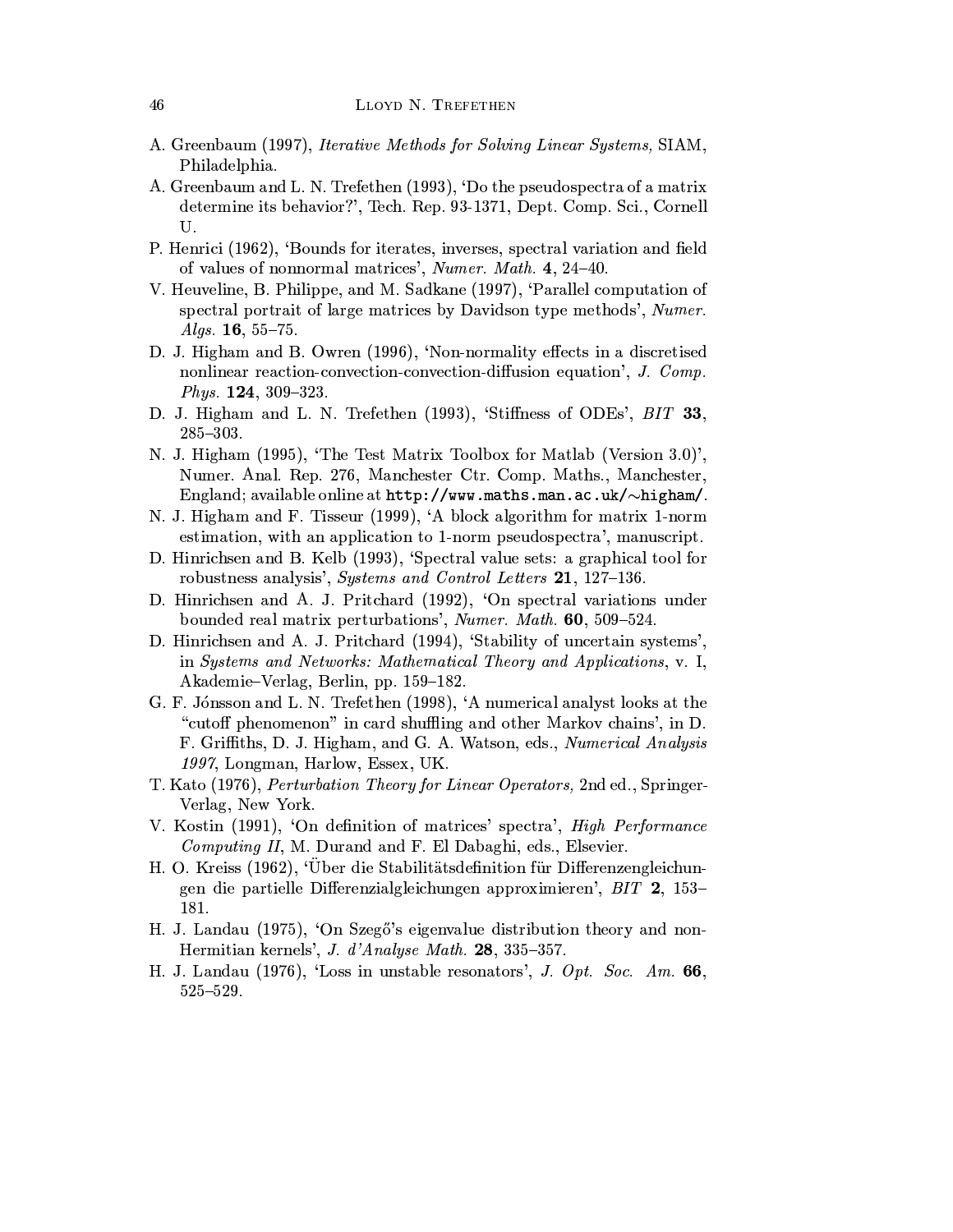- H. J. Landau (1977), 'The notion of approximate eigenvalues applied to an integral equation of laser theory', Quart. Appl. Math. 35, 165-172.
- L. László (1994), 'An attainable lower bound for the best normal approximation',  $SIAM$  J. Matrix Anal. Applics. 15, 1035-1043.
- P. Lavallée and M. Sadkane (1997), 'Une méthode stable de bloc-diagonalisation de matrices: Application au calcul de portrait spectral', Tech. Rep. 3141, INRIA, Rennes, 1997.
- R. B. Lehoucq, D. C. Sorensen, and C. Yang (1998), ARPACK Users' Guide: Solution of Large-Scale Eigenvalue Problems with Implicitly Restarted Arnoldi Methods, SIAM, Philadelphia.
- S. H. Lui (1997), 'Computation of pseudospectra by continuation', SIAM J. Sci. Comp. 18, 567-573.
- A. Lumsdaine and D. Wu (1997), 'Spectra and pseudospectra of waveform relaxation operators',  $SIAMJ.$  Sci. Comp 18, 286-304.
- O. Marques and V. Toumazou (1995), 'Spectral portrait computation by Lanczos method (augmented matrix method)',  $TR/PA/95/05$ , CER-FACS.
- O. Marques and V. Toumazou (1995b), 'Spectral portrait computation by Lanczos method (normal equation method)', TR/PA/95/02, CERFACS.
- R. A. McCoy and V. Toumazou (1997), PRECISE User's Guide-Version 1.0, CERFACS, 1997, TR/PA/97/38.
- N. M. Nachtigal, L. Reichel, and L. N. Trefethen (1992), 'A hybrid GMRES algorithm for nonsymmetric linear systems', SIAM J. Matrix Anal. Applics. **13**, 796-825.
- P. J. Olsson and D. S. Henningson (1995), 'Optimal disturbance growth in watertable flow', Stud. Appl. Math. 94, 183-210.
- A. Pazy (1983), Semigroups of Linear Operators and Applications to Partial Differential Equations, Springer, New York.
- R. Plato (1997), 'Resolvent estimates for Abel integral operators and the regularization of associated first kind integral equations', J. Int. Eqs. Appl. 9, 253-278.
- S. C. Reddy (1993), 'Pseudospectra of Wiener-Hopf integral operators and constant-coefficient differential operators', J. Int. Eqs. Appl. 5, 369-403.
- S. C. Reddy and D. S. Henningson (1993), 'Energy growth in viscous channel flows', *J. Fluid Mech.* 252, 209-238.
- S. C. Reddy, P. J. Schmid, and D. S. Henningson (1993), 'Pseudospectra of the Orr-Sommerfeld operator', SIAM J. Appl. Math 53, 15-47.
- S. C. Reddy and L. N. Trefethen (1990), 'Lax-stability of fully discrete spectral methods via stability regions and pseudo-eigenvalues', Comp. Meth. Appl. Mech. Engr. 80, 147-164.
- S. C. Reddy and L. N. Trefethen (1994), 'Pseudospectra of the convectiondiffusion operator',  $SIAMJ.$  Appl. Math. 54, 1634-1649.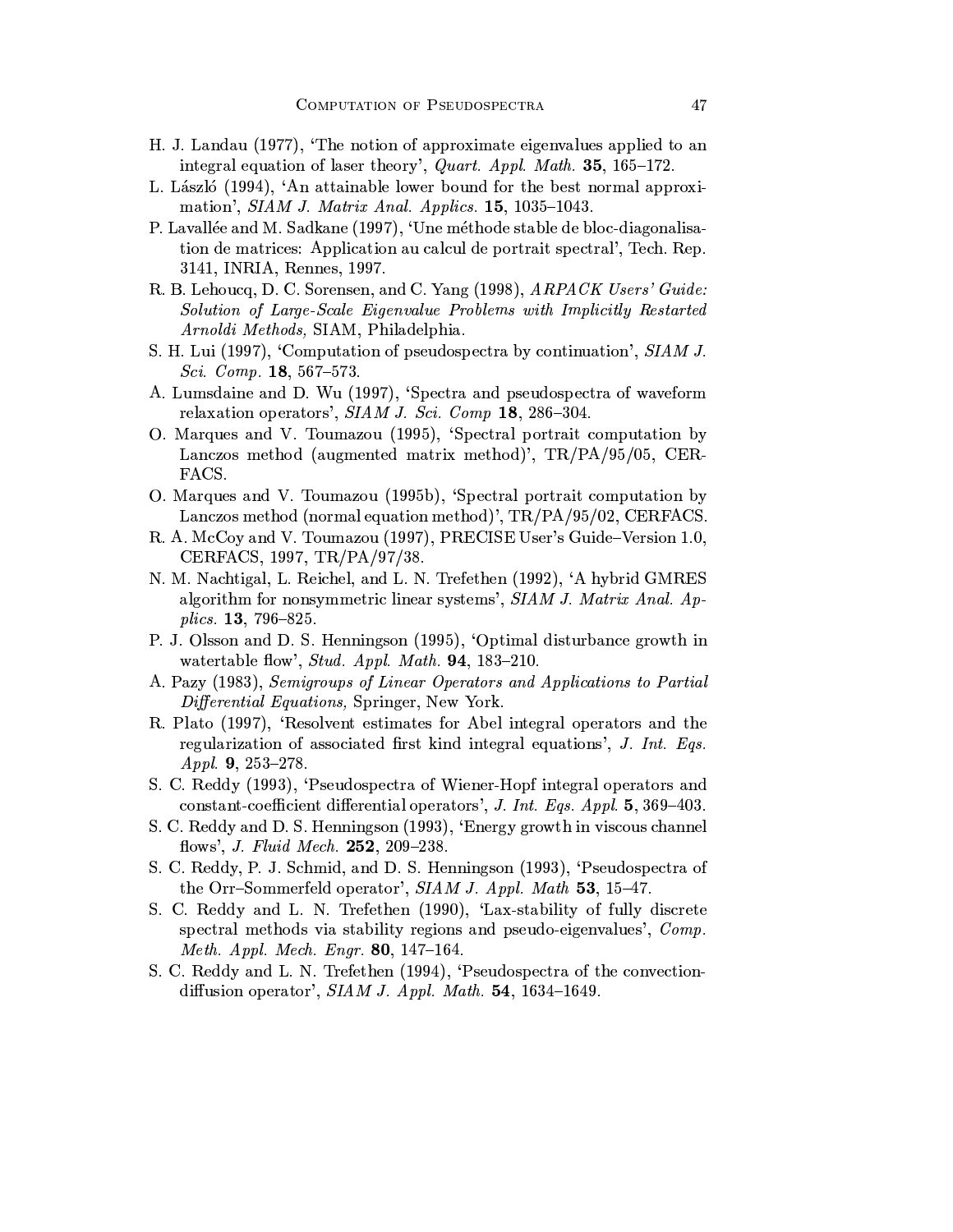- L. Reichel and L. N. Trefethen (1992), 'Eigenvalues and pseudo-eigenvalues of Toeplitz matrices', Lin. Alg. Applics.  $162-164$ ,  $153-185$ .
- K. Riedel (1994), 'Generalized epsilon-pseudospectra', SIAM J. Numer. Anal. 31,  $1219-1225$ .
- A. Ruhe (1994), 'The rational Krylov algorithm for large nonsymmetric eigenvalues—mapping the resolvent norms (pseudospectrum)', unpublished manuscript.
- A. Ruhe (1998), 'Rational Krylov: A practical algorithm for large sparse nonsymmetric matrix pencils', SIAM J. Sci. Comput. 19, 1535-1551.
- Y. Saad (1992), Numerical Methods for Large Eigenvalue Problems, Manchester U. Press, Manchester, UK.
- P. J. Schmid, D. S. Henningson, M. Khorrami, and M. Malik (1993), 'A sensitivity study of hydrodynamic stability operators', Theor. Comp. Fluid Dyn. 4, 227-240.
- V. Simoncini and E. Gallopoulos (1998), 'Transfer functions and resolvent norm approximation of large matrices', Elec. Trans. Numer. Anal. 7,  $190 - 201.$
- G. L. G. Sleijpen and H. A. van der Vorst (1996), 'A Jacobi-Davidson iteration method for linear eigenvalue problems', SIAM J. Matrix Anal.  $A$  ppl. 17, 401-425.
- B. T. Smith, et al. (1976), Matrix Eigensystem Routines-EISPACK Guide, Springer, Berlin.
- K.-C. Toh and L. N. Trefethen (1994), 'Pseudozeros of polynomials and pseudospectra of companion matrices', Numer. Math. 68, 403-425.
- K.-C. Toh and L. N. Trefethen (1996), 'Computation of pseudospectra by the Arnoldi iteration',  $SIAMJ.$  Sci. Comput. 17, 1-15.
- K.-C. Toh and L. N. Trefethen (1999), 'The Chebyshev polynomials of a matrix', SIAM J. Matrix Anal. Appl., to appear.
- K.-C. Toh and L. N. Trefethen (SIAM J. Matrix Anal. Appl.), 'The Kreiss matrix theorem on a general complex domain', to appear. 1999b/
- V. Toumazou (1966), Portraits Spectraux de Matrices: Un Outil d'Analyse de la Stabilité, PhD thesis, U. Raymond Poincaré, Nancy I, CERFACS Tech. Rep.  $TH/PA/96/46$ .
- A. E. Trefethen, et al. (1996), 'MultiMATLAB: MATLAB on multiple processors', Tech. Rep. CTC96TR293, Cornell Theory Center, http://cs-tr .cs.cornell.edu:80/Dienst/UI/1.0/Display/ncstrl.cornell/TR9  $6 - 1586.$
- A. E. Trefethen, L. N. Trefethen, and P. J. Schmid (1999), 'Spectra and pseudospectra for pipe Poiseuille flow', Comp. Meth. Appl. Mech. Engr., to appear.
- L. N. Trefethen (1990), 'Approximation theory and numerical linear algebra', in J. C. Mason and M. G. Cox, eds., Algorithms for Approximation II, Chapman and Hall, London.